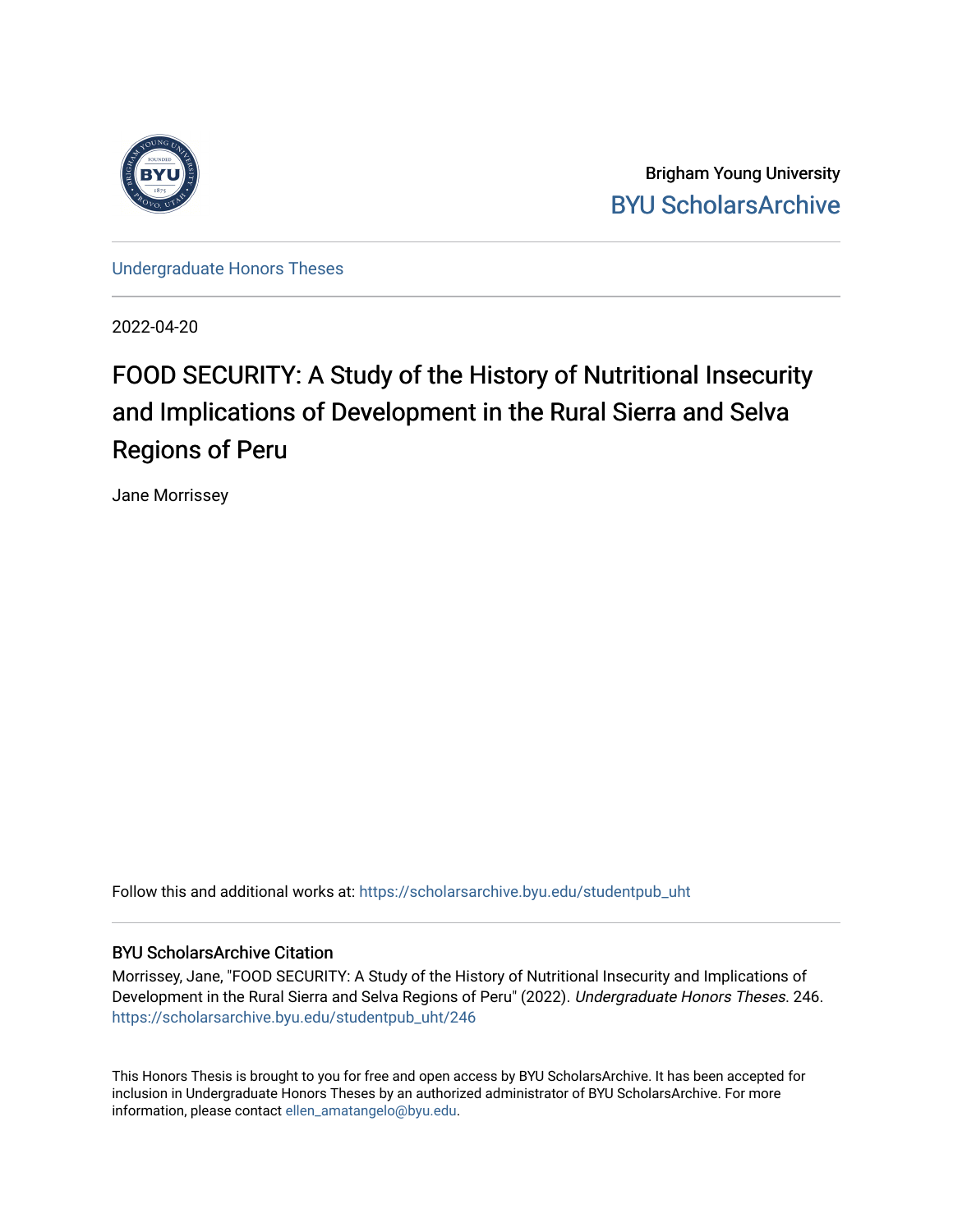Honors Thesis

# FOOD SECURITY: A STUDY OF THE HISTORY OF NUTRITIONAL INSECURITY AND IMPLICATIONS OF DEVELOPMENT IN THE RURAL SIERRA AND SELVA REGIONS OF PERU

by Jane Morrissey

Submitted to Brigham Young University in partial fulfillment of graduation requirements for University Honors

> Latin American Studies Brigham Young University April 2022

Advisor: Scott Sanders Honors Coordinator: Jeffrey Shumway Reader: Evan Ward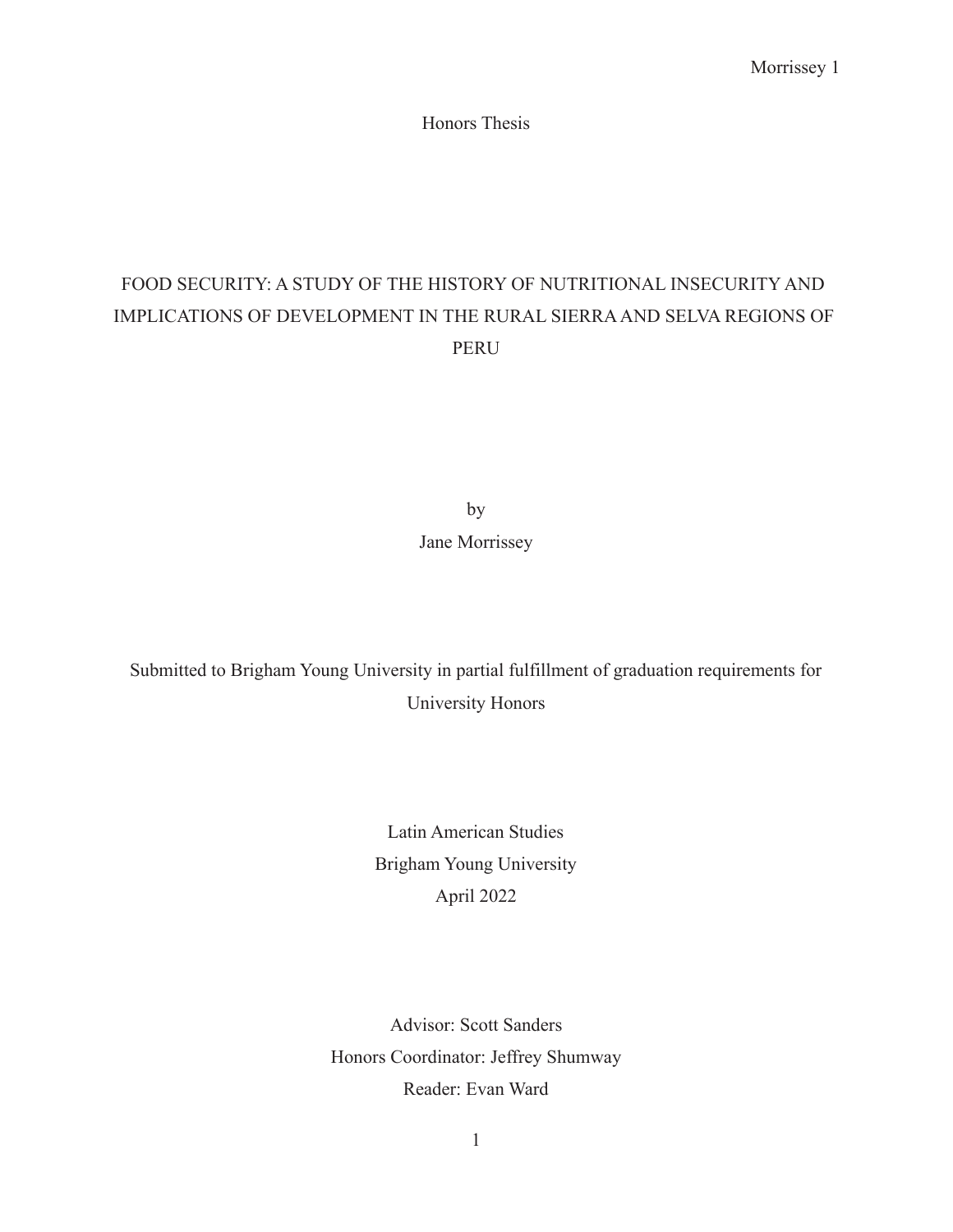# TABLE OF CONTENTS

| $\prod$     |  |
|-------------|--|
| III.        |  |
| IV.         |  |
| V.          |  |
| VI.         |  |
| VII.        |  |
| VIII.       |  |
| IX.         |  |
| -XI         |  |
| $X_{\cdot}$ |  |

|--|--|--|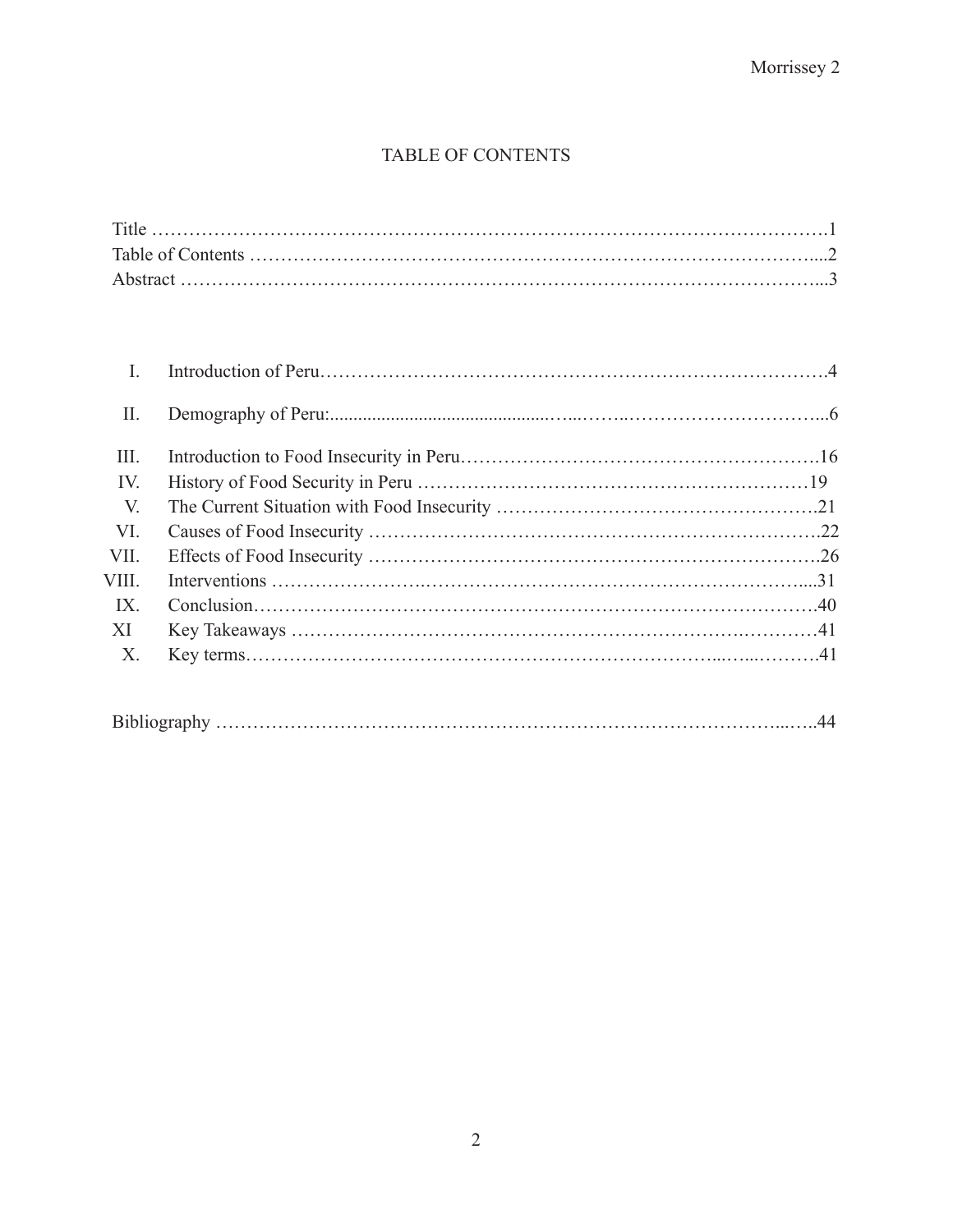#### ABSTRACT

# FOOD SECURITY: A STUDY OF THE HISTORY OF NUTRITIONAL INSECURITY AND IMPLICATIONS OF DEVELOPMENT IN THE RURAL SIERRA AND SELVA REGIONS OF PERU

Jane Morrissey Latin American Studies Bachelor of Arts

This study looks at the history of food insecurity in Peru, ranging from 1969 to 2021. The main contribution this paper seeks to make is to create a holistic approach at viewing the historical causes and consequences of food insecurity in Peru, particularly in the rural mountainous regions of the country. These areas range from the southeastern, eastern, and northeastern towns near Lima, with case studies from towns such as Ayacucho, San Martin, Huaycan, Socos, Banda de Shilcayo, and Sapote. Different levels of effective food security can be observed from the oppressive political overthrow of agriculture production in the 1960s by General Velasco. Consequences of food insecurity, such as child stunting, are quantifiably

3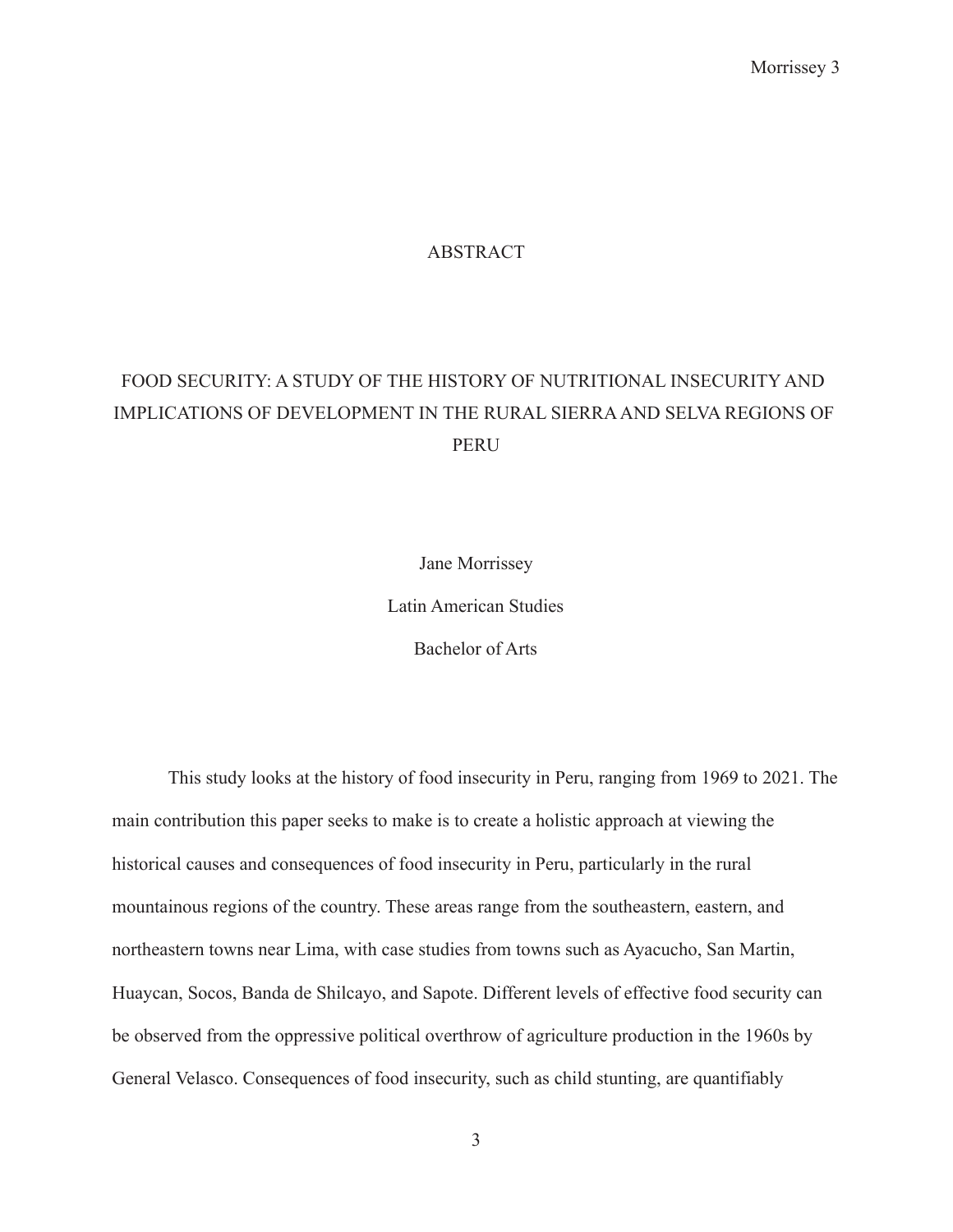observed from case studies conducted in 1996. More statistics of malnutrition in Ayacucho Peru are analyzed from a 2016 study conducted by the *Instituto de Investigación Nutricional*. Beyond understanding causes and consequences of food insecurity, this study also attempts to observe multiple applications of development programs within Peru that are meant to help increase food security throughout the country. Each program mentioned takes a different approach in order to fulfill the intended purpose this study pursues of highlighting a holistic approach to understanding Peru's food insecurity situation. While the study ultimately does not claim any particular solution to be the best, through demography, history, and social experimentation, its ultimate goal is to paint an overall picture of Peru's journey to helping each of its communities reach a greater level of security to ensure a better future for their citizens.

#### **Introduction of Peru**

Peru, located in the southern hemisphere of South America, is the 21st largest country in the world with a total area of 1,285,216 sq km.<sup>1</sup> It borders the countries of Chile, Bolivia, Brazil, Colombia, and Ecuador. Due to its size, Peru enjoys a wide range of climate, terrain, and natural resources. Peru is split into three different sections: the costa, comprised of the Western coastal plain and has a dry desert climate, the sierra, the high Andes mountains in the center whose climate ranges from temperate to frigid, and the selva, the Eastern lowland jungle of the Amazon Basin that enjoys a tropical climate.<sup>2</sup> Because Peru has both a coastal front and the majority of the Andes mountain range, elevation within the country spans from 0 meters to 6,746 meters, which is roughly  $22,133$  feet.<sup>3</sup>

<sup>1</sup> "Peru" Central Intelligence Agency, www.cia.gov/the-world-factbook/countries/peru/

<sup>2</sup> "Peru" Central Intelligence Agency, www.cia.gov/the-world-factbook/countries/peru/

<sup>&</sup>lt;sup>3</sup> "Peru" Central Intelligence Agency, www.cia.gov/the-world-factbook/countries/peru/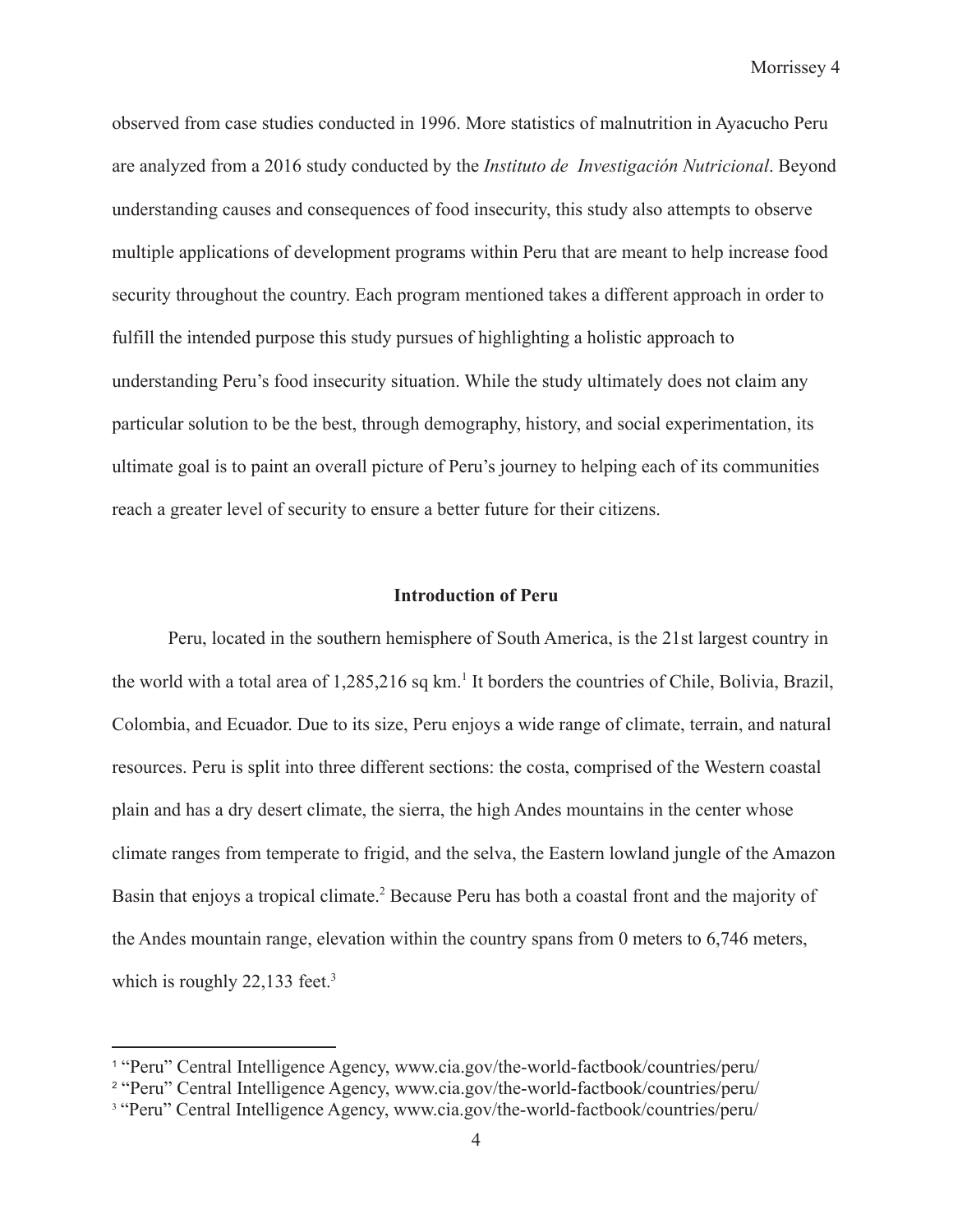Natural resources include copper, silver, gold, petroleum, timber, fish, iron ore, coal, phosphate, potash, hydropower, and natural gas.4 Current environmental concerns within Peru vary greatly as a result of diverse climates. These issues involve deforestation in the selva; air pollution and soil erosion in the sierra; air pollution, and overfishing and water pollution in the costa as a result of mining wastes.<sup>5</sup> The official currency used in Peru is the Peruvian Sol, which is administered in both coins and banknotes.<sup>6</sup> The implementation of this monetary system can be traced back to the world crisis of 1929, where Peruvian banks experienced an economic crisis and the subsequent creation of the Central Reserve Bank of Peru.<sup>7</sup> In 1990, the previous monetary currency called the 'Inti' was replaced by Soles to stabilize currency throughout the country.8 According to the Morningstar for Currency and Coinbase for Cryptocurrency, the Peruvian Sol is worth the equivalent of 0.28 United States Dollars. The current gross domestic product -GDP- per capita is 11,296 dollars and the gross domestic product in billions is 336 billion dollars.<sup>9</sup>

The country is ranked as the 45 most populated country in the world.<sup>10</sup> Within Peru, approximately ⅓ of the population lives in the desert coastal belt in the west. The Andean highlands (sierra) is considered one of the most densely populated mountainous regions in the world with a population of 85 million people.<sup>11</sup> The rainforest is sparsely populated.<sup>12</sup> The

<sup>4</sup> "Peru" Central Intelligence Agency, www.cia.gov/the-world-factbook/countries/peru/

<sup>5</sup> "Peru" Central Intelligence Agency, www.cia.gov/the-world-factbook/countries/peru/

<sup>6</sup> "The Currency of Peru ." *Information of Peru Currency*

<sup>7</sup> "The Currency of Peru ." *Information of Peru Currency*

<sup>8</sup> "The Currency of Peru ." *Information of Peru Currency*

<sup>9</sup> "Peru." *UNESCO*, en.unesco.org/countries/peru.

<sup>10</sup> "Peru" Central Intelligence Agency

<sup>11</sup> *Why the Andes Matter - FAO*, 1

https://www.fao.org/fileadmin/user\_upload/mountain\_partnership/docs/Print\_E\_Brief\_Andes-lo w.pdf.

<sup>12</sup> "Peru" Central Intelligence Agency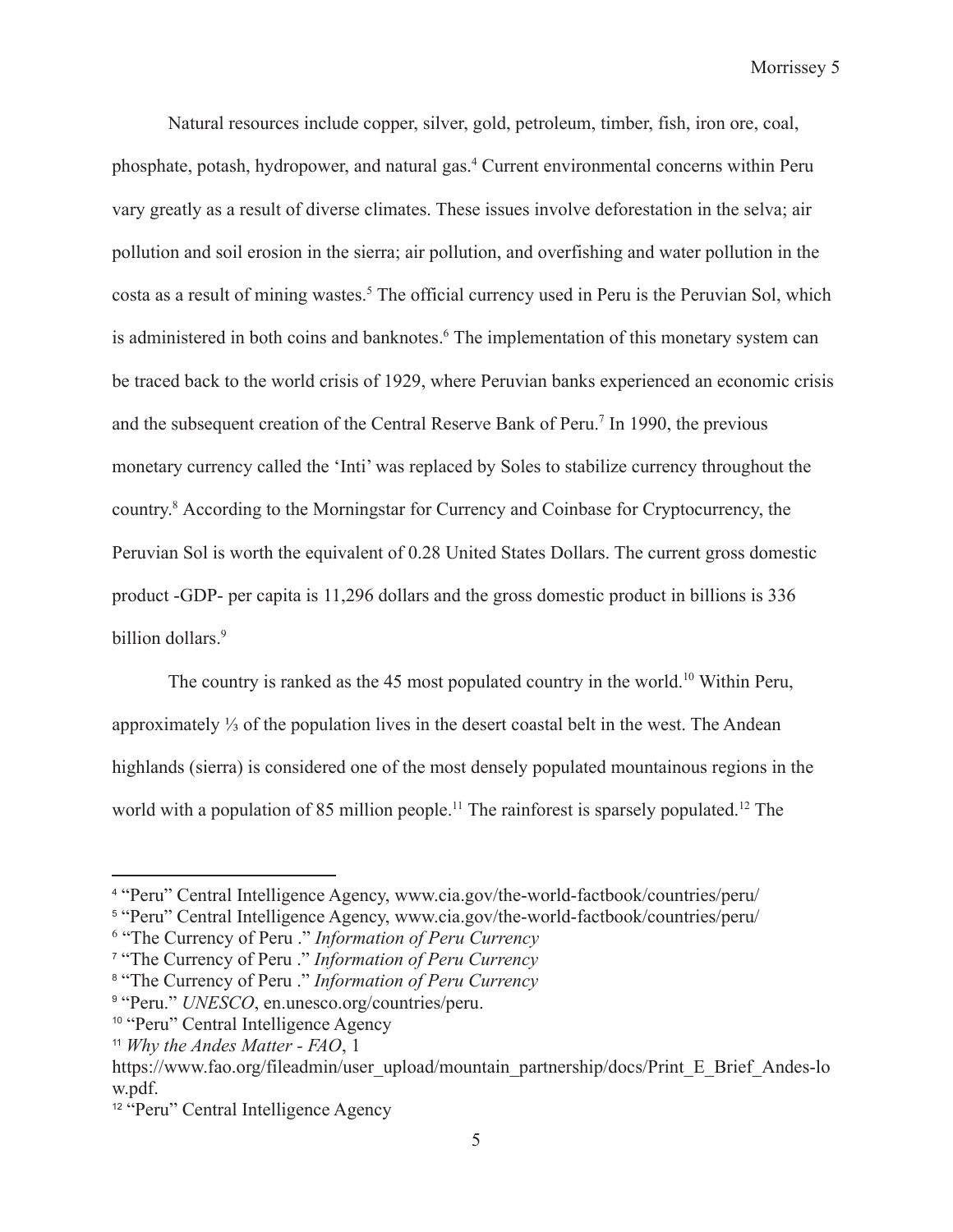overall population of Peru is 32,201,224.13 To understand the general age makeup of the population, according to the Instituto Nacional de Estadística e Informática, in 2014 it was recorded that 29.2% of the population aged between zero to 13, 62.2 percent between 15 to 64, and 8.6 percent were older than 65.14

As for the ethnic groups within Peru, 60.2% of the population are Mestizo (mixed Amerindian and white), 25.8% Amerindian, 5.9% white, 3.6% African descent, 1.2% Chinese and Japanese descent, and 3.3% unspecified.<sup>15</sup> Peru hosts three official languages, two of which are native Amerindian languages. These languages include: Spanish 82.9% (official language), Quechua 13.6% (official), Aymara 1.6% (official), Ashaninka 0.3%, other native languages 0.8% (CIA) Finally, the most commonly practiced religions in Peru are Roman Catholicism at 60% and Evangelical Christian at 14.6%.16

#### **Demography of Peru**

#### *Population Growth and Structure*

| Year | Crude Birth<br>Rate | Crude Death<br>Rate | Net Migrants | Natural<br>Increase % | Growth Rate<br>$\frac{0}{0}$ |
|------|---------------------|---------------------|--------------|-----------------------|------------------------------|
| 2009 | 19.9                | 5.9                 | $-3.6$       | 1.40                  | 1.05                         |
| 2019 | 17.2                | 6.0                 | $-1.9$       | 1.11                  | 0.92                         |
| 2029 | 14.6                | 6.3                 | $-1.7$       | 0.83                  | 0.66                         |

Table 1 Components of Population Growth, Peru

Source: International Database, United States Census Bureau, 2020

<sup>13</sup> "Peru" Central Intelligence Agency

<sup>14</sup> Instituto Nacional de Estadística e Informática, 35

<sup>15</sup> "Peru" Central Intelligence Agency

<sup>16</sup> "Peru" Central Intelligence Agency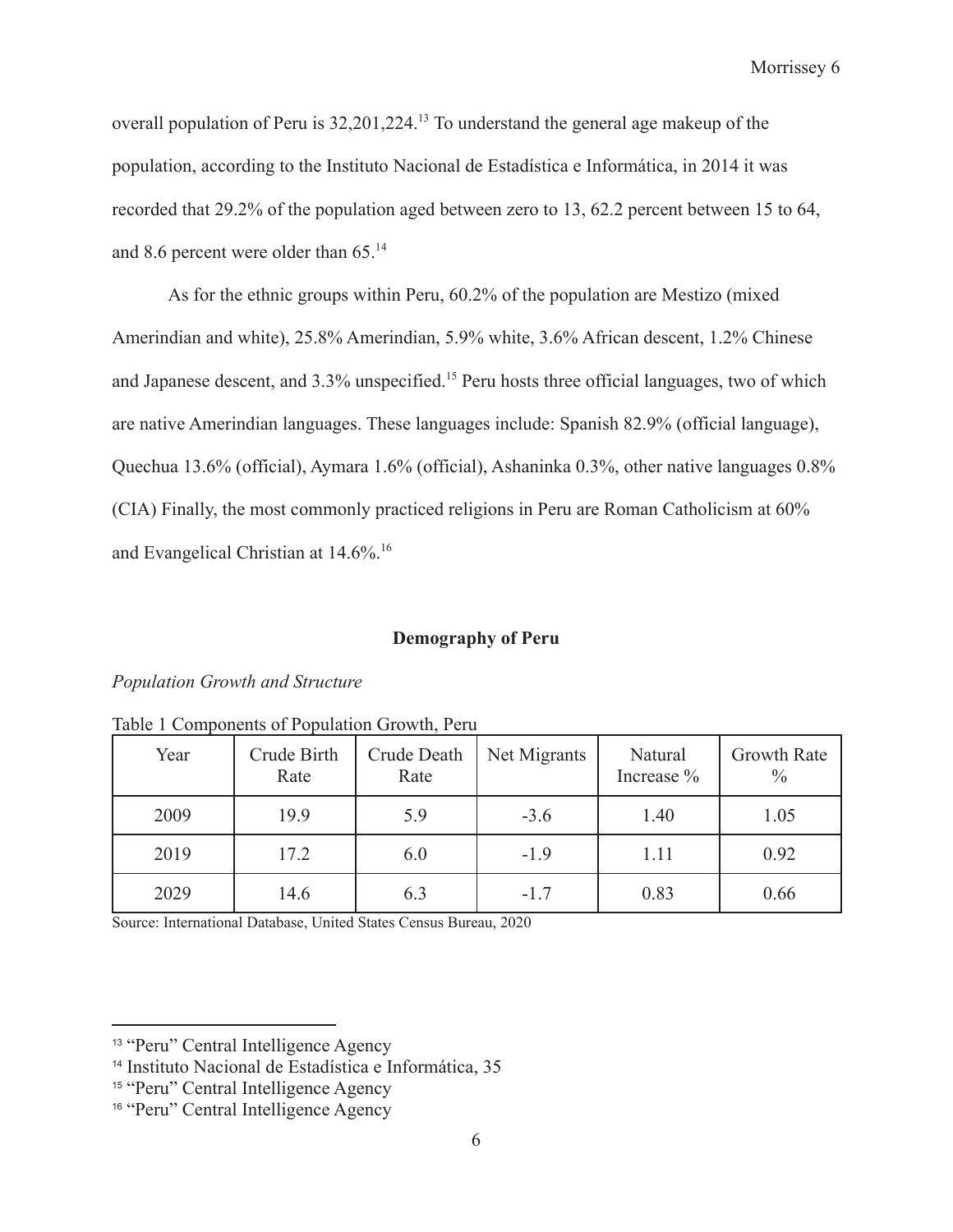The crude birth rate shows the annual number of births per 1000 population while the crude death rate shows the annual number of deaths per 1000 population. Net migration shows migration (immigration minus emigration) per 1000 population. Natural increase is the number of births minus the number of deaths in a population. The growth rate is the average rate of population size between a period of time.

Peru's fertility rate is currently higher than other more demographically developed countries, however it is projected that the country expects this rate to gradually decrease. Peru's higher fertility and mortality rate shows that it is not as developed in its demographic transition. Because Peru's mortality rate is so high in comparison to its fertility rate, it is still in process of demographic transition, and has not yet achieved the level of balanced growth indicative of a developed nation.



In comparison to the population pyramids<sup>17</sup> of more developed countries, all three of Peru's pyramids show a higher population of younger people, with a gradual change to a higher

<sup>17</sup> *PopulationPyramid.net*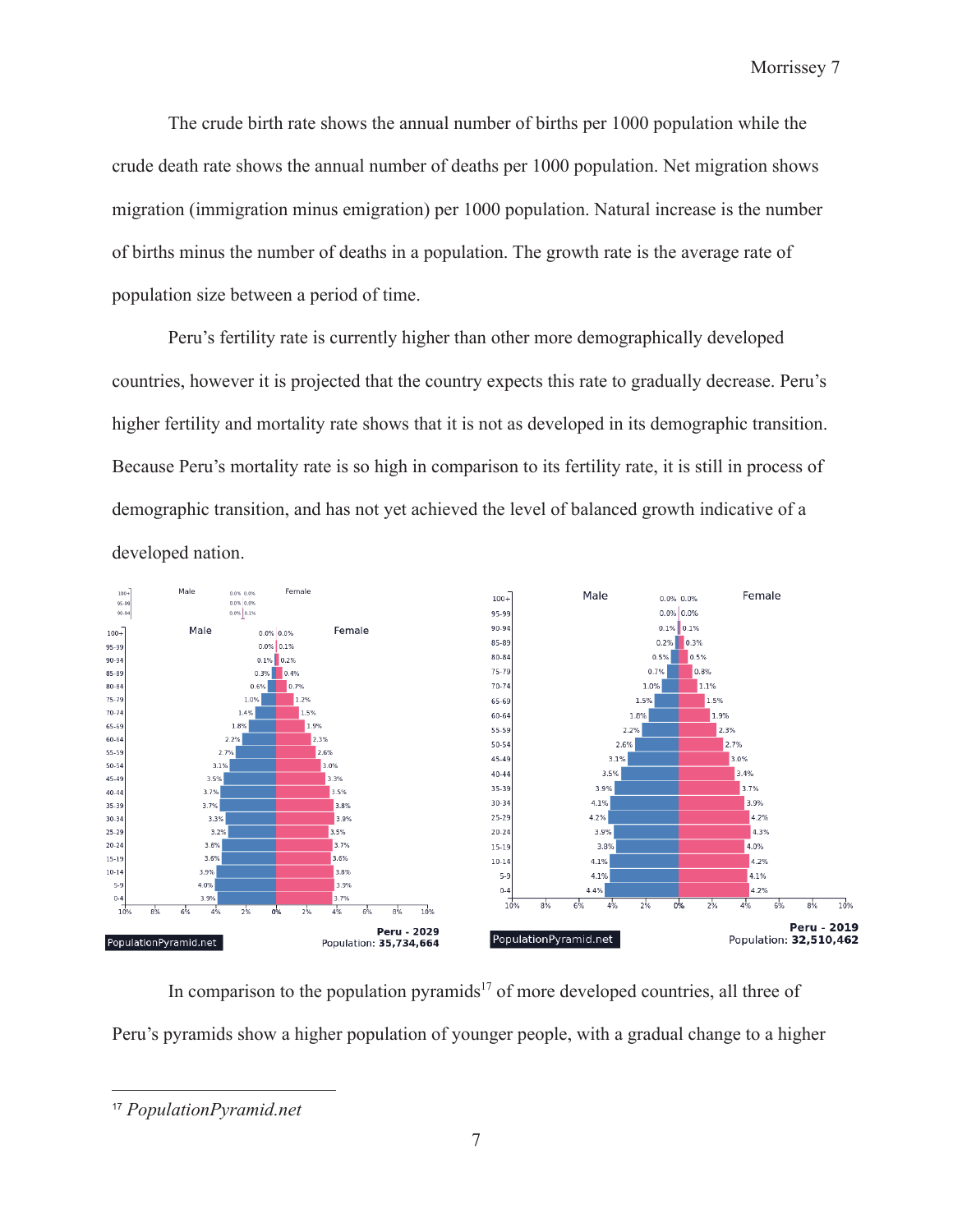population of middle-aged people in 2029. The natural increase percentage in Peru decreases, but the original percentage in 2009 was significantly higher than other developing countries in 2009 at 1.40%, decreasing to 1.11% in 2019, and 0.83% in 2029. This indicates that Peru isn't at the same level of transition as more developed countries. Peru's higher population in younger age groups indicates higher fertility rates. However, the fertility rates decrease as you look at the projected decade statistics, showing that Peru is in the midst of transition rather than pre-transition.

#### *Mortality and Morbidity*

| Peru (2021)                          | <b>Both Sexes</b> | Males | Females |
|--------------------------------------|-------------------|-------|---------|
| <b>Infant Mortality Rate</b>         | 19.4              | 22.0  | 16.6    |
| Age 1 to 4 Mortality<br>Rate         | 6.2               | 7.3   | 5.0     |
| Under Age 5<br><b>Mortality Rate</b> | 25.4              | 29.2  | 21.5    |
| Life Expectancy at<br><b>Birth</b>   | 75.0              | 72.8  | 77.2    |

*Table 2: Mortality and Morbidity in Peru, 2021*

Source: International Data Base, US Census Bureau, 2019

In comparison to its neighbors in South America, Peru has a higher infant mortality rate. In 2020, the infant mortality rate for both sexes in Peru was 15, with a projected increase to 19.4 in 2021. Its neighbor, Chile, had an infant mortality rate of 5.6 in 2020, which at the time was almost two-thirds less than Peru. According to the 2020 World Population Data Sheet, more developed nations averaged an infant mortality rate of 4 while less developed nations averaged an infant mortality rate of 34, leaving Peru in the middle. Additionally, the average life expectancy at birth for both sexes in a developed country is 79 years and 71 years with less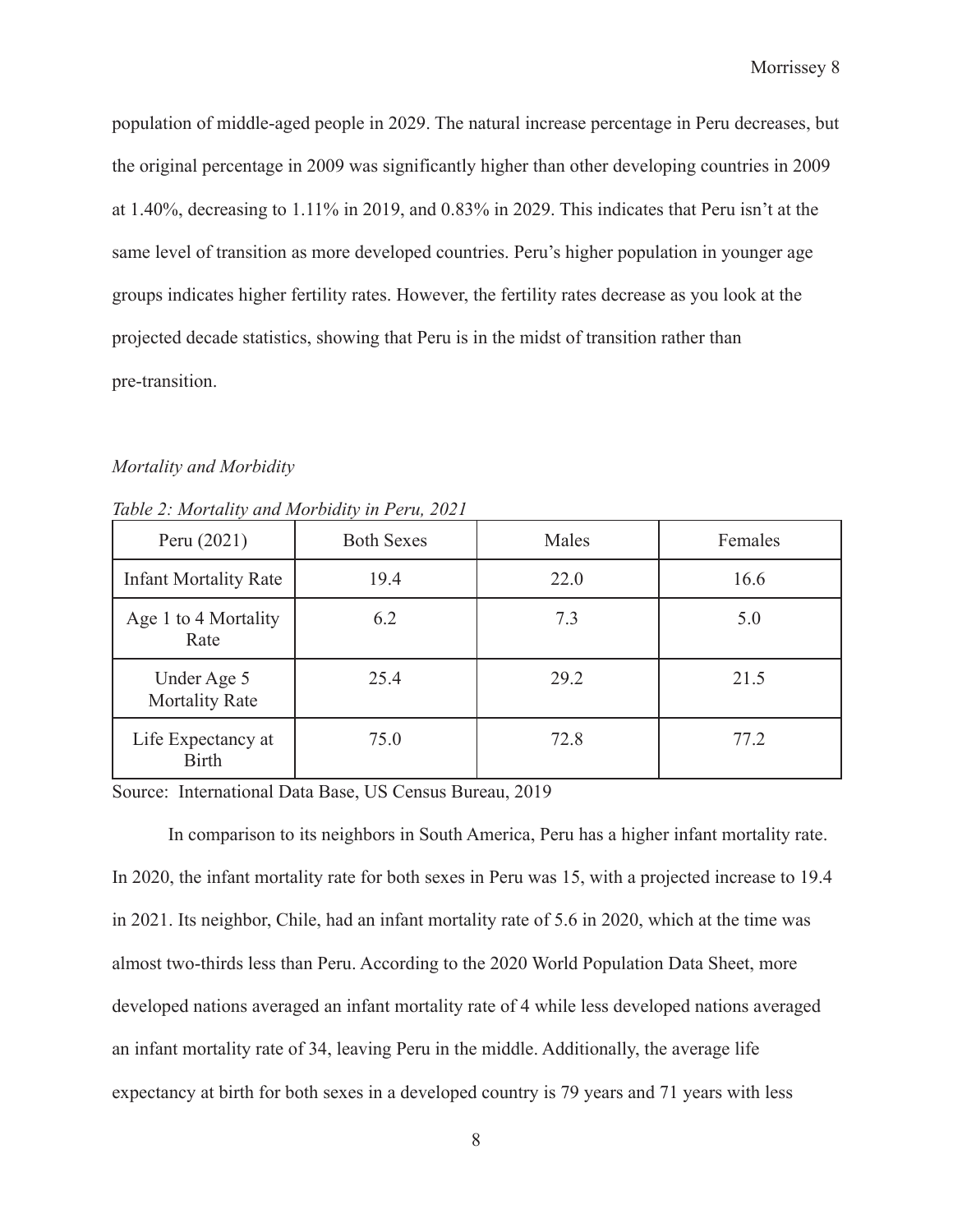developed countries. Since Peru's life expectancy at birth in 2021 is 75 years old, it once again sits in between the status of a developed and less developed nation.<sup>18</sup>

Comparing the numbers within the country itself, Peru's data shows that males experience higher numbers in infant mortality rate, age 1 to 4 mortality rate, and under age 5 mortality rate. In contrast, females claim a higher life expectancy at birth by 4.4 years, with men projecting to live until around age 73 and women living to age 77. This data supports the common demographic paradox found in statistics between male and female morbidity and health statistics, since at each age group, males show higher health, but ultimately, females are proven to statistically live longer. However, since 2020, life expectancy at birth for both sexes has decreased by two years.<sup>19</sup>

According to the Pan American Health Organization (PAHO), the most common causes of death in Peru include infectious diseases, tuberculosis, pneumonia, malaria, diarrheal diseases, and yellow fever.<sup>20</sup> PAHO also provided distinction between the leading causes of mortality versus morbidity, clarifying that the leading causes for morbidity in Peru are parasitic diseases, diarrheal diseases, anemia, malnutrition, malaria, yellow fever, pneumonia, and sexually transmitted diseases.21 Although there are clearly few differences between the causes of mortality and morbidity, these lists indicate the possibilities of higher mortality rates derived from the morbidity rate data. The Ministerio De Salud based in Peru reported that in 2015, 67% of all the deaths in the country were the result of neoplasm, infectious diseases, parasitic diseases, diseases of the circulatory system, and injuries.<sup>22</sup> It is reasonable to suspect that new health factors have provided a significant change in the morbidity and mortality rate from 2015 to 2021.

<sup>18</sup> World Population Data Sheet, 2020

<sup>19</sup> World Population Data Sheet, 2020

<sup>20</sup> "Peru." *Health in the Americas 2017*

<sup>21</sup> "Peru." *Health in the Americas 2017*

<sup>&</sup>lt;sup>22</sup> "Analysis of the Causes of Mortality in Peru, 1986-2015."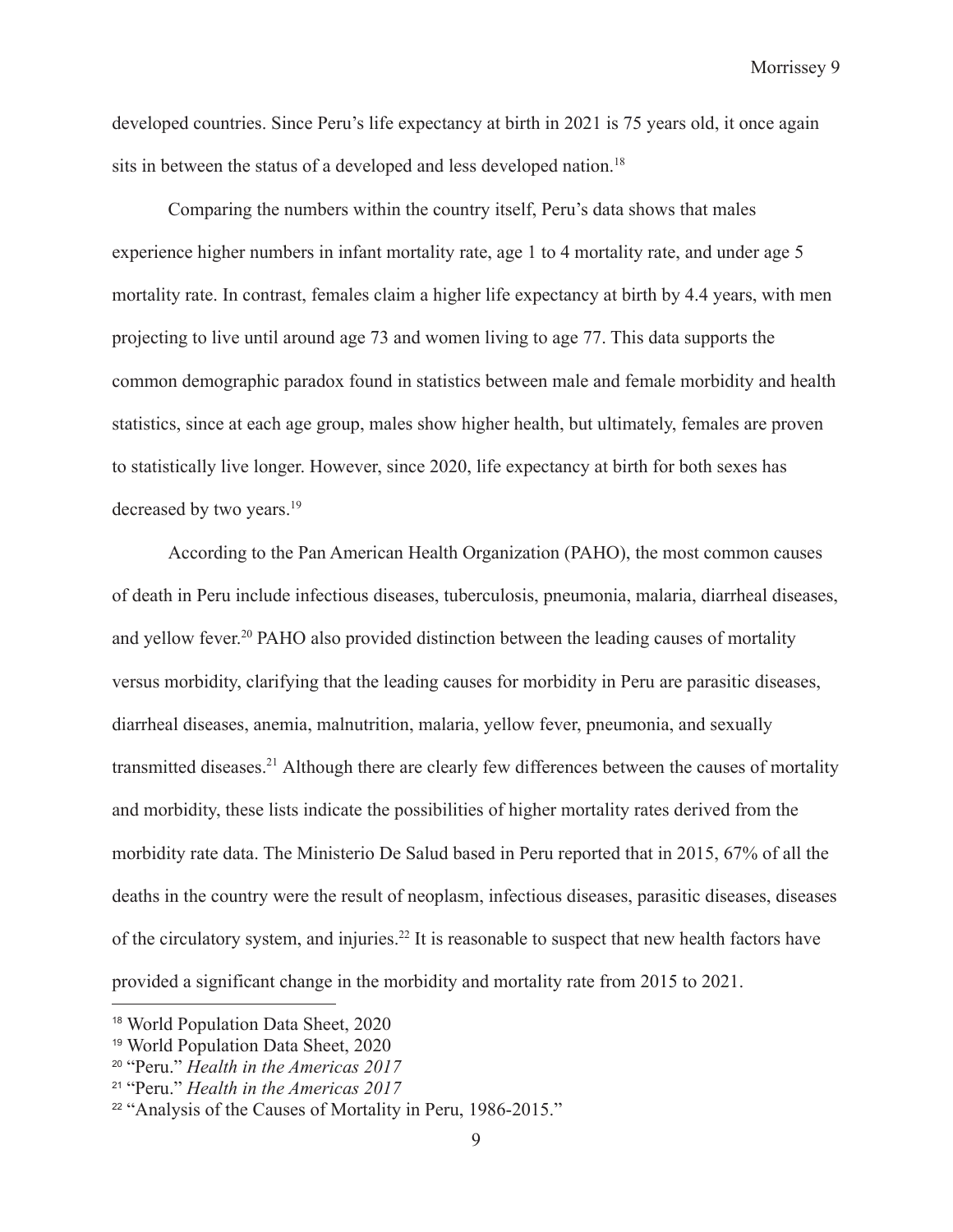In 2021, *Statista* reported that Peru suffered the highest mortality rate from COVID-19 in all of Latin America, with a reported 129.9 deaths per  $100,000$  inhabitants.<sup>23</sup> According to UNICEF data, 5% of children under the age of five died in 2017 due to diarrhoea.<sup>24</sup> Similarly, in 2017, 1,745 children under the age of five died of pneumonia.<sup>25</sup> From these numbers, we can see that COVID-19 with its 43,491 death toll in Peru since February 2020 has become a more central focus in the morbidity rates and data in Peru.26

### *Fertility*

| Table 5 T Chinty Kates and Contraceptive OSC in I City<br>Age-specific fertility rates (2019)<br>$(per 1,000$ women) |                   |      |  |
|----------------------------------------------------------------------------------------------------------------------|-------------------|------|--|
|                                                                                                                      | 15 to 19          | 33.8 |  |
|                                                                                                                      | 20 to 24          | 87.8 |  |
|                                                                                                                      | 25 to 29          | 109  |  |
|                                                                                                                      | 30 to 34          | 103  |  |
|                                                                                                                      | 35 to 39          | 58.6 |  |
|                                                                                                                      | 40 to 44          | 17.6 |  |
|                                                                                                                      | 45 to 49          | 3.9  |  |
| <b>Total Fertility Rate</b>                                                                                          | 2.07              |      |  |
| <b>Gross Reproduction Rate</b>                                                                                       | 1.01              |      |  |
| Percent of Married Women 15 to<br>49                                                                                 |                   |      |  |
| Using Contraception                                                                                                  |                   |      |  |
|                                                                                                                      | All methods       | 76%  |  |
|                                                                                                                      | Modern<br>methods | 55%  |  |
| Source: International Data Base, US Census, 2019; World<br>Population Data Sheet, 2020                               |                   |      |  |

Table 3 Fertility Rates and Contraceptive Use in Peru

Peru provides an interesting case in regards to fertility in that it reported a significantly

lower percentage of modern contraceptive use than other countries in South America in 2019.

For example, both Uruguay and Argentina reported 78 percent of women ages 15-49 having

<sup>23</sup> Ríos, Ana María. "Coronavirus Mortality Rate Latin America 2021." *Statista*

<sup>24</sup> "Diarrhoea." *UNICEF DATA*

<sup>25</sup> "Peru." *Our World in Data*

<sup>26</sup> "Peru." *Worldometer*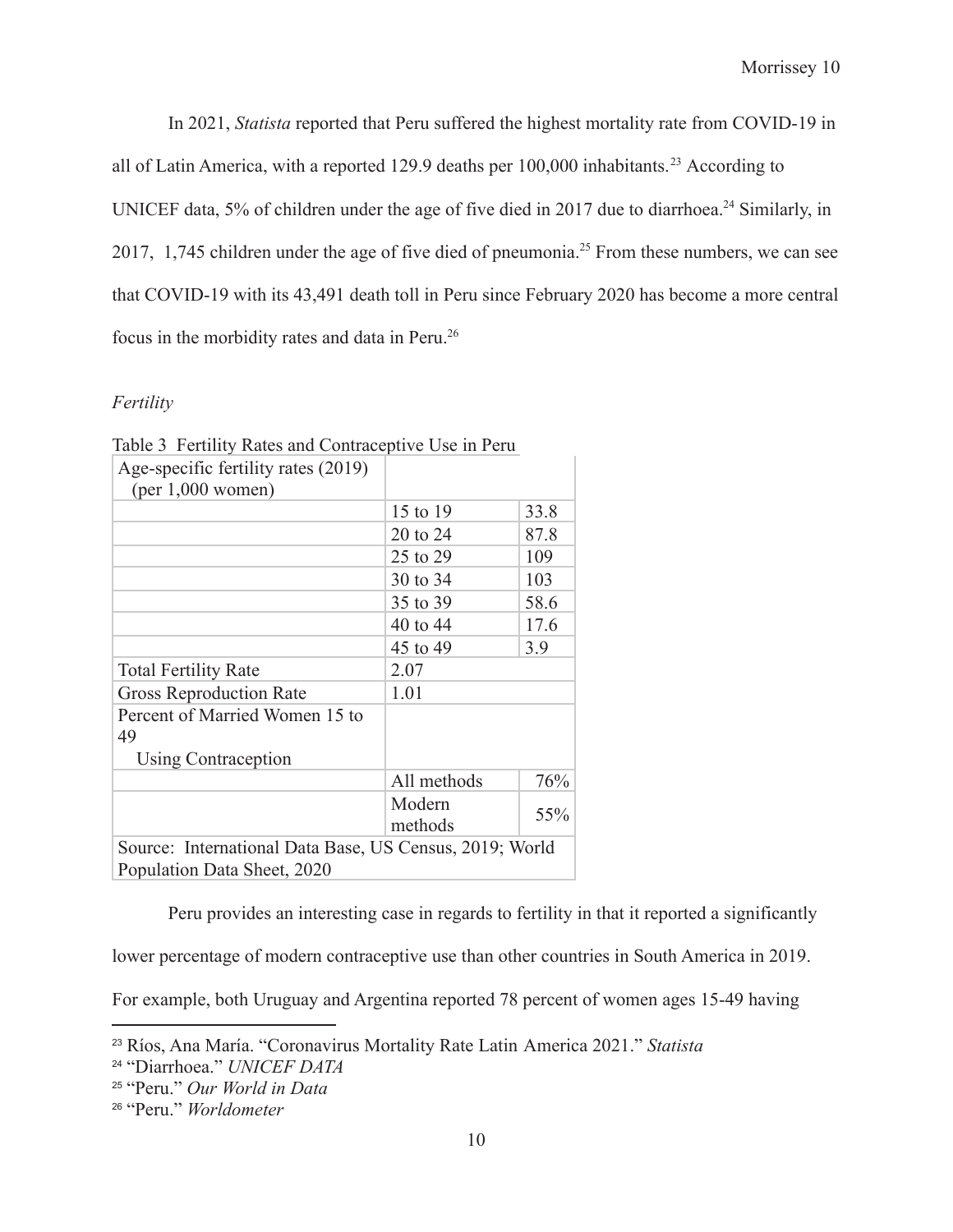access to and using modern methods of contraception, while Peru reported 55 percent, comparable to the lower percentages of Bolivia and Suriname. While Peru and Argentina had vastly different numbers, they still showed almost the same fertility rates in 2020, with Argentina at 2.3 in 2019 and Peru at 2.2. This also shows a rise in the fertility rate between 2019 to 2020 given that Peru's fertility rate was 2.07 in 2019. Perhaps the lack of modern contraceptive use in Peru allowed its fertility rate to increase over the year. This also indicates that Peru is still in demographic transition, since its population is increasing, yet its mortality rate is decreasing. Peru would probably be mid-shift, considering that its fertility rate is somewhat higher, but not comparable to that of the US. To contextualize, the US fertility rate was 1.7 in 2020, reiterating that Peru's was 2.2, making a 0.5 percent difference. With the increase in modern contraceptive use and the continued decline in mortality rates, Peru will continue its demographic transition.

### *Unions and Householding*

In Peru, women marry younger than men, but the percentage of married women remains lower as age progresses than that of men, indicating that women are more likely to be widowed or divorced than men.<sup>27</sup> This is indicated by the dramatic increase found in male marriage statistics rising from 79.9 percent of men being married at ages 40-44 jumping to 84.4 percent of men being married from ages 45-49. In contrast, women at these ages drop in marriage percentile from 75.4 percent to 73.6 percent. Looking at the percentage of younger populations being married, 10.6 percent of women ages 15-19 are married while only 2.3 percent of the male population of the same age are married, indicating that perhaps some of these unions may be non-consensual in the juvenile cohort. Ultimately, by age 75, 63.6 percent of men are still

<sup>27</sup> United Nations 2017 World Marriage Data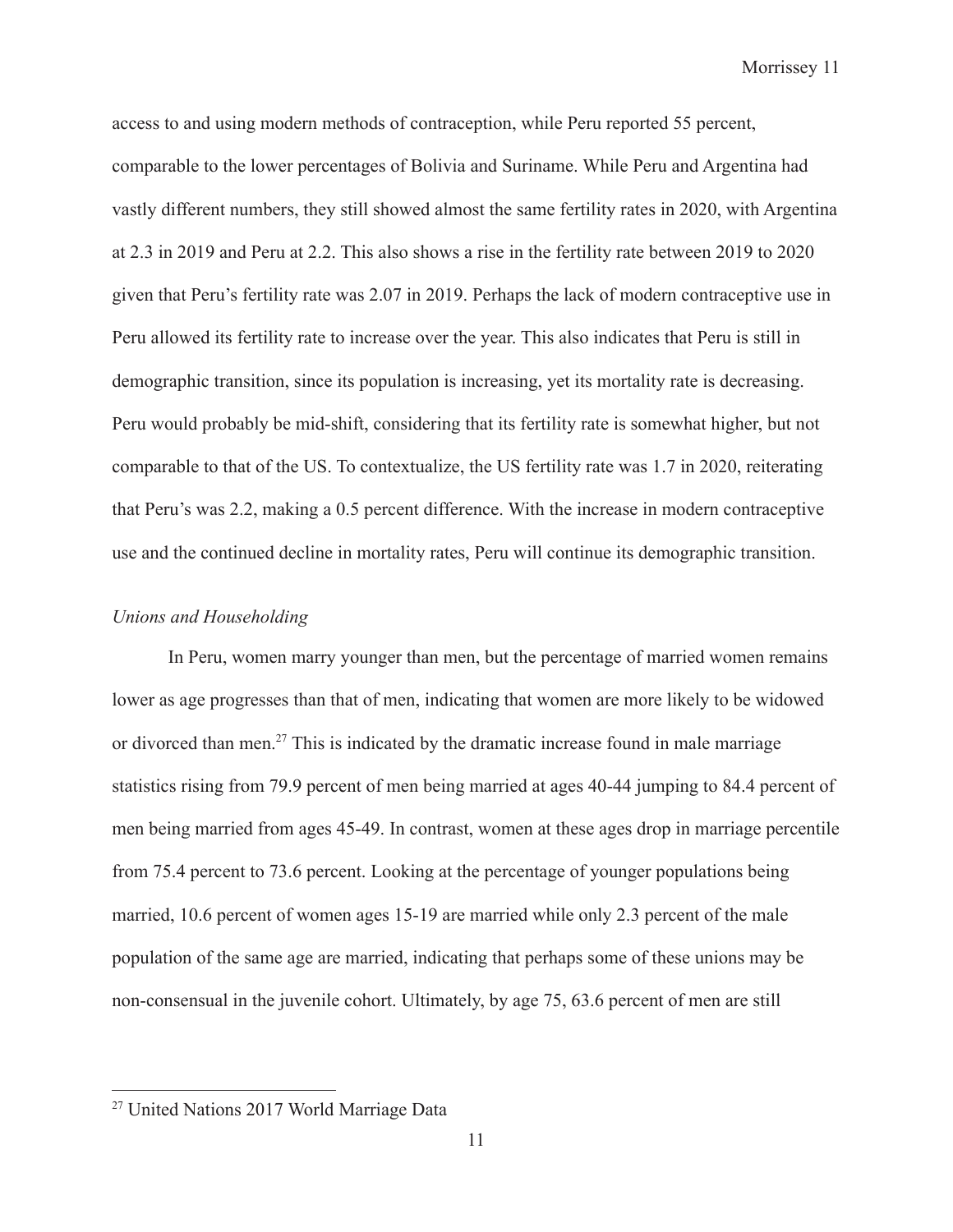married while only 26.7 percent of women are married, showing that there are more single elderly women than men, which is commonly caused by widowhood or divorce.

| Age Group            | Men Married | Women Married |
|----------------------|-------------|---------------|
| $10 - 14$            | 0.4         | 0.6           |
| 15-19                | 2.3         | 10.6          |
| $20 - 24$            | 22.7        | 43.6          |
| 25-29                | 47.6        | 62.3          |
| 30-34                | 67.7        | 74.1          |
| 35-39                | 77.6        | 75.7          |
| 40-44                | 79.9        | 75.4          |
| 45-49                | 84.4        | 73.6          |
| 50-54                | 82.2        | 70.3          |
| 55-59                | 83.6        | 65.6          |
| 60-64                | 82.9        | 62.1          |
| 65-69                | 79.2        | 54.5          |
| 70-74                | 76.6        | 48.0          |
| $75+$                | 63.6        | 26.7          |
| Mean Age at Marriage | 27.5        | 23.8          |

Table 4 Percent Currently Married, Peru 2012

Source: United Nations 2017 World Marriage Data

According to womanstats.org, Peruvian law dictates that the legal marital age begins at age 18. The authorization for a minor to marry can only be given under a civil judge. The 2012 world marriage data indicates that while this may be the law, parties on both the male and female side have been recorded as marrying under the age of 16, with 0.4 percent of male juveniles ages 10-14 and 0.6 of female juveniles being married illegally. This further supports the allegations of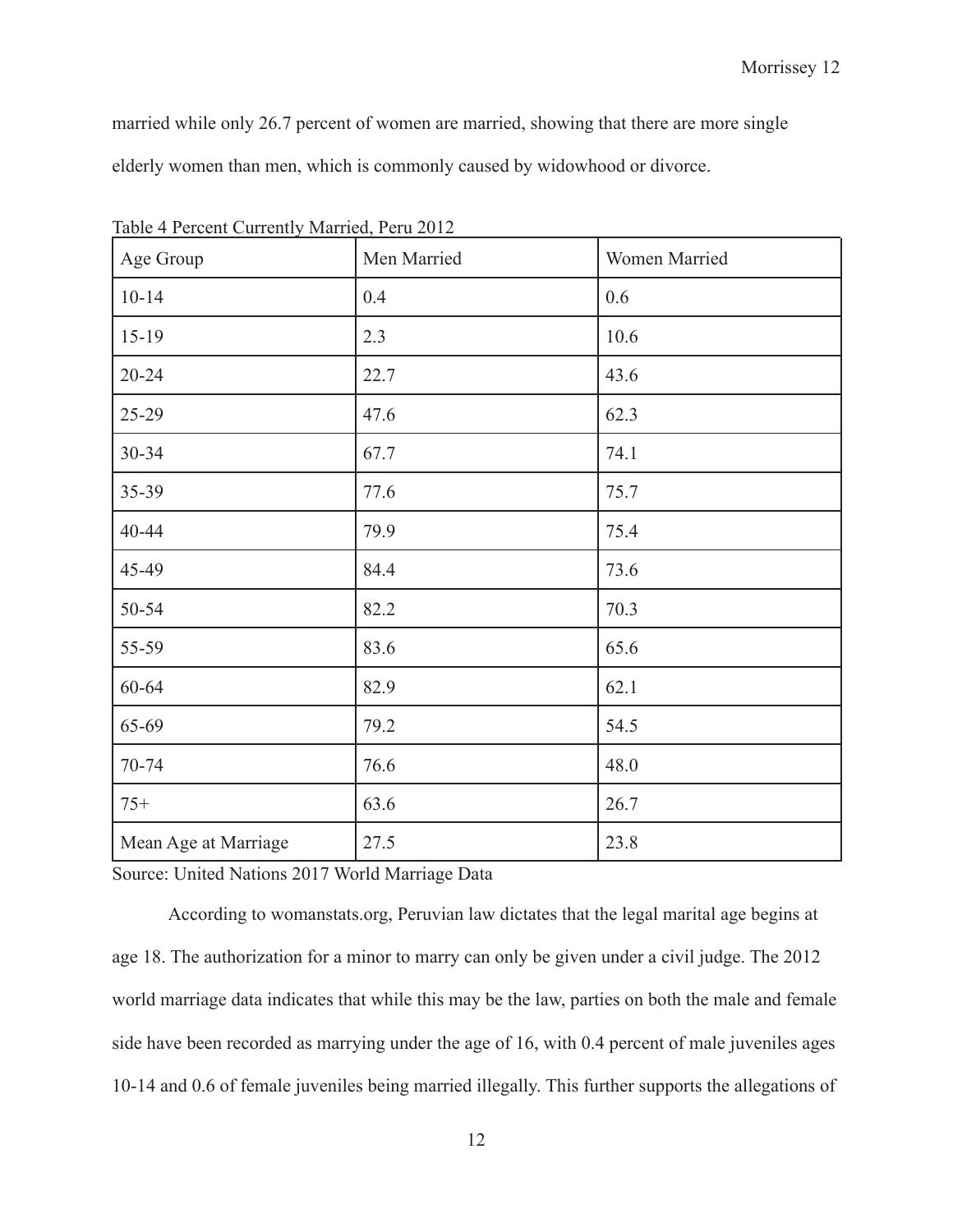non-consensual marriage.28 While the law states otherwise, Peru appears to be less than transparent in providing clear enforcement to proper marriage rituals. Another account on womanstats asserted that the legal age of marriage is normally 16 with circumstances providing the allowance of 14 year olds to marry.<sup>29</sup> The lack of a strictly understood and observed law may contribute to this data. Another factor to underage marriages is gender violence.<sup>30</sup> According to the United Nations, emphasis on education, especially at a university level, is imperative in developing Peruvian women during their formative years where they are traditionally being married young.<sup>31</sup>

#### *Migration and Urbanization*

Table 6 Urbanization Statistics for Peru, 2014

| Percent of population urban (thousands)     |         |  |
|---------------------------------------------|---------|--|
| 2014                                        | 24,088  |  |
| 2030                                        | 30,156  |  |
| 2050                                        | 35,405  |  |
| Average annual rate of change (%) 2010-2015 |         |  |
| Urban                                       | 1.69    |  |
| Rural                                       | $-0.27$ |  |
| Largest urban agglomeration                 |         |  |
| Lima (population in $1,000s$ )              | 9,722   |  |
| As percent of urban population              | 40.4    |  |

Source: United Nations 2014 Urban-Rural Areas Wall Chart

According to Table  $6^{32}$ , the urban population growth of Peru is projected to increase

steadily over the next thirty years, starting at 24,088,000 to 35,405,000 in 2030. This indicates

<sup>28</sup> WomanStats JSM

<sup>29</sup> "Convention on the Elimination of All Forms of Discrimination against Women." *United Nations*, United Nations

<sup>30</sup> WomanStats CPC

<sup>31</sup> Woman Stats MLW

<sup>32</sup> United Nations 2014 Urban-Rural Areas Wall Chart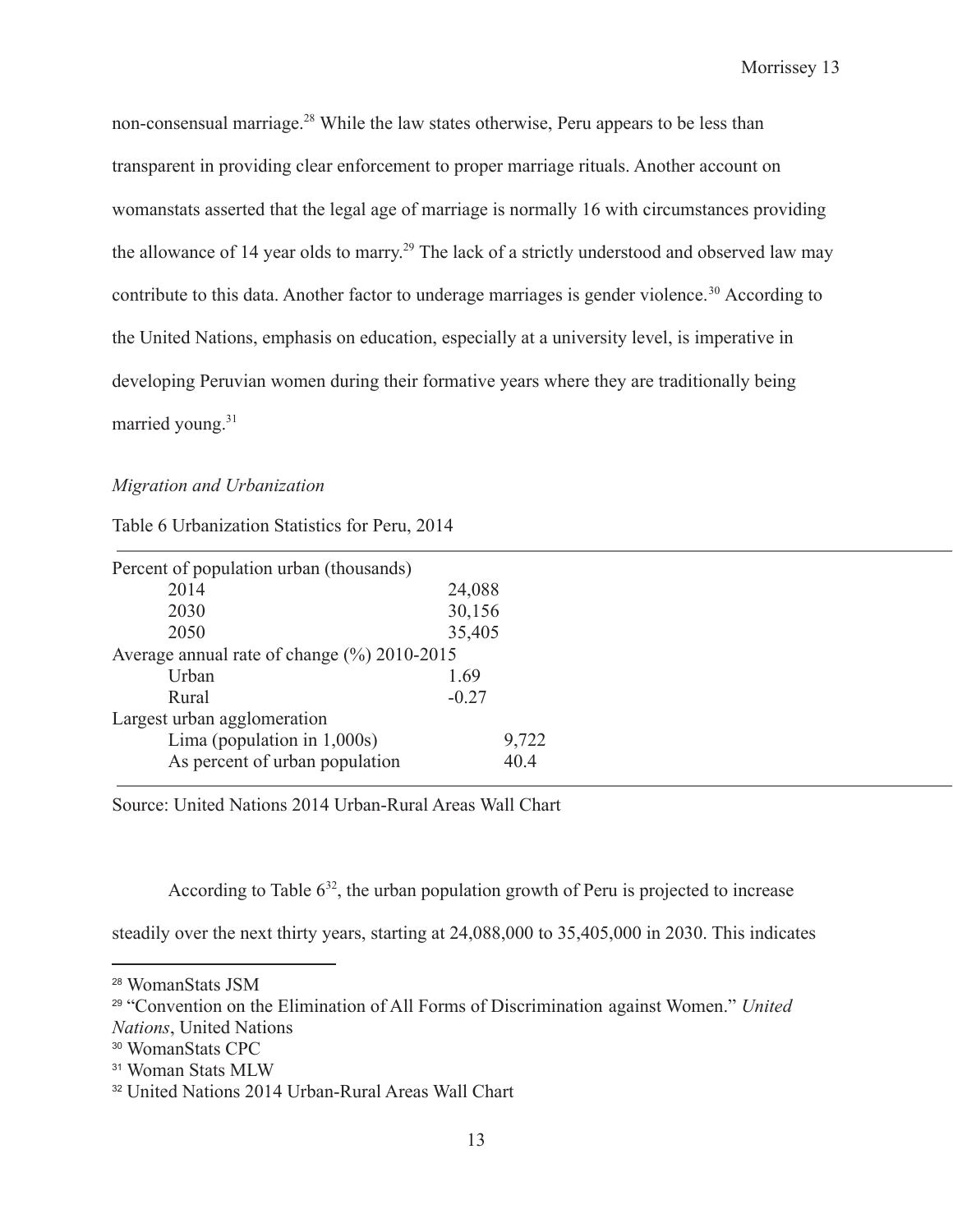that the average annual urban increase will be positive at 1.69, with the subsequent decline of rural population at -0.27 percent annually. Naturally, the greatest increase in urban living will occur in the country's capital, Lima. Observing the United Nations country profiles, from the century between 1950 to 2050, Peru has and will continue to experience an almost equal decrease in rural population as urban increase, with the proportion of the total population percentage being equal to around 1962. The projected trend shows that by 2050, over 80 percent of the population will be living in urban areas, while 15 percent will be rural. While this may be true, Peru ranks less in urban area percentage by region and subregion in comparison to both South America and Latin America in the Caribbean as a whole. However, the difference is not substantial with Peru barely under 80 percent while the other two rank slightly above 80 percent.

The rural population in Peru is projected to remain relatively the same, with a slight increase peaking in 2018. The dramatic difference in percentage between rural and urban population is due to a steady projected overall increase of the urban population, starting at around 8 percent in 1950 and rising to around 42 percent by 2050. These increases in population are shown to progress starting with one city having a population of 5 to 10 million another city having 500,000 to one million citizens and 2 other cities with 300,000 to 500,000 citizens in 1990. By 2030, one city is projected to have 10 million or more citizens, with another city having 1 to 5 million, 5 others having 500,000 to 1 million, and 5 more having 300,000 to 500,000 people, showing an increase from four to twelve highly populated cities in Peru by the mid-twenty first century.

#### *Summary of Demography*

Peru has been suffering from food insecurity in its mountainous regions where populations are isolated and more vulnerable indigenous groups live in greater numbers. The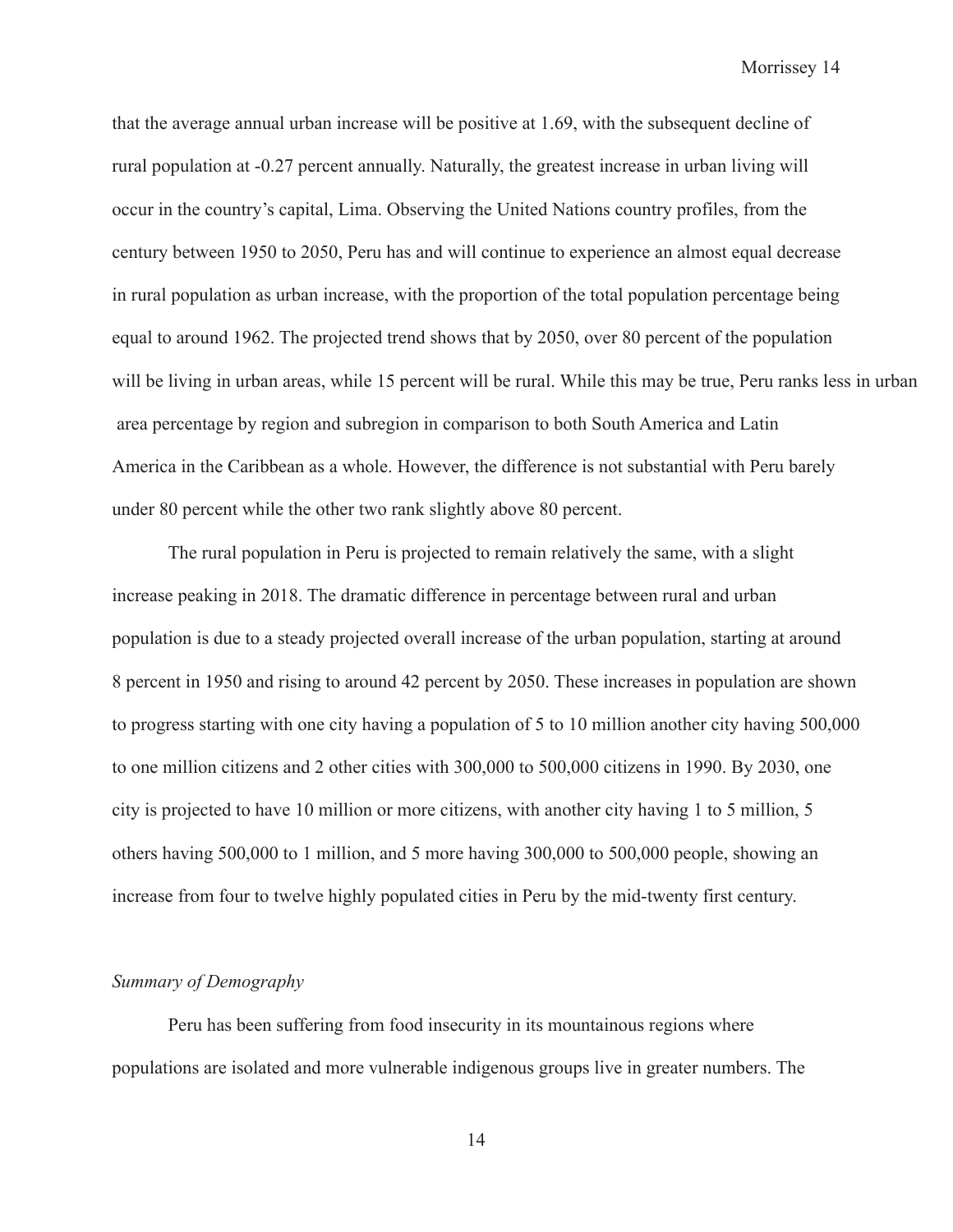Peruvian government has failed to oversee agricultural affairs in these areas, leaving citizens increasingly at risk of higher insecurity from lack of support. Migration of refugees from Venezuela and urban inhabitants seeking refuge in rural areas during the COVID-19 pandemic have increased the insecurity in these regions. Lack of services and ability to become economically stabilized in mountainous areas leave villagers imperiled towards the consequences of food insecurity. High percentages of children suffer from malnutrition and stunting while adults suffer from diseases such as anemia. Programs that could provide sustainable solutions include organizations that provide agricultural education, funding, and support for these communities. Additionally, nutritional education provided by food kitchen groups have proven successful throughout urban areas of Peru, and similar tactics could be implemented in rural regions. Lastly, the Peruvian Government has the capability to intervene and stimulate the economy in mountainous regions by utilizing the untapped agricultural resources in the surrounding areas of the mountains.

Upon analyzing the various demographic data points that illustrate Peru's progress as a nation, it can be reasoned that though there is still much change needed to become a developed nation, Peru is experiencing gradual improvement in each category. The nation has become more financially secure by adjusting their monetary system to the Sol. A steady decline in the growth and birth rate is projected to the year 2029. Also suggested is the change in the population age cohorts, showing Peru's population as a whole to have more balanced ratios between children, working-age groups, and the elderly. Peru is witnessing a disparity between the marriage percentages amongst certain age ranges in the male and female categories. This indicates population issues in the nation, one such being food insecurity towards children and female citizens. These issues are solvable through consistent, intentional effort to decrease the inequality

15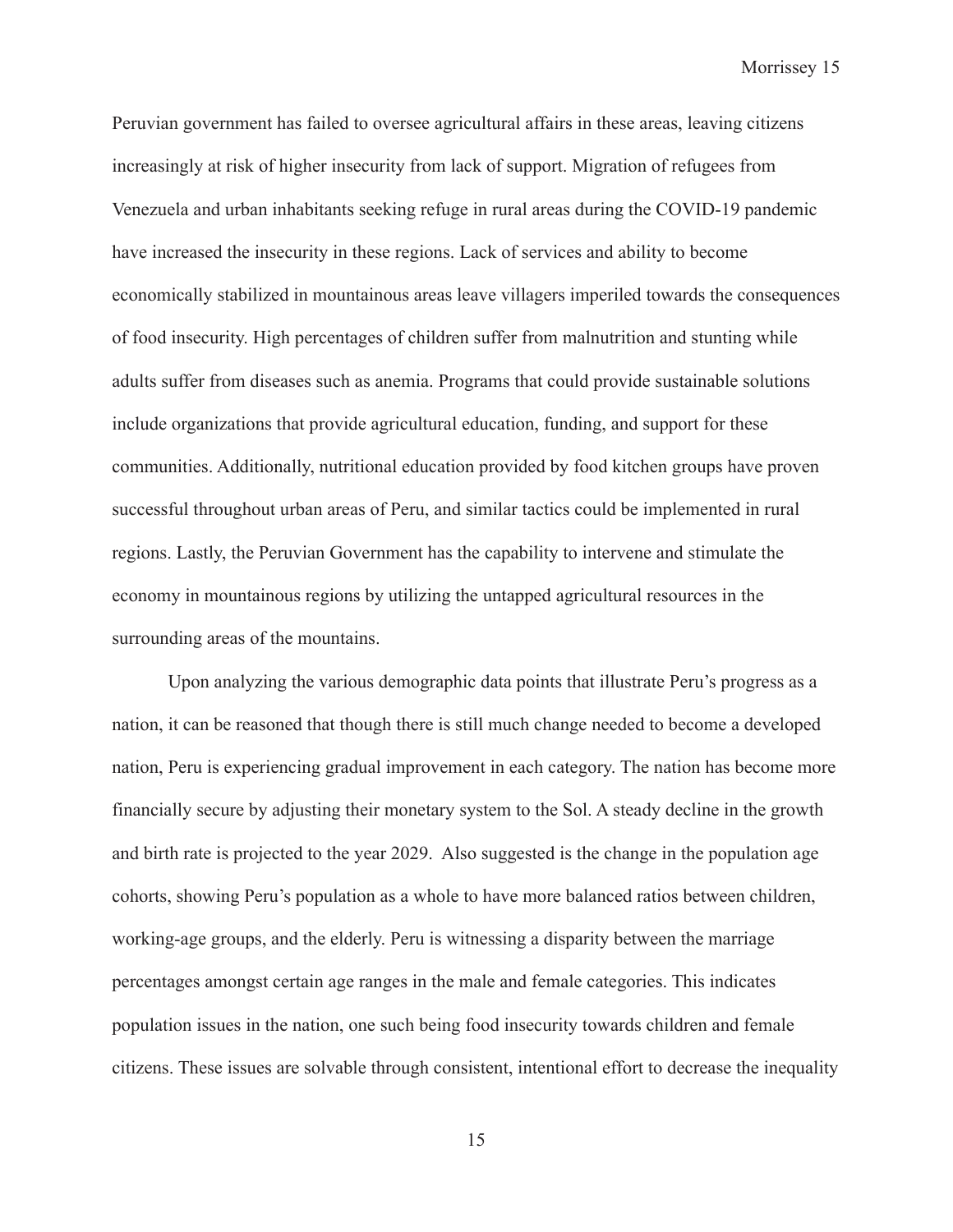between the sexes as well as the different cultural groups found within the country. In conclusion, Peru has the potential to become developed in the foreseeable future. By recognizing the disparities among members of its nation coupled with the resolve to administer targeted assistance in a consistent manner, Peru may see an even more prosperous future.

#### **Introduction to Food Insecurity in Peru**

With the rise of the COVID-19 pandemic, public health has been a leading global social issue. An interesting case is that of Peru. While the country quickly reacted to the pandemic, it nevertheless ranked second for the highest number of cases in Latin America, following Brazil.<sup>33</sup> One element causing the large number of confirmed cases in Peru was the increased migration of citizens from highly populated to lowly populated areas in attempts to seek security after the economic crisis resulting from the country's lockdown. Although food insecurity is a hot button issue, its presence in Peru is not new. Not only has food insecurity affected individuals and families during the pandemic, but it has a history of causing anemia in adults and malnutrition in children. Additionally, food insecurity has led to approximately 25.4% of Peru's children under age 5 to suffer from growth stunting.<sup>34</sup> This has lasted for decades. Without a push for change, people will continue to be negatively affected in a manner that will affect the future of Peru.

Peru suffers from food insecurity in its mountainous regions where populations are isolated and more vulnerable indigenous groups live in great numbers. The Peruvian government has little to do with the agricultural affairs in these regions. Multiple NGO programs have proven

<sup>&</sup>lt;sup>33</sup> Chávez Yacila, Rosa, and Julie Turkewitz. "Highways of Peru Swell With Families Fleeing Virus." *The New York Times*, 2020,

<sup>34</sup> Rogers, Beatrice L., Rajabiun, Serena, Levinson, James, Tucker, Katherine. "Reducing Chronic Malnutrition in Peru: A Proposed National Strategy." *Tufts Nutrition*, Feb. 2002, pp. i–65., https://nutrition.tufts.edu/sites/default/files/fpan/wp02-malnutrition\_peru.pdf. https://www.nytimes.com/2020/04/30/world/americas/20virus-peru-migration.html.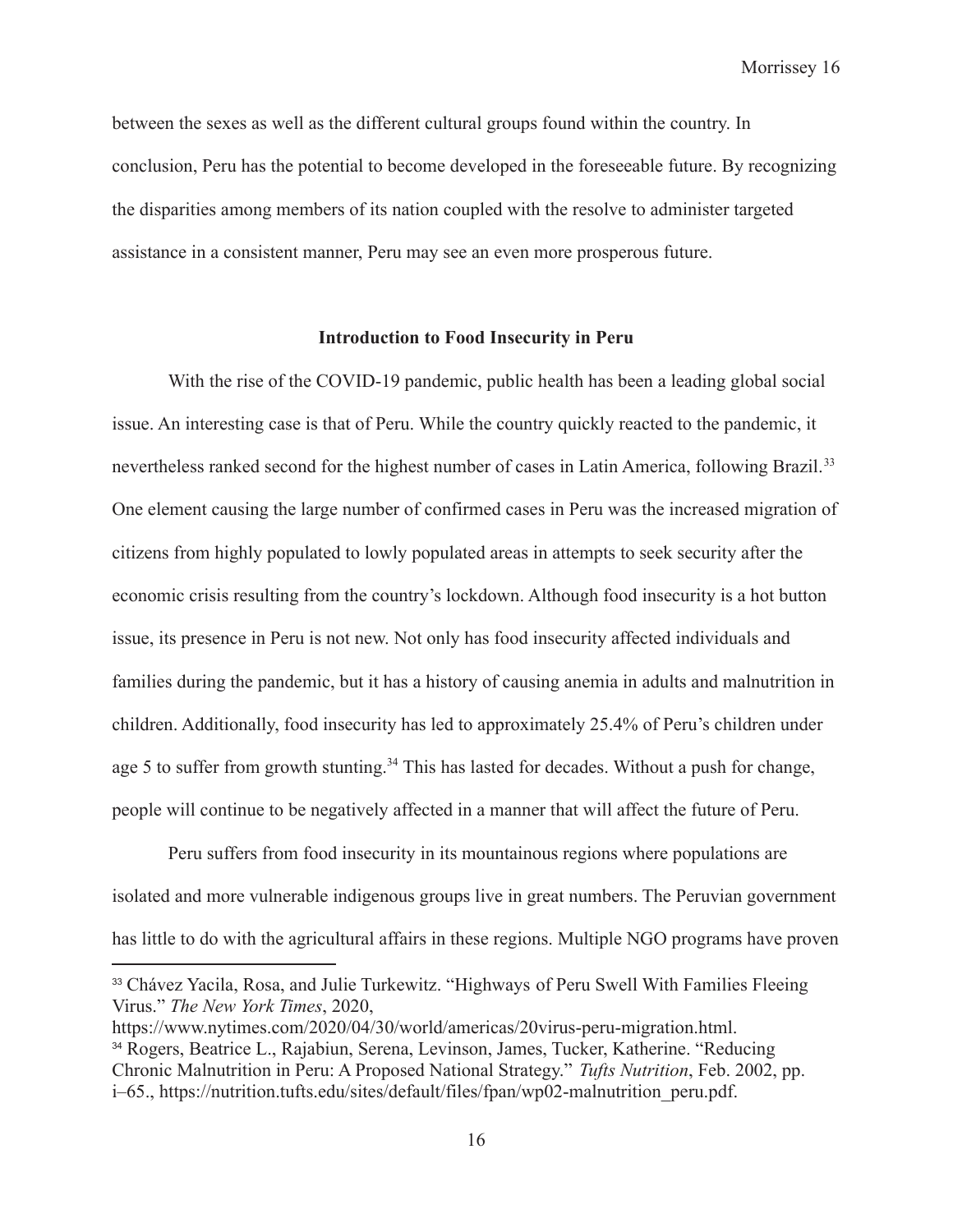effective in smaller-scale efforts to combat food insecurity. The Peruvian Government has the capacity and potential to actively intervene by stimulating the economy in these regions.

#### *Context*

While thousands of Peruvian inhabitants live in villages located in the high rural mountainous areas of the Andes, their distance and alienation from more urban areas such as Lima or Cusco leave them vulnerable.<sup>35</sup> Food security is defined as the way a group of people rate in their practiced nutritional intake. According to the United States Department of Agriculture, low food security indicates that "there are reports of reduced quality, variety, or desirability of diet [with] little or no indication of reduced food intake."36

Because of Peru's history with food insecurity, it is challenging to pinpoint a specific origin to the issue. However, consequences of food insecurity have statistically been increasing for the past five decades. Consequences to the country shut-down in response to COVID-19 pandemic have simply amplified previous challenges. According to the United States Organisation for Economic Co-operation and Development, "Rural communities – especially those in mountainous areas and those associated with Peru's ethnic minorities – are among the most exposed to FSN-related challenges. In 2014, less than one-third of the country's population lived below the national poverty line… [and] the poorest Peruvians are found in the arid Andean

<sup>36</sup> "Definitions of Food Security." *USDA ERS - Definitions of Food Security*, www.ers.usda.gov/topics/food-nutrition-assistance/food-security-in-the-us/definitions-of-food-se curity.aspx. <sup>35</sup> Rogers, Beatrice L., Rajabiun, Serena, Levinson, James, Tucker, Katherine. "Reducing Chronic Malnutrition in Peru: A Proposed National Strategy." *Tufts Nutrition*, Feb. 2002, pp. i–65., https://nutrition.tufts.edu/sites/default/files/fpan/wp02-malnutrition\_peru.pdf.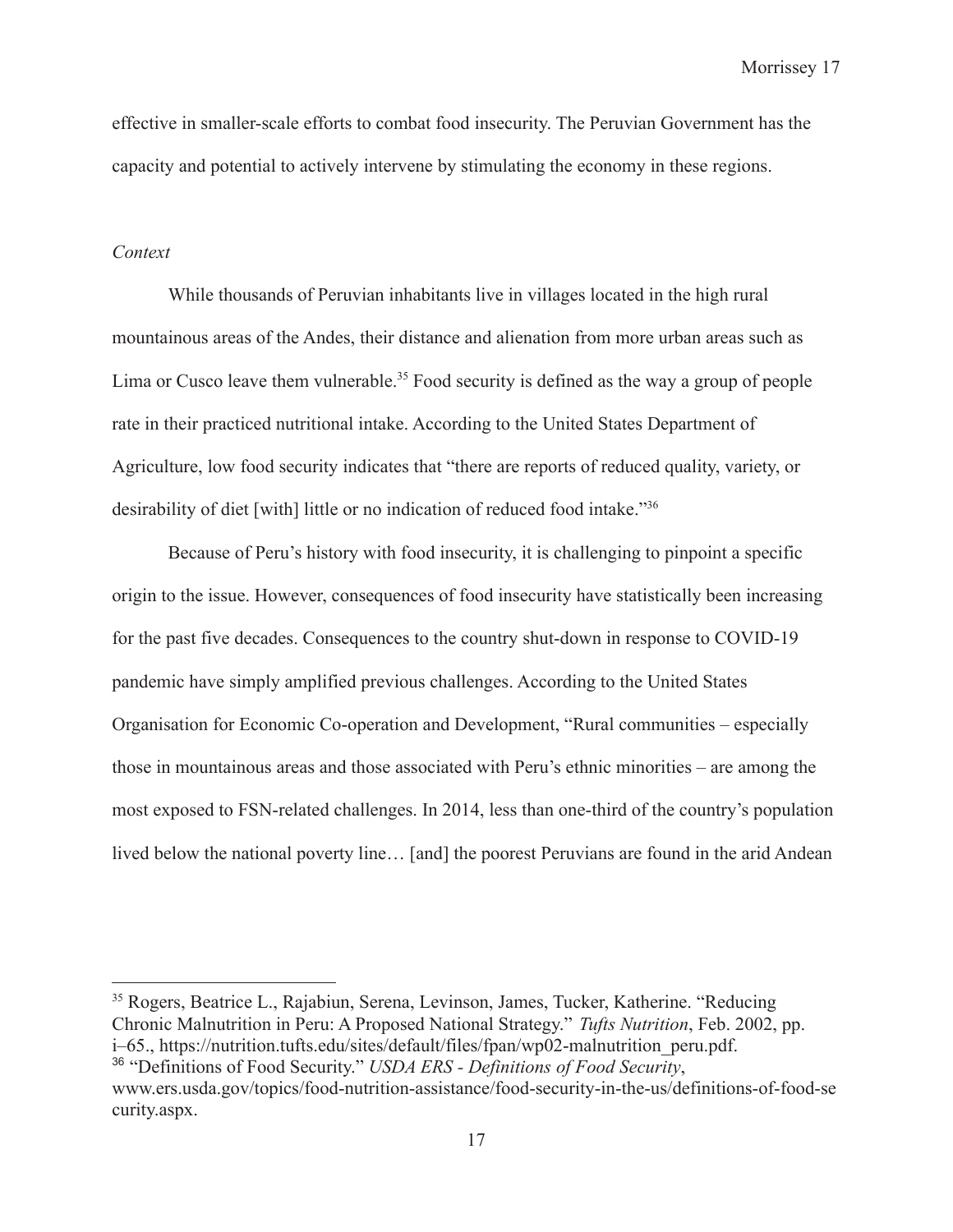highlands that are home to a large majority of the indigenous Quechua and Aymara peoples, many of whom live below the poverty line (IFAD)."<sup>37</sup>

This shows that although insecurity by result of poverty is prevalent throughout Peru, the specified mountainous regions cause greater concern. Many of the people affected are indigenous groups in the mountainous regions, including Achuar, Aguaruna, Ashaninka, Shipibo, Huambisa, Quechua and Aymara.38 A radicalized group called the "hacienda program" has further complicated matters. In 1969, General Juan Velasco and his radical military government attempted to mandate a reform program to disband haciendas. In 1969, General Juan Velasco's radical military government initiated a far-reaching agrarian reform programme, with the objective of breaking up the hacienda system in Peru. According to the UN Refugee Agency, " it largely involved the installation of state-run farms rather than the direct restitution of lands to indigenous and peasant communities."39 Instead of resolving conflict, these farms created more hostility as land was invaded and towns were robbed. The UN Refugee Agency added that "The lack of state presence in rural areas is still a problem in Peru. *Rondas campesinas* continue to exist in northern Peru, while their relationship to the state (police and the military) remains ambivalent."40

Peru is not the only Latin American country that has struggled with hacienda systems, government assistance, indigenous rights, and the overall toll these issues take on food insecurity. According to the Food and Agriculture organization, Venezuela has experienced a

<sup>40</sup> United Nations High Commissioner for Refugees. "World Directory of Minorities and Indigenous Peoples - Peru." *Refworld*, www.refworld.org/docid/4954ce0b2.html. <sup>39</sup> United Nations High Commissioner for Refugees. "World Directory of Minorities and Indigenous Peoples - Peru." *Refworld*, www.refworld.org/docid/4954ce0b2.html. <sup>38</sup> United Nations High Commissioner for Refugees. "World Directory of Minorities and Indigenous Peoples - Peru." *Refworld*, www.refworld.org/docid/4954ce0b2.html. <sup>37</sup>OECD/FAO/UNCDF (2016), Adopting a Territorial Approach to Food Security and Nutrition Policy, OECD Publishing, Paris: pp.137. http://dx.doi.org/10.1787/9789264257108-en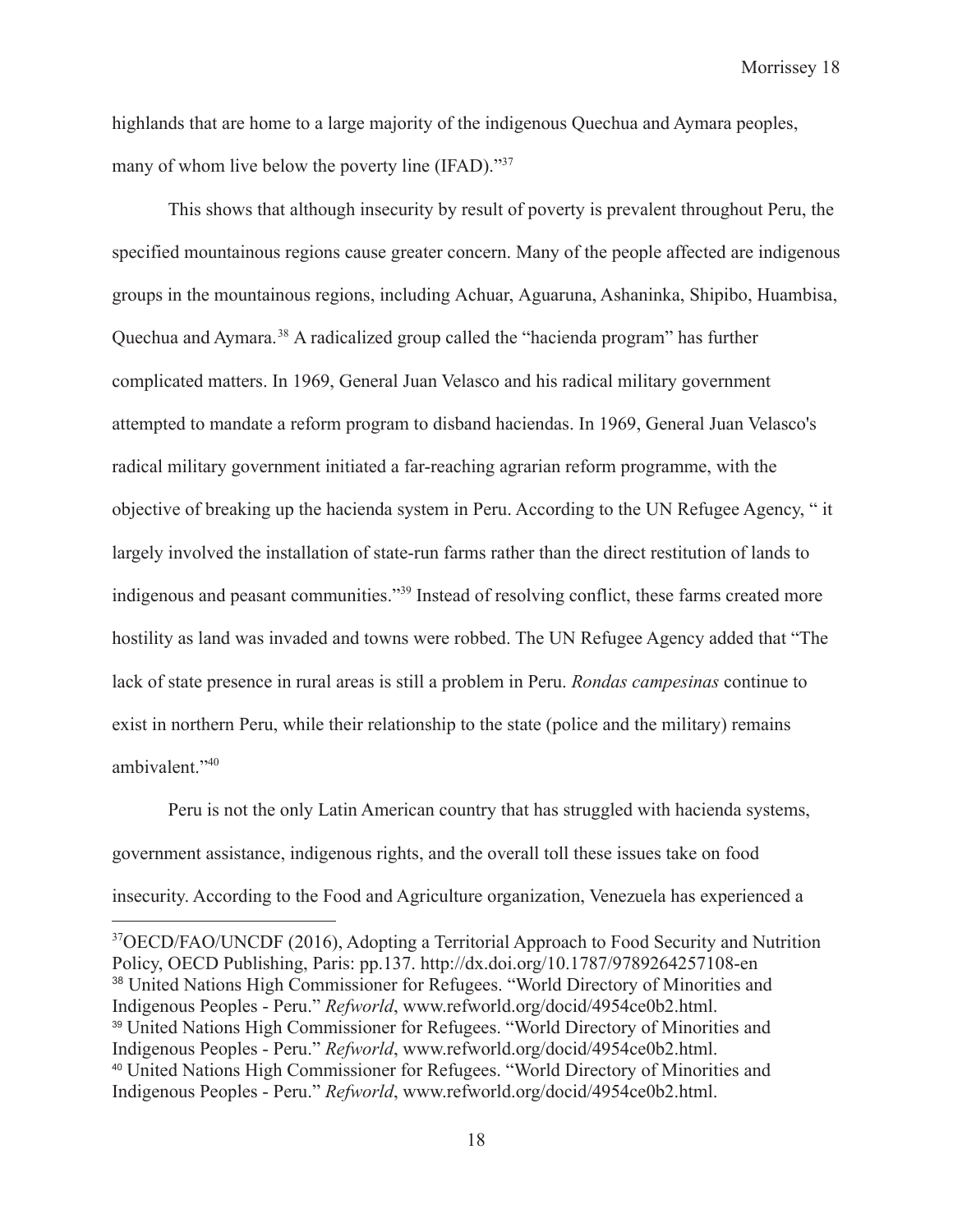dramatic increase in undernourishment within its population, seeing a doubling of 2.9 million people to 6.8 million people reported to be suffering from hunger between the years 2013 to 2018.41 Although the issues of food insecurity are relatively similar throughout Peru, some mountainous areas may receive more support based purely on the accessibility of their location.

The data and research on this topic derive from different governmental groups, as well as NGOs, Non-profit organizations, and studies conducted by universities. For this reason, data given in this report are procured from specified findings in smaller-scale projects as well as generalized national statistics from government input. Gaps to this research may exist in that not every village in the mountainous regions have individually been monitored, and some variation in data may exist.

#### **History of Food Security in Peru**

Peru is a geographically diverse country, with different statistics ranging from one area to another. Around 7.5% of Peru's population experiences food insecurity.<sup>42</sup> 23.26% of women said they did not have food in their household at least once, 9.3% reported that they or someone in their household had gone a whole day and night without food, and 25. 58% reported that they or someone in their household had gone to bed hungry.<sup>43</sup> High percentages reported of insecurity have included eating smaller meals, meals with limited variety, undesired foods, and foods that

<sup>42</sup> Isquith-Dicker, Leah Nadine. *Food security & nutrition assessment in an informal settlement in Lima, Peru*. 2016. University of Washington, Masters thesis. 41FAO, PAHO, WFP and UNICEF. 2019. Regional Overview of Food Security and Nutrition in Latin America and the Caribbean 2019. Santiago. 135. https://doi.org/10.4060/ca6979en

https://digital.lib.washington.edu/researchworks/bitstream/handle/1773/35510/IsquithDicker\_wa shington  $0250O$  15574.pdf?sequence=1&isAllowed=y

<sup>43</sup> Isquith-Dicker, Leah Nadine. *Food security & nutrition assessment in an informal settlement in Lima, Peru*. 2016: 16. University of Washington, Masters thesis.

https://digital.lib.washington.edu/researchworks/bitstream/handle/1773/35510/IsquithDicker\_wa shington 0250O\_15574.pdf?sequence=1&isAllowed=y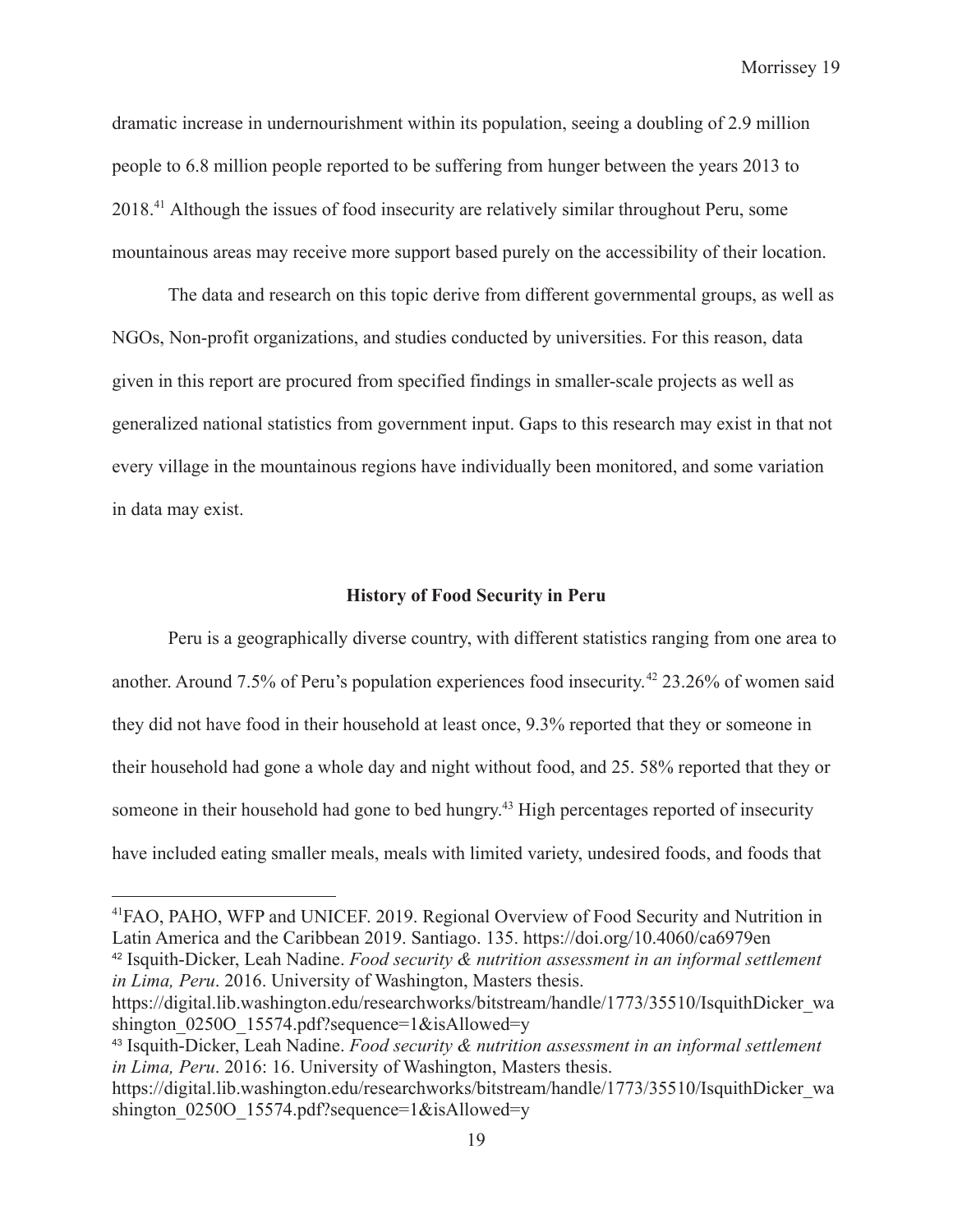weren't to the consumer's preference.<sup>44</sup> Overall, 34.88% of households were reported severely insecure, with 41.86% moderately insecure, 11.63% mildly insecure, and 11.63% secure.<sup>45</sup>

According to the Global Food Security Index -which "evaluates vulnerability to food insecurity based on affordability, availability, quality, and safety"- Peru is currently placed at 53 of 113 countries in the world and is in 9th place in Latin America.46 According to Ermelinda Maglione in her article, "Peru Improves in Food Security." Peru ranked at a 46 (from a scale of 0-100) on food quality, 54 on affordability, and 57 on availability.<sup>47</sup> Twenty-two percent of people in Peru live in poverty, making accessibility to nutritious food difficult and rare.<sup>48</sup> These statistics provide understanding to the background of Peru's food insecurity pattern. Consequences have led to incredible statistics of illnesses. For example, 4 out of every 10 women suffered from anemia in 1996.<sup>49</sup> Along with anemia, chronic child malnutrition numbers reach up to 33.4% in rural areas.<sup>50</sup> With these previously problematic patterns, the introduction and subsequent effects of the Coronavirus pandemic created more breeding ground for food insecurity to flourish

<sup>44</sup> Isquith-Dicker, Leah Nadine. *Food security & nutrition assessment in an informal settlement in Lima, Peru*. 2016:16. University of Washington, Masters thesis.

https://digital.lib.washington.edu/researchworks/bitstream/handle/1773/35510/IsquithDicker\_wa shington  $0250O$  15574.pdf?sequence=1&isAllowed=y

<sup>45</sup> Isquith-Dicker, Leah Nadine. *Food security & nutrition assessment in an informal settlement in Lima, Peru*. 2016. University of Washington, Masters thesis.

https://digital.lib.washington.edu/researchworks/bitstream/handle/1773/35510/IsquithDicker\_wa shington  $0250O$  15574.pdf?sequence=1&isAllowed=y

<sup>46</sup> Maglione, Ermelinda. "Peru Improves in Food Security." *Traveling & Living in Peru*, 21 Feb. 2018, www.livinginperu.com/peru-improves-food-security/.

<sup>47</sup> Maglione, Ermelinda. "Peru Improves in Food Security." *Traveling & Living in Peru*, 21 Feb. 2018, www.livinginperu.com/peru-improves-food-security/.

<sup>48</sup> "Peru." *Scaling Up Nutrition*, 21 Oct. 2019, scalingupnutrition.org/sun-countries/peru/.

<sup>49</sup> "Nutrition Country Profiles: Peru Summary." *Agriculture and Consumer Protection Department*, www.fao.org/ag/agn/nutrition/per\_en.stm.

<sup>50</sup> "Peru." *Scaling Up Nutrition*, 21 Oct. 2019, scalingupnutrition.org/sun-countries/peru/.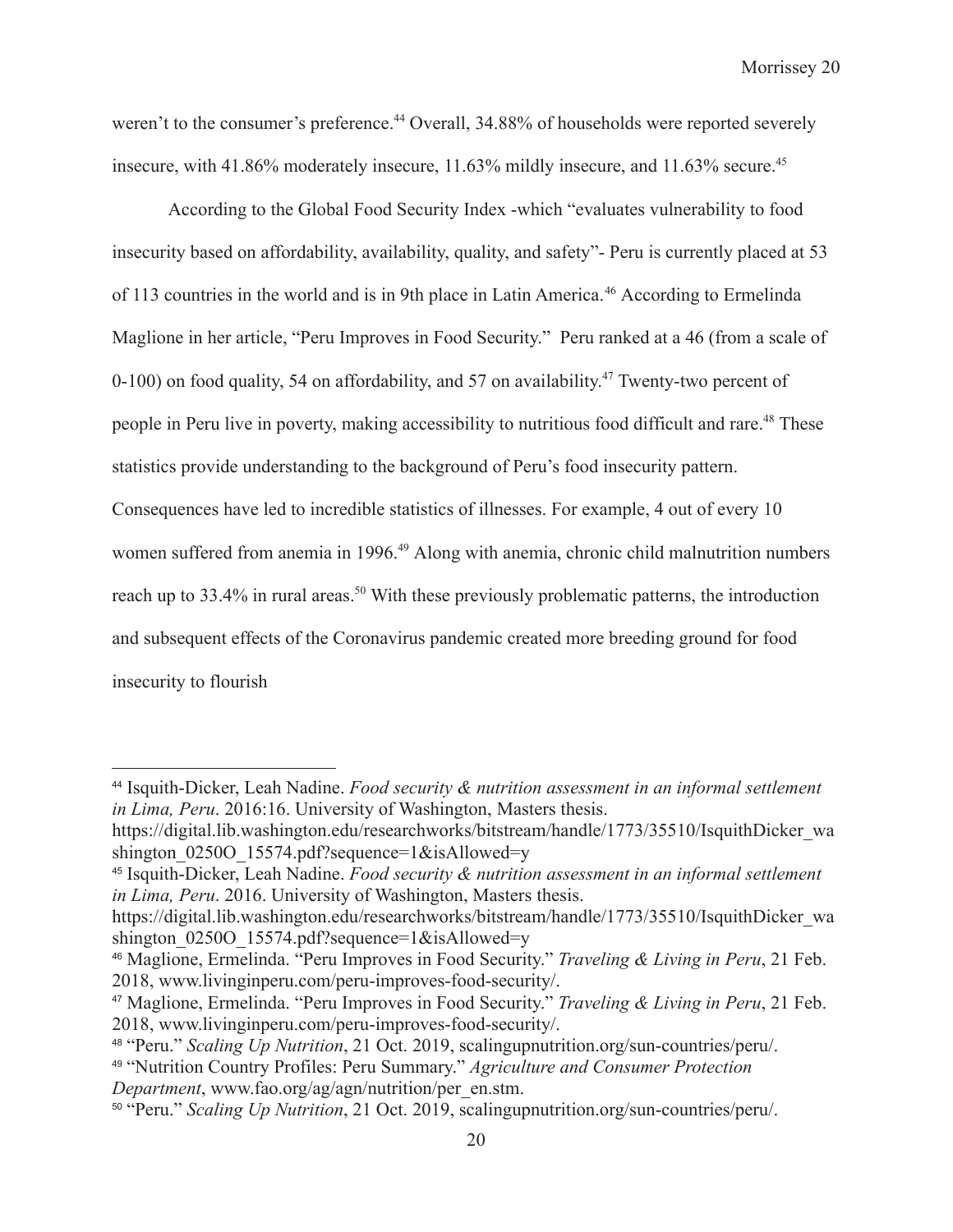#### **The Current Situation with Food Security**

Over 30,000 cases of COVID-19 were confirmed in Peru, most coming from urban areas such as Lima.<sup>51</sup> As the Coronavirus pandemic rose, the large populations of urban Peruvians lost jobs and, as a result, resorted to returning to the countryside as they found scarcity in resources. According to the *Global Nutrition Report*: "Constant migration from the rural population to the city contributed to a population increase and unstable homes, raising instability and insecurity."52 Over the last four months, over 167,000 Peruvians attempted their voyage back to the rural towns of Peru.<sup>53</sup>

Because the majority of COVID-19 cases were found in the urban areas of Peru, the

Peruvian government saw a need to limit travel and possible spread of the virus, releasing travel

restrictions and allowing those testing negatively for the virus to travel.<sup>54</sup> These travel queues

included registration for government aid, which quickly rose to over 100,000 registries and only

around 3,579 people successfully moved.55 According to Luca Dall-Oglio of the International

Organization for Migration: "Migration is an adaptive strategy to Adverse climatic conditions

and food insecurity, and we expect it to continue." This statement is currently being proven

factual as Peruvians scramble to survive, searching for the basic necessities of life as they

<sup>51</sup> Chávez Yacila, Rosa, and Julie Turkewitz. "Highways of Peru Swell With Families Fleeing Virus." *The New York Times*, 2020,

https://www.nytimes.com/2020/04/30/world/americas/20virus-peru-migration.html.

<sup>52</sup> "Nutrition Country Profiles: Peru Summary." *Agriculture and Consumer Protection Department*, www.fao.org/ag/agn/nutrition/per\_en.stm.

<sup>53</sup> Chávez Yacila, Rosa, and Julie Turkewitz. "Highways of Peru Swell With Families Fleeing Virus." *The New York Times*, 2020,

https://www.nytimes.com/2020/04/30/world/americas/20virus-peru-migration.html.

<sup>54</sup> Chávez Yacila, Rosa, and Julie Turkewitz. "Highways of Peru Swell With Families Fleeing Virus." *The New York Times*, 2020,

<sup>55</sup> Chávez Yacila, Rosa, and Julie Turkewitz. "Highways of Peru Swell With Families Fleeing Virus." *The New York Times*, 2020, https://www.nytimes.com/2020/04/30/world/americas/20virus-peru-migration.html.

https://www.nytimes.com/2020/04/30/world/americas/20virus-peru-migration.html.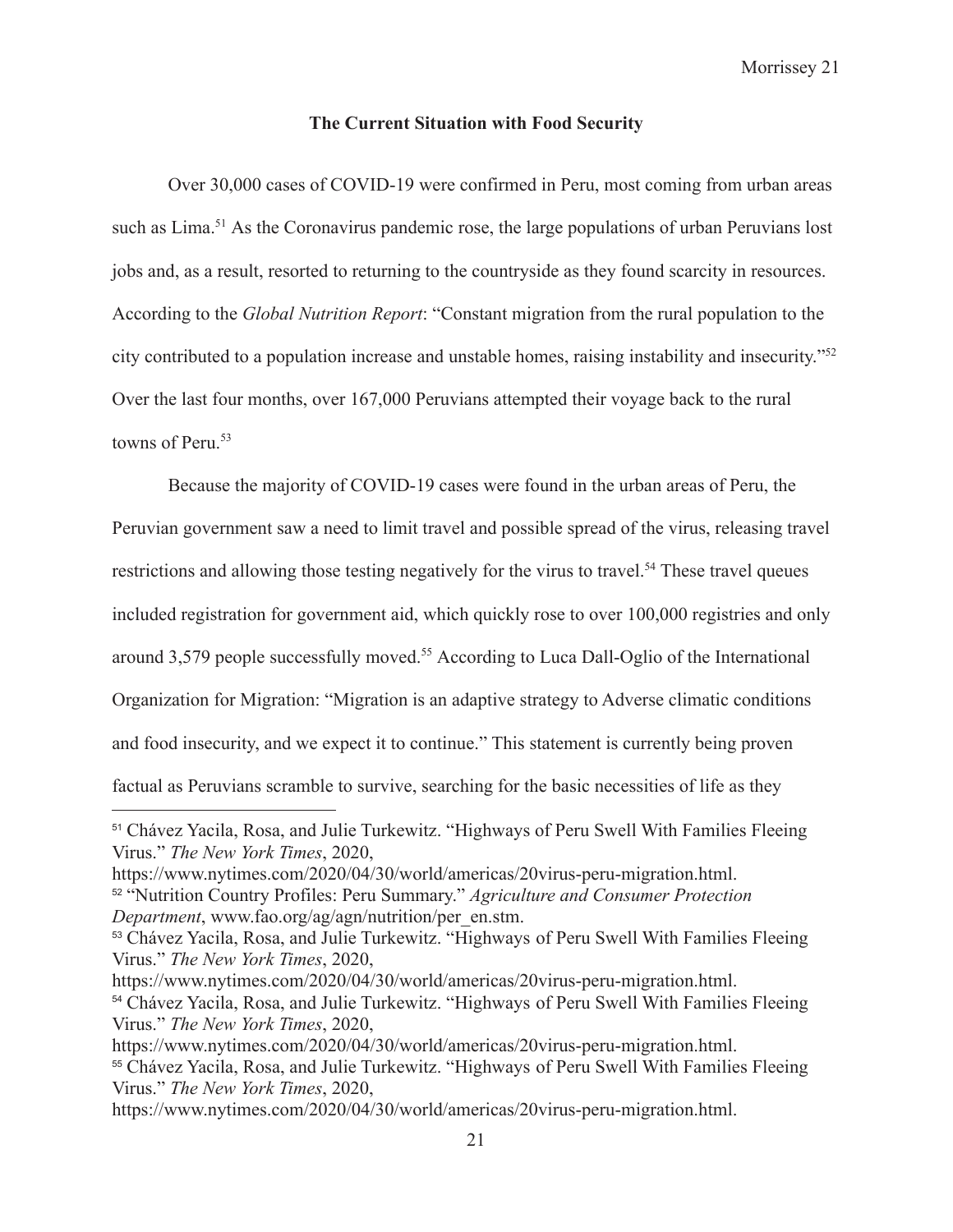experience a worldwide pandemic. With these panicked actions, families have been left in danger as their strongest members seek opportunities to provide for them elsewhere, highlighting the need to find a solution to provide security to all members of Peruvian society.56

These migrations were a result of individuals seeking security and prosperity, naturally finding more job opportunities and potential for rise in power in the big cities. Many people moved to Lima or Cusco seeking such opportunities, creating a large influx in the urban population. As these urban groups flood back to the rural areas, lack of infrastructure within these smaller towns have left them unprepared to support the newly increased population.

#### **Causes of Food Insecurity**

A major contributing cause to increasing food insecurity is migration, which has escalated with COVID-19. As a result of the pandemic in Latin America, Peru mandated certain cautionary measures. Certain city highways were shut down to prevent migration into rural areas. These actions came with a cost. As families lost jobs and struggled to survive in the city, they began gathering at the government checkpoints. In April, 2020, an estimated 167,000 Peruvians were attempting to migrate to more rural areas of Peru.<sup>57</sup>

With the influx of groups gathered at these checkpoints, the spread of sickness likely increased. While the government made great efforts to prevent the spread of COVID-19 in the country, Peruvians were still adversely affected, and food security continued to decline as a result of increased migration during this time.

<sup>56</sup> "Food Insecurity Second Most-Cited Cause of Migration from Central to North America." *International Organization for Migration*, 25 Aug. 2017,

<sup>57</sup> Rosa Chávez Yacila and Julie Turkewitz, "Highways of Peru Swell With Families Fleeing Virus," *New York Times*, April 30, 2020. www.iom.int/news/food-insecurity-second-most-cited-cause-migration-central-north-america.

https://www.nytimes.com/2020/04/30/world/americas/20virus-peru-migration.html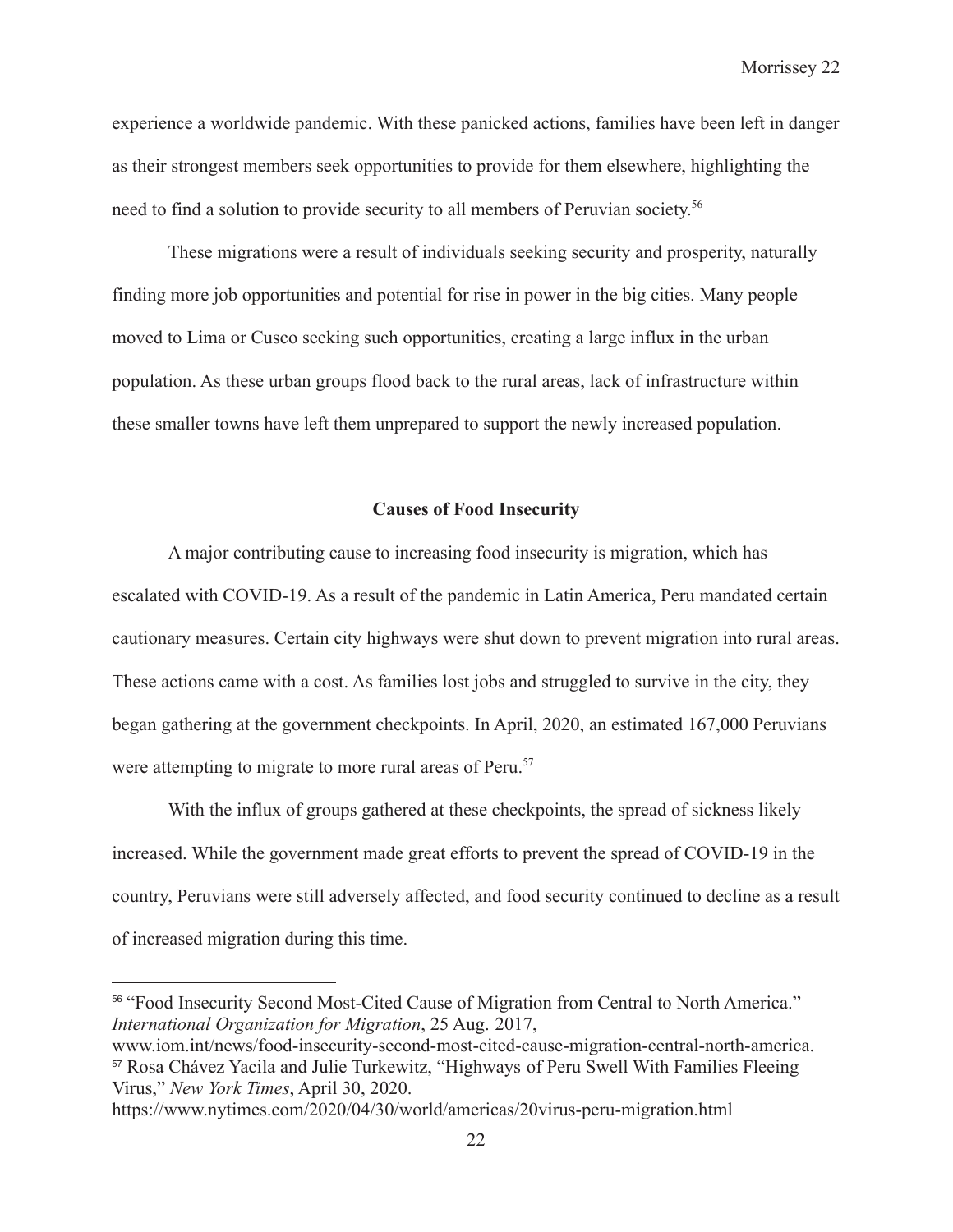Another explanation for the decline in food security is the lack of economic opportunities and mobility in these mountainous regions. Difficulties in social mobility in these regions prevent individuals and families from having sufficient funds to purchase nutritious food. As Journalist Ermelinda Maglione put it, "The country's major weakness is still the low investment in agricultural investigation and development."58 Because Peru has invested insufficiently in agriculture within rural and mountainous regions, they are finding themselves struggling to meet the needs of their citizens who flee to these far-reaching areas as a result of the COVID-19 outbreak.

By not prioritizing food security as a national necessity, Peruvian citizens are growing with a lack of development, education, and progress for the future. This can be seen from *el Instituto de Investigación Nutricional* based in Lima, where it was determined through multiple intervention processes to combat food insecurity that the behavior of the citizens to whom the intervention was more successful differed greatly from those who didn't receive better intervention. According to Tufts, 30% of women said they didn't know where to go for health services, and 28% of districts with high stunting received no nutrition services.<sup>59</sup> Riner Gross and his team of researchers in their nutritional study specified in Chiclayo Peru were able to make a connection between education and stunting, saying:

"The analyses of covariance also found a significant negative association between the level of formal schooling of the parents and the prevalence of stunting among their children. This observation reinforces prior findings on the importance of education as an intervention and its potentially powerful nutritional impact."60

<sup>58</sup> Maglione, Ermelinda. "Peru Improves in Food Security." *Traveling & Living in Peru*. February 21, 2018. https://www.livinginperu.com/peru-improves-food-security/

*<sup>59</sup> Reducing Chronic Malnutrition in Peru: A Proposed National Strategy,* Pg. ii.

<sup>60</sup> "Baseline evaluation of nutritional status and government feeding programs in Chiclayo, Peru." S120.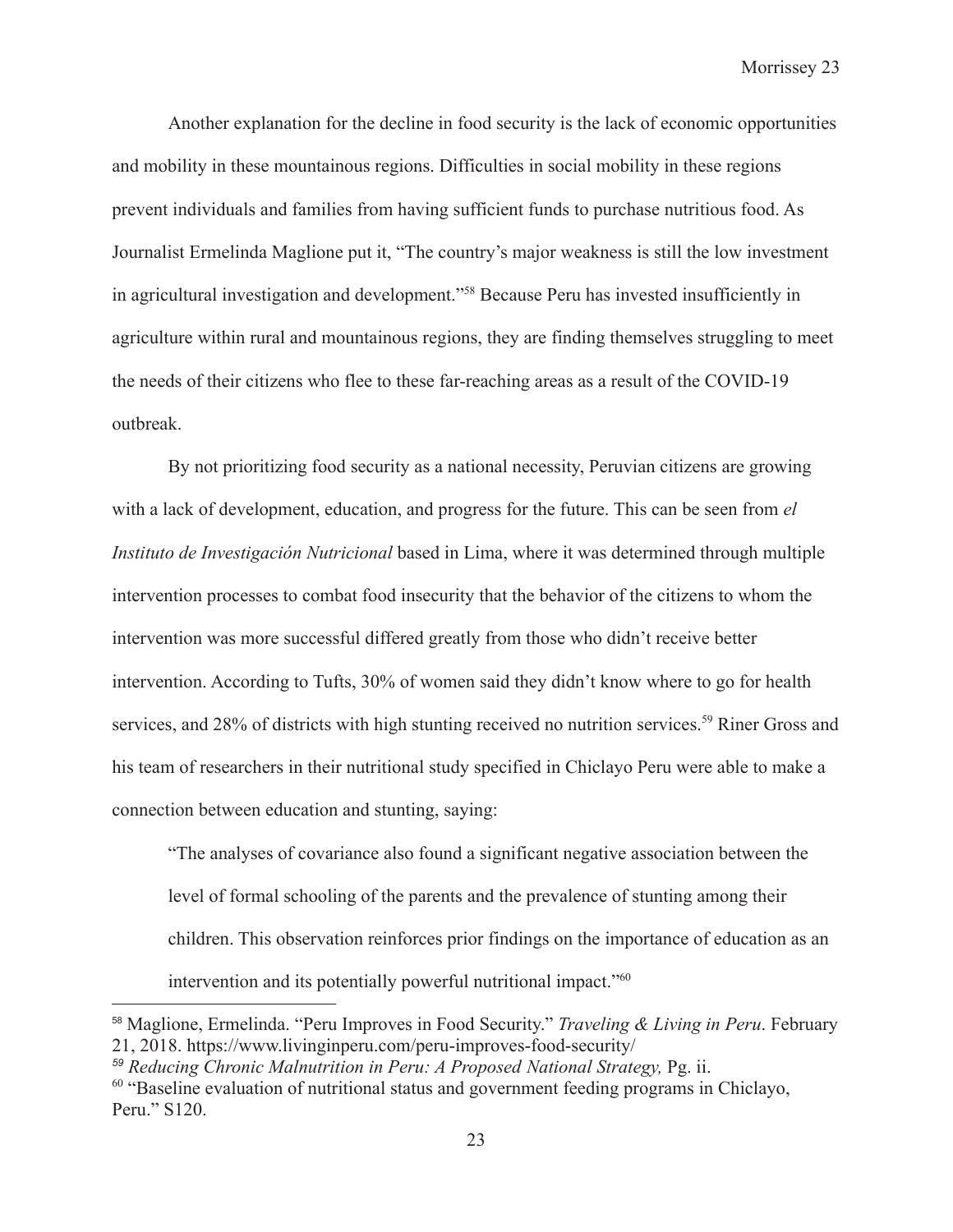This makes a clear point that education and stunting are mutual factors. Because of low access to proper health and nutritional services (such as food kitchens and health clinics), rural mountainous Peruvian areas do not receive sufficient education to promote proper nutrition. In companionship with poverty is the absence of education. According to Levinson, 28% of Peruvians receive no nutrition services.<sup>61</sup> One of the biggest problems is that these communities are difficult to access. They are off the beaten path. According to Levinson: "among rural households, 60% report problems reaching health services due to distance."<sup>62</sup> Finding ways of accessing these remote communities may be a first step to providing much needed nutrition education and health services.

The lack of nutritional diversity is another concern in Peru. In the mountainous regions, where foods are less available unless grown there, there is access to only a few foods. According to Isquith-Dicker, approximately 60.27% of Peruvian meals are often made with a limited variety of foods.63 To add to this statistic, Mary Penny states "The concept of food insecurity refers not only to the constraints regarding availability, access and the way food is used and prepared within the household, but also to perceptions about food-related topics such as insufficiency, inadequacy, access uncertainty, and social and cultural unacceptability of certain foods."64 In the

<sup>62</sup> Rogers, Beatrice L., Rajabiun, Serena, Levinson, James, Tucker, Katherine. "Reducing Chronic Malnutrition in Peru: A Proposed National Strategy." *Tufts Nutrition*, Feb. 2002, pp. 12., https://nutrition.tufts.edu/sites/default/files/fpan/wp02-malnutrition\_peru.pdf.

<sup>61</sup> Rogers, Beatrice L., Rajabiun, Serena, Levinson, James, Tucker, Katherine. "Reducing Chronic Malnutrition in Peru: A Proposed National Strategy." *Tufts Nutrition*, Feb. 2002, pp. ii., https://nutrition.tufts.edu/sites/default/files/fpan/wp02-malnutrition\_peru.pdf.

<sup>&</sup>lt;sup>63</sup> Isquith-Dicker , Leah Nadine. "Food security and social capital in an urban informal settlement in Lima, Peru." *University of Washington* (2016): 16.

https://digital.lib.washington.edu/researchworks/handle/1773/35510

<sup>64</sup> Mary Penny, "Measuring food insecurity and hunger in Peru: a qualitative and quantitative analysis of an adapted version of the USDAs Food Insecurity and Hunger Module." *Instituto de Investigación Nutricional* (2009): Pg. 1488

https://www.researchgate.net/publication/40455783\_Measuring\_food\_insecurity\_and\_hunger\_in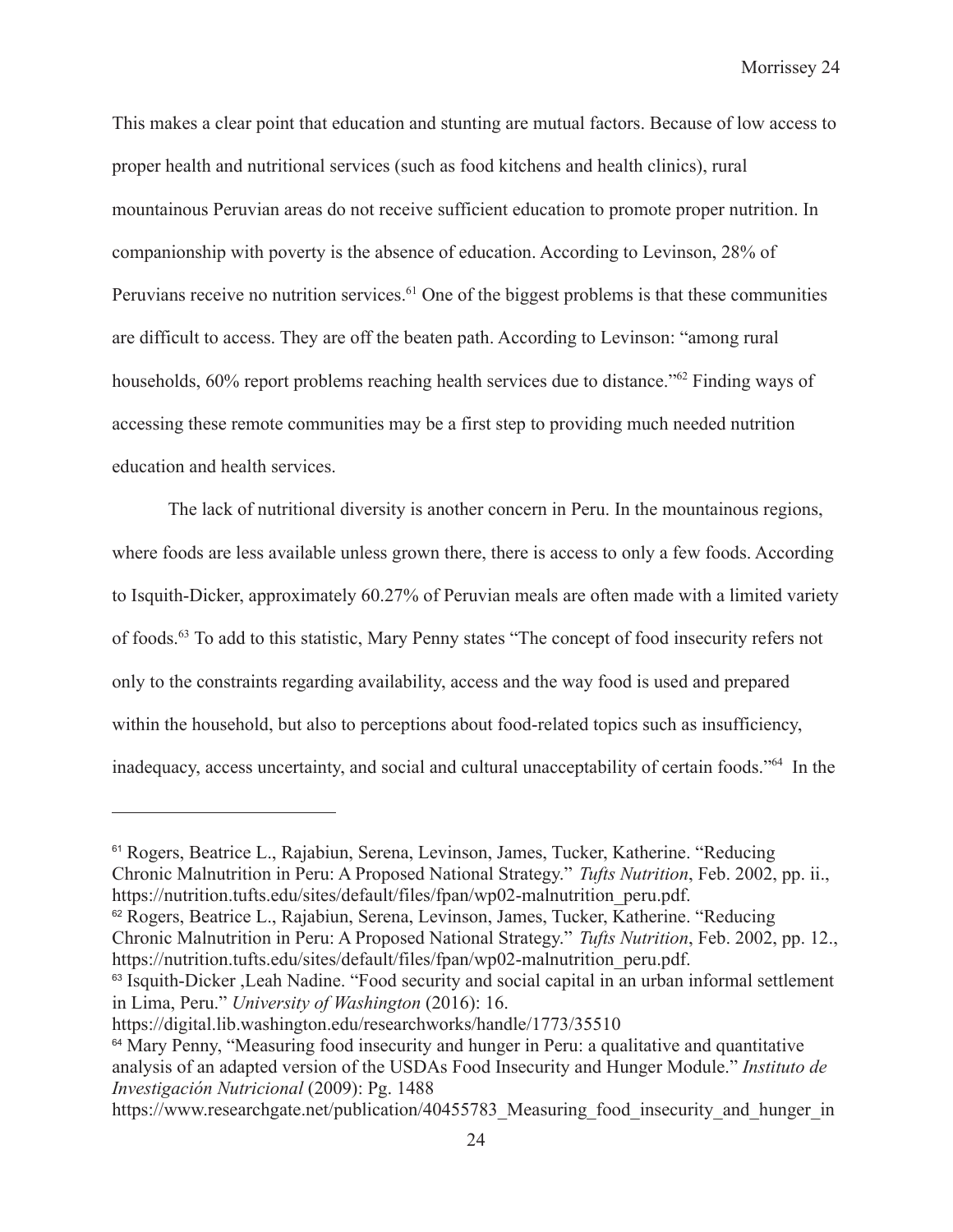case of rural mountainous areas of Peru, uncertainty in food access comes from the reliance on good crop growth or shipping from other locations that can provide food.

Insufficiency can be present in the population changes due to COVID-19. Some examples can be seen in specific Peruvian towns. People in the town of Ayacucho suffer from food insecurity due to the lack of seasonal food availability. Because Ayacucho is located in the Andean highlands southeast of Lima,<sup>65</sup>a considerable distance from most urban populations, it is difficult to consistently provide a stream of necessities such as imported foods and clothes. Because of the remote location, people usually store dry food so they have something to eat when the fresh food is gone. Their food availability depends on the weather and potential crop loss.<sup>66</sup> In San Martin, north of Lima, food insecurity was present in minimal variety. People had access to rice, beans, plantain, and cassava.<sup>67</sup> Throughout the Andes, food variety and availability

Peru A qualitative and quantitative analysis of an adapted version of the USDAs Food Insecurity\_and\_Hunger\_Module

<sup>&</sup>lt;sup>65</sup> Penny, Mary. "Measuring food insecurity and hunger in Peru: a qualitative and quantitative analysis of an adapted version of the USDAs Food Insecurity and Hunger Module." *Instituto de Investigación Nutricional* (2009): Pg. 1490

https://www.researchgate.net/publication/40455783 Measuring food insecurity and hunger in Peru A qualitative and quantitative analysis of an adapted version of the USDAs Food Insecurity\_and\_Hunger\_Module

<sup>66</sup> Penny, Mary. "Measuring food insecurity and hunger in Peru: a qualitative and quantitative analysis of an adapted version of the USDAs Food Insecurity and Hunger Module." *Instituto de Investigación Nutricional* (2009): Pg. 1490

https://www.researchgate.net/publication/40455783 Measuring food insecurity and hunger in Peru A qualitative and quantitative analysis of an adapted version of the USDAs Food Insecurity\_and\_Hunger\_Module

<sup>&</sup>lt;sup>67</sup> Penny, Mary. "Measuring food insecurity and hunger in Peru: a qualitative and quantitative analysis of an adapted version of the USDAs Food Insecurity and Hunger Module." *Instituto de Investigación Nutricional* (2009): Pg. 1490

https://www.researchgate.net/publication/40455783 Measuring food insecurity and hunger in Peru A qualitative and quantitative analysis of an adapted version of the USDAs Food Insecurity\_and\_Hunger\_Module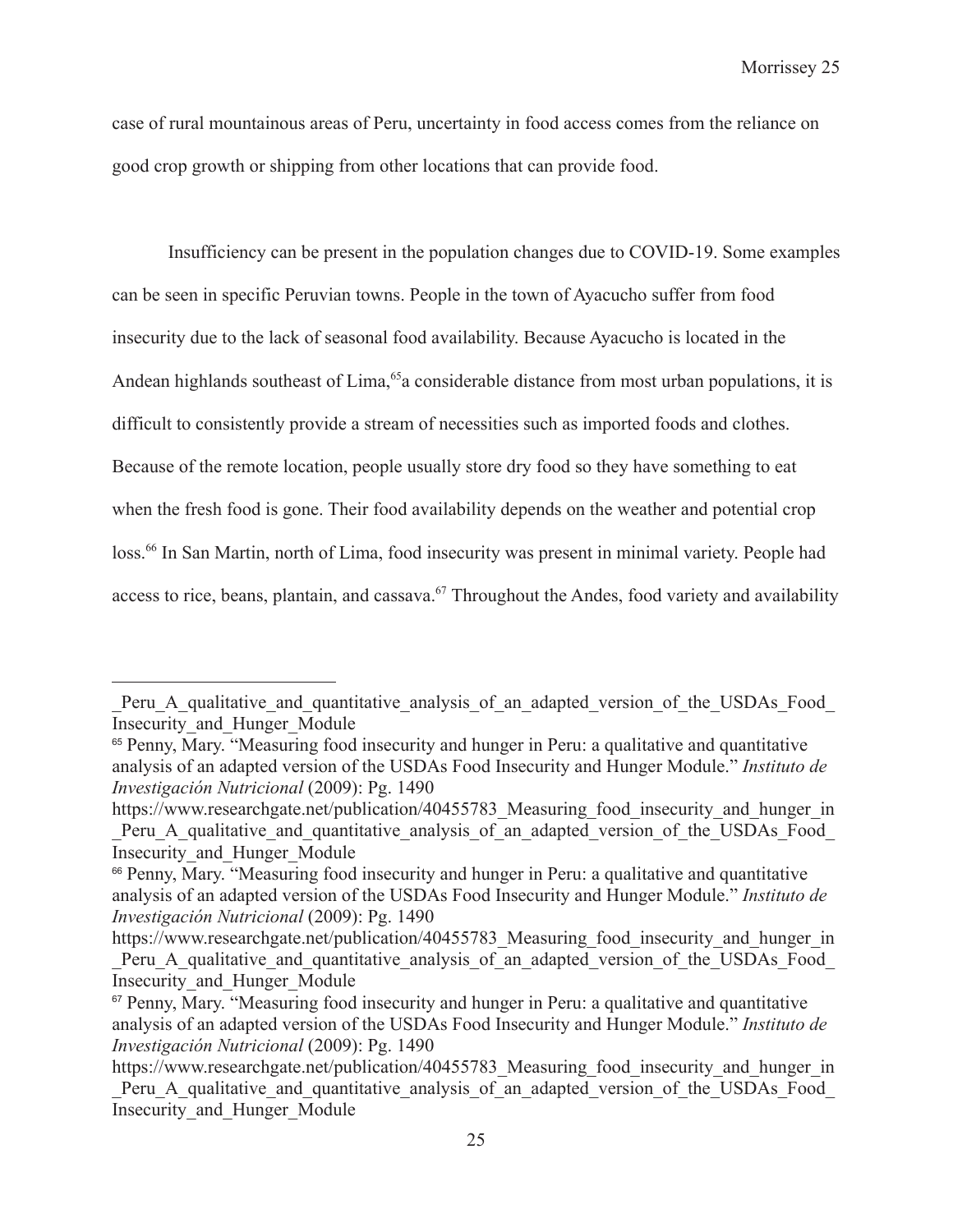was limited. And it could quickly change due to environmental hazards which cause loss of harvest.<sup>68</sup>

#### **Effects of Food Insecurity**

The most obvious result of food insecurity in rural Peruvian towns is the underdevelopment of children. According to the Agriculture and Consumer protection department, in 1996 the highest prevalence of stunting in Peru was in rural areas at 40.4% of the child population. This included 37.8% in the mountain range and 33% in the forest, additionally consisting of indigenous populations.<sup>69</sup> Statistics in the World Food Programme show agreement in showing the rates of rural child stunting in Peru as high as 33.4%, with chronic child malnutrition at 13.1%.70 As a whole, 25.4% of children under five years old suffer from growth stunting in Peru.<sup>71</sup> Studies for Tufts University have shown that childhood stunting "increases the susceptibility in adulthood to heart disease, stroke, diabetes, and other chronic diseases, and possibly also to obesity."72 Understanding this claim, child stunting not only is a serious consequence to food insecurity, but is long-lasting and affects the future of Peruvian citizens.

<sup>68</sup>Penny, Mary. "Measuring food insecurity and hunger in Peru: a qualitative and quantitative analysis of an adapted version of the USDAs Food Insecurity and Hunger Module." *Instituto de Investigación Nutricional* (2009): Pg. 1490

https://www.researchgate.net/publication/40455783 Measuring food insecurity and hunger in Peru A qualitative and quantitative analysis of an adapted version of the USDAs Food Insecurity\_and\_Hunger\_Module

<sup>69</sup> FAO, "Nutrition Country Profiles: Peru," *Agriculture and Consumer Protection Department*. http://www.fao.org/ag/agn/nutrition/per\_en.stm

<sup>70</sup> World Food Programme, "Peru," *World Food Programme*, 2002. https://www.wfp.org/countries/peru

<sup>71</sup> Rogers, Beatrice L., Rajabiun, Serena, Levinson, James, Tucker, Katherine. "Reducing Chronic Malnutrition in Peru: A Proposed National Strategy." *Tufts Nutrition*, Feb. 2002, pp. ii., https://nutrition.tufts.edu/sites/default/files/fpan/wp02-malnutrition\_peru.pdf.

<sup>72</sup> Rogers, Beatrice L., Rajabiun, Serena, Levinson, James, Tucker, Katherine. "Reducing Chronic Malnutrition in Peru: A Proposed National Strategy." *Tufts Nutrition*, Feb. 2002, pp. ii., https://nutrition.tufts.edu/sites/default/files/fpan/wp02-malnutrition\_peru.pdf.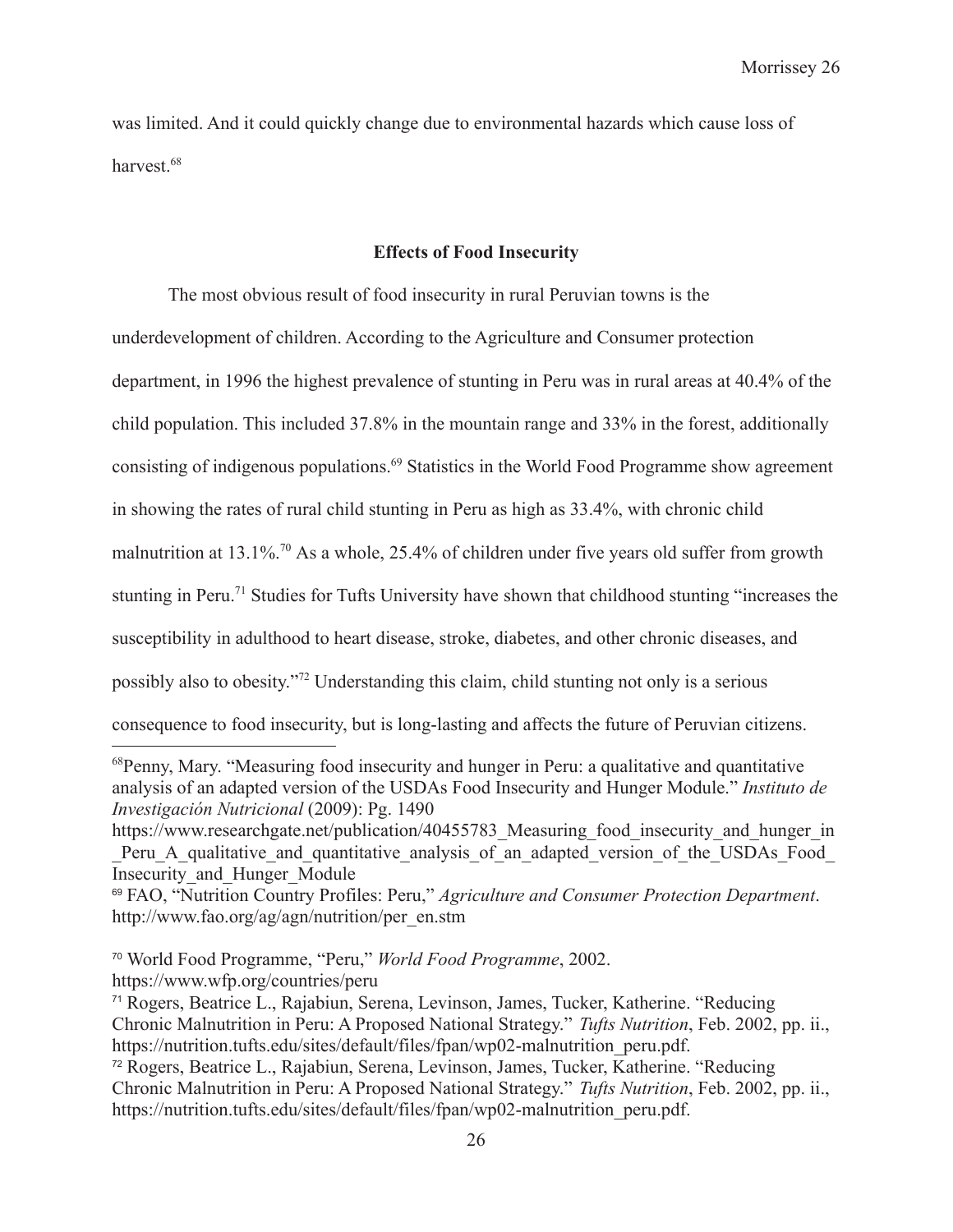Contributing factors that cause stunting include the economic situation at which the rural community sits at a given point in time. In Peru, stunting is caused by factors such as disease due to lack of health service access, inadequate food intake, the health of a mother contributing to child birth weight, and general poor health status.73 Deficiencies in diet may be attributed to the yearly agricultural prosperity, which is more difficult to achieve in higher altitude rural areas. For example, according to Tufts, "deficient consumption of protein was highest in the Sierra and Selva, ranging from 38% to 57% of children."74 Another study showed that chronic malnutrition of children under three years old is 34.5%, with the worst hitting areas being the towns of Manaypata, Cuchucancha, Cusibamba, and Pilpicancha, all having nearly half the children under age three suffering from stunting in their towns.<sup>75</sup> From their study in Epidemiology and Community Health, H Moseson and his co-writers said it best: "Childhood malnutrition is one of the most harmful health consequences of poverty and a great threat to public health worldwide. Children throughout low and middle-income countries suffer the consequences of malnutrition, which include death, impaired growth and impaired cognitive, language and motor skills."<sup>76</sup> It is imperative that behaviors are changed in both urban and rural communities in order to ensure the progress of their future generations through combating food insecurity and subsequently child stunting and malnutrition.

<sup>74</sup> Rogers, Beatrice L., Rajabiun, Serena, Levinson, James, Tucker, Katherine. "Reducing Chronic Malnutrition in Peru: A Proposed National Strategy." *Tufts Nutrition*, Feb. 2002, pp. 12., https://nutrition.tufts.edu/sites/default/files/fpan/wp02-malnutrition\_peru.pdf. <sup>73</sup> Rogers, Beatrice L., Rajabiun, Serena, Levinson, James, Tucker, Katherine. "Reducing Chronic Malnutrition in Peru: A Proposed National Strategy." *Tufts Nutrition*, Feb. 2002, pp.10-11., https://nutrition.tufts.edu/sites/default/files/fpan/wp02-malnutrition\_peru.pdf.

<sup>75</sup> María Villanueva, Susan Pillaca. "Evaluation of food and nutrition security in families in the district of Los Morochucos in Ayacucho, Peru." *Revista Peruana de Medicina Experimental y Salud Pública*, Vol. 32, I. 1 (2015): 73.

https://rpmesp.ins.gob.pe/index.php/rpmesp/article/view/1577/1841

<sup>76</sup> Moseson, H, R Hamad and L Fernald. "Microcredit participation and child health: results from a cross-sectional study in Peru." *Journal of Epidemiology and Community Health*, Vol. 68, I. 12 (2014): 1175. https://www.jstor.org/stable/43282063?seq=1#metadata\_info\_tab\_contents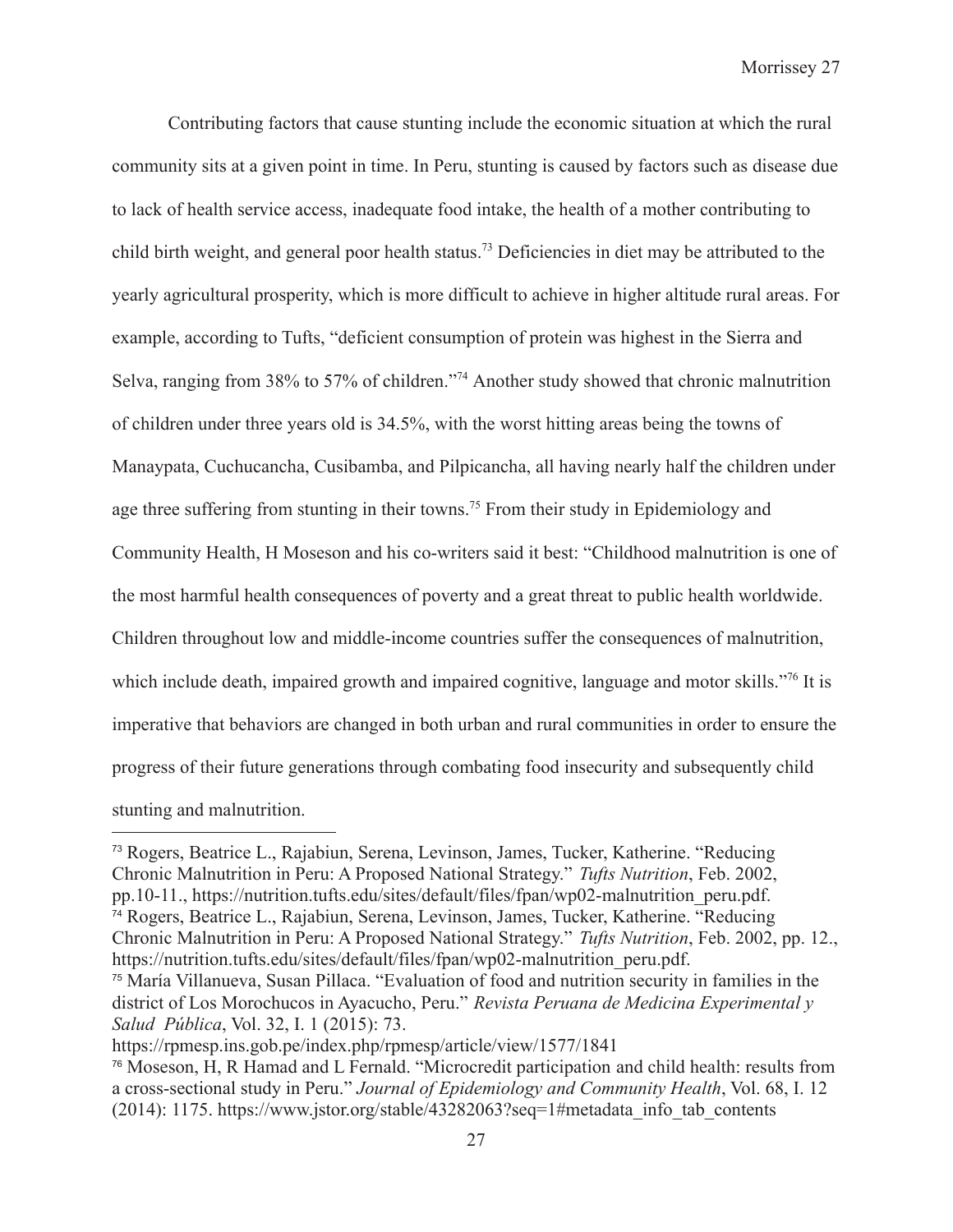Along with malnutrition and stunting comes anemia, a condition where the body fails to produce enough red blood cells to carry oxygen throughout the body, resulting in weakness and fatigue.<sup>77</sup> In 1996, Peru found that 4 in every 10 women suffered from anemia to some extent, with higher rates in rural areas at 41-42% in the mountain range.<sup>78</sup> Additionally, 57% of children suffered from anemia, with 77% aging between six and 23 months and 33% aging between 28 to 59 months old.79 Across the country, 12.1% of children ages 6 months to three years have moderate anemia where 30.3% have mild anemia.<sup>80</sup> According to the Global Nutrition Report, 18.5% of women within reproductive age -15 years to 49 years old- suffer from anemia.<sup>81</sup>

Tying this back in with food insecurity, since anemia is a blood condition, lack of proper dieting contributes to its development. According to a study conducted on a group of both children and adults in Peru for the *Food and Nutrition Bulletin*, it's been found that many people suffer from iron deficiency as a result of low iron intakes, with the adults and children eating around 30% to 60% of the recommended daily intake.<sup>82</sup> This statistic shows that the nutritional and dietary needs of both children and adults in Peru are not being met, causing a substantial level of blood illnesses amongst a wider age-range of its citizens. Anemia, like child stunting and

<sup>77</sup> Mayo Clinic. *"*Anemia" *Mayo Foundation for Medical Education and Research*, 2020. https://www.mayoclinic.org/diseases-conditions/anemia/symptoms-causes/syc-20351360#:~:text

<sup>=</sup>Anemia%20is%20a%20condition%20in,range%20from%20mild%20to%20severe.

<sup>78</sup> FAO, "Nutrition Country Profiles: Peru," *Agriculture and Consumer Protection Department*. http://www.fao.org/ag/agn/nutrition/per\_en.stm

<sup>79</sup> FAO, "Nutrition Country Profiles: Peru," *Agriculture and Consumer Protection Department*. http://www.fao.org/ag/agn/nutrition/per\_en.stm

<sup>80</sup> María Villanueva, Susan Pillaca. "Evaluation of food and nutrition security in families in the district of Los Morochucos in Ayacucho, Peru." *Revista Peruana de Medicina Experimental y Salud Pública*, Vol. 32, I. 1 (2015): 73.

https://rpmesp.ins.gob.pe/index.php/rpmesp/article/view/1577/1841

<sup>81</sup> Scaling up Nutrition. *Peru*. Geneva: Scaling Up Nutrition, 2020.

https://scalingupnutrition.org/sun-countries/peru/

<sup>&</sup>lt;sup>82</sup> Gross, Riner, Aarón Lechtig and Daniel López De Romaña. "Baseline evaluation of nutritional status and government feeding programs in Chiclayo, Peru." *Food & Nutrition Bulletin*, Vol. 27 (2006): S120. https://journals.sagepub.com/doi/pdf/10.1177/15648265060274S402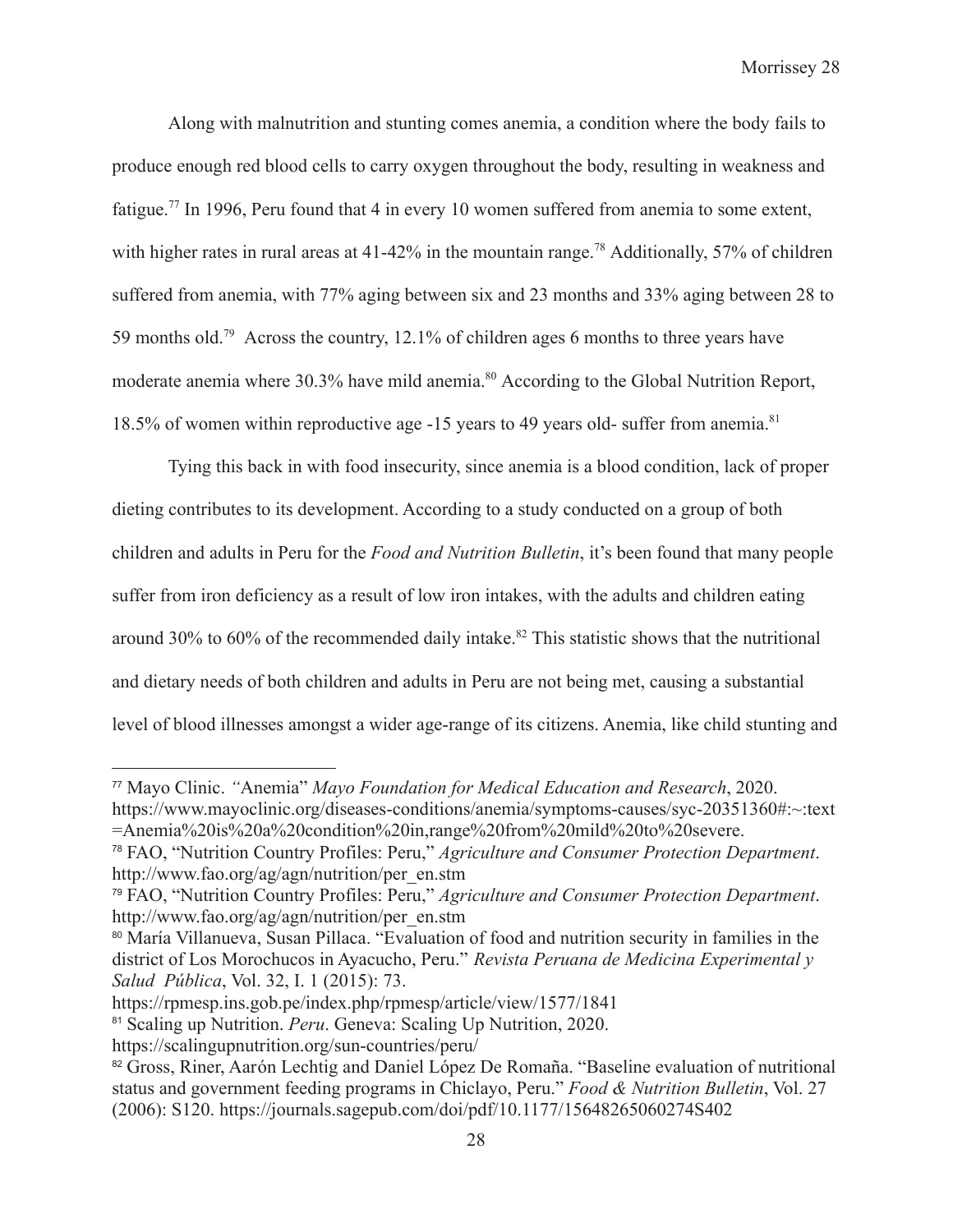malnutrition, prevent the proper and full development of many people in Peru and consequently its future potential in its citizens.

Although it seems uncharacteristic to speak of obesity with food security in rural developing areas, lack of food security through improper dietary habits and nutrition cause unhealthy fluctuation of weight on both sides of the scale. According to Isquith-Dicker's study on food security and social capital, 88% of 43 households in a settlement experienced some level of food security and 35 were severely insecure, with 64% of mothers and 35% of children overweight or obese.<sup>83</sup> In addition, the Global Nutrition Report recorded that in 2017, Peru's percentage of children who were overweight under the age of five rose from 7.7% to 8%.<sup>84</sup> Scaling Up Nutrition reported that for obesity in the 2017 Peruvian population were 15.8% for adult males and  $25.1\%$  for adult females.<sup>85</sup> This of course was not including the additional statistics given for the overweight population of Peru at the time, which, depending on age and gender, ranged from  $24.4\%$  to  $40.7\%$ .  $86$ 

As the *Food and Nutrition Bulletin* so tactfully articulated, food insecurity encompasses both undernutrition and overnutrition.<sup>87</sup> Obesity is as much a consequence of poor food security in Peru as is malnutrition. Each of these conditions cause a new problem for the victim,

<sup>83</sup> Isquith-Dicker, Leah Nadine. *Food security and social capital in an urban informal settlement in Lima, Peru.* Washington: University of Washington, 2016: Pg. 4.

https://digital.lib.washington.edu/researchworks/handle/1773/35510

<sup>84</sup> Global Nutrition Report. *Peru Nutrition Profile.* Global Nutrition Report, 2020.

https://globalnutritionreport.org/resources/nutrition-profiles/latin-america-and-caribbean/south-a merica/peru/

<sup>85</sup> Scaling up Nutrition. *Peru*. Geneva: Scaling Up Nutrition, 2020.

https://scalingupnutrition.org/sun-countries/peru/

<sup>86</sup> Scaling up Nutrition. *Peru*. Geneva: Scaling Up Nutrition, 2020.

https://scalingupnutrition.org/sun-countries/peru/

<sup>&</sup>lt;sup>87</sup> Gross, Riner, Aarón Lechtig and Daniel López De Romaña. "Baseline evaluation of nutritional status and government feeding programs in Chiclayo, Peru." *Food & Nutrition Bulletin*, Vol. 27 (2006): S116. https://journals.sagepub.com/doi/pdf/10.1177/15648265060274S402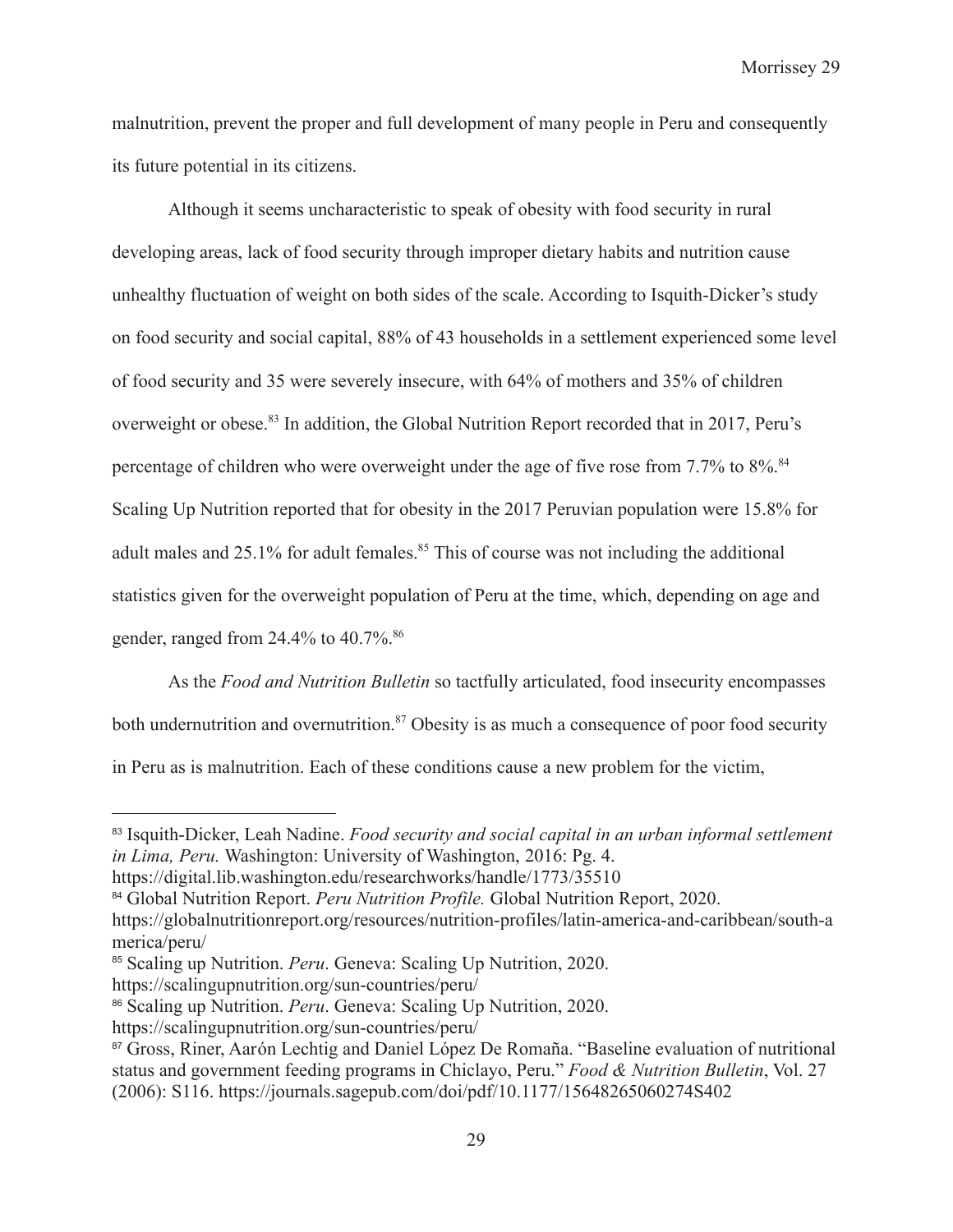preventing them from gaining full health and ability. A reason food security is so important and should be prioritized is that it directly correlates with the general health and safety of the people, who seem to be suffering on one end of the scale or other from the results of not prioritizing these problems.

This of course is foreshadowing possible interventions, but also makes the clear point that education and stunting are mutual factors.

#### *Lack of Developed Education or Progress for Future Citizens*

An example they gave was that the attitudes of mothers living in communities with alternatives such as food aid kitchens clearly differed from mothers who didn't.<sup>88</sup> Because food insecurity exists, consequences of that include stunting, malnutrition, diseases such as anemia, and obesity. When a person is affected on some level to that scale, their education is affected, which then affects their children's relationship with the same health scale, effectively enlarging the issue. In summary, all the consequences of food insecurity are interconnected.

#### **Interventions**

#### *Supporting Locals in Agriculture and Sustainability*

An important point to remember is that access to rural and mountainous communities in Peru, especially during times of emergency or disaster, can be extremely limited. For this purpose, projects and support groups that seek to help these isolated communities need to

<sup>&</sup>lt;sup>88</sup> Penny, Mary. "Measuring food insecurity and hunger in Peru: A qualitative and quantitative analysis of an adapted version of the USDAs Food Insecurity and Hunger Module." *Instituto de Investigación Nutricional* (Lima), December, 2009: Pg. 1490

https://www.researchgate.net/publication/40455783 Measuring food insecurity and hunger in Peru A qualitative and quantitative analysis of an adapted version of the USDAs Food Insecurity\_and\_Hunger\_Module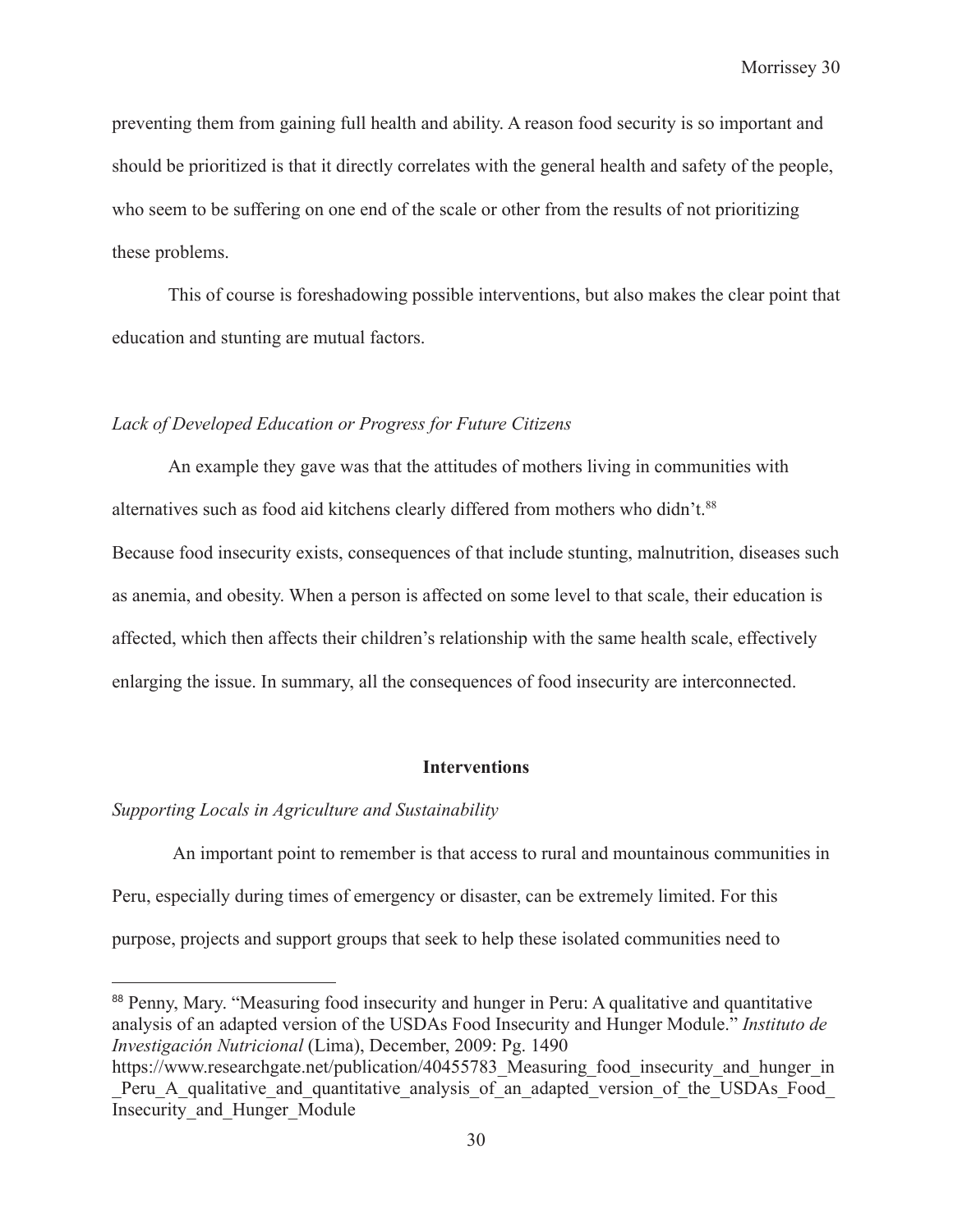approach the development project with the intention of allowing the community to strengthen itself, creating a behavior of improvement and a desire to live with attainable upgraded health standards.

Action Against Hunger is a program that is designed to "bolster agricultural production, jumpstart local market activity, support micro-enterprise initiatives, and otherwise enhance a vulnerable community's access to sustainable sources of food and income."89 They work towards worldwide outcomes of ending malnutrition through education, data collecting, and building resilience amongst people in villages, refugee camps, and other vulnerable and high-risk groups. To approach this, they assess the needs of local communities and adjust their intervention according to that communities' situation, but economically and agriculturally. They do this in order to create sustainable solutions that can supersede potential emergencies and allow the local economy to strengthen itself without many outside influences.

Depending on the severity of the situation, Action Against Hunger follows certain steps that ensure community growth in each of their uniquely-built programs. They start by collaborating with the local populations to create rebuilding strategies with set plans of actions to combat the current issue.<sup>90</sup> These actions may include providing micro-grants to jump-start families with the resources they need for developing their personal agriculture and become self-reliant.<sup>91</sup> In the case of emergency, such as seen with COVID-19, Action Against Hunger provides more immediate support by distributing food, money, and other resources so agriculture

<sup>89</sup> "Peru: Hunger Relief in Americas." *Action Against Hunger*, 28 Aug. 2020, www.actionagainsthunger.org/countries/americas/peru.

<sup>90</sup> "Peru: Hunger Relief in Americas." *Action Against Hunger*, 28 Aug. 2020, www.actionagainsthunger.org/countries/americas/peru.

<sup>91</sup> "Peru: Hunger Relief in Americas." *Action Against Hunger*, 28 Aug. 2020, www.actionagainsthunger.org/countries/americas/peru.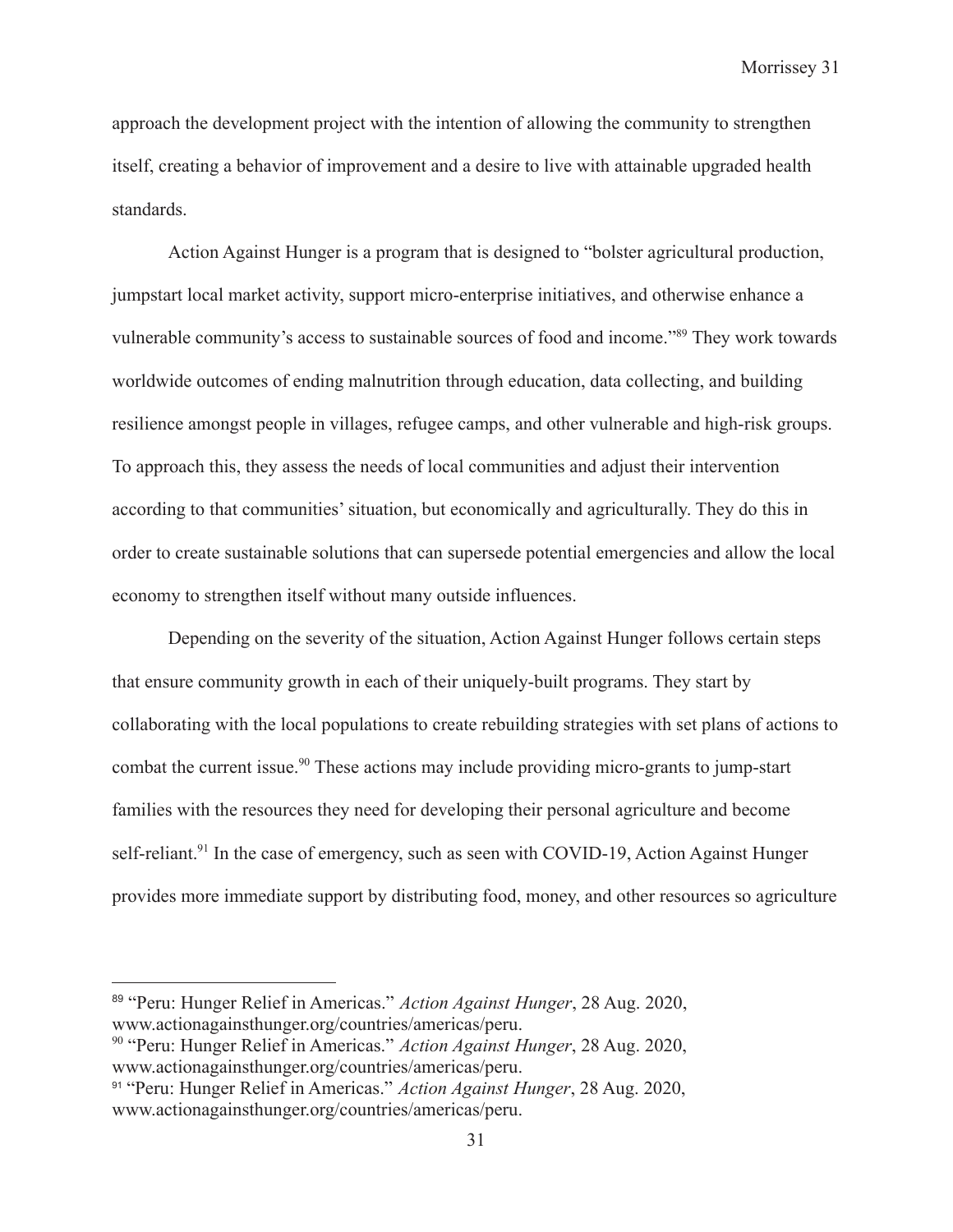can survive.<sup>92</sup> This is especially relevant in times of mass-migration where communities are being overwhelmed with quickly-growing populations. In 2019, Action Against Hunger helped communities in the Peruvian Andes mountains adjust to the influx of Venezuelan refugees fleeing from Venezuela, and are now seeking to provide the same support in response to COVID-19.

Action Against Hunger has held projects in 21 countries in Africa, five countries in Latin America, 10 countries in Asia, and 6 countries in the middle east, totaling in supporting 42 communities within the global south.<sup>93</sup> In 2019, Action Against Hunger claims to have helped 5,385 people, providing 2,379 people with access to Nutrition and Health Programs, 853 people access to sanitation and hygiene programs, and 2,153 people access to food security and livelihood programs.<sup>94</sup> They highlight that although Peru is seeing an increase in food security, the development of rural mountainous regions is an area of heavy concern. Despite these claims, they fail to provide more detailed information regarding the situation in these areas of Peru. To ensure credibility, they provide a list of vetting groups including *Charity Navigator*, *CharityWatch*, and the *Independent Charities of America*<sup>95</sup> that have consistently given them high ratings for their commitment to transparency, successful organization, and meeting all 20 Better Business Bureau standards.

<sup>92</sup> "Peru: Hunger Relief in Americas." *Action Against Hunger*, 28 Aug. 2020, www.actionagainsthunger.org/countries/americas/peru.

<sup>93</sup> "Peru: Hunger Relief in Americas." *Action Against Hunger*, 28 Aug. 2020, www.actionagainsthunger.org/countries/americas/peru.

<sup>94</sup> "Peru: Hunger Relief in Americas." *Action Against Hunger*, 28 Aug. 2020, www.actionagainsthunger.org/countries/americas/peru.

<sup>95</sup> "Peru: Hunger Relief in Americas." *Action Against Hunger*, 28 Aug. 2020, www.actionagainsthunger.org/countries/americas/peru.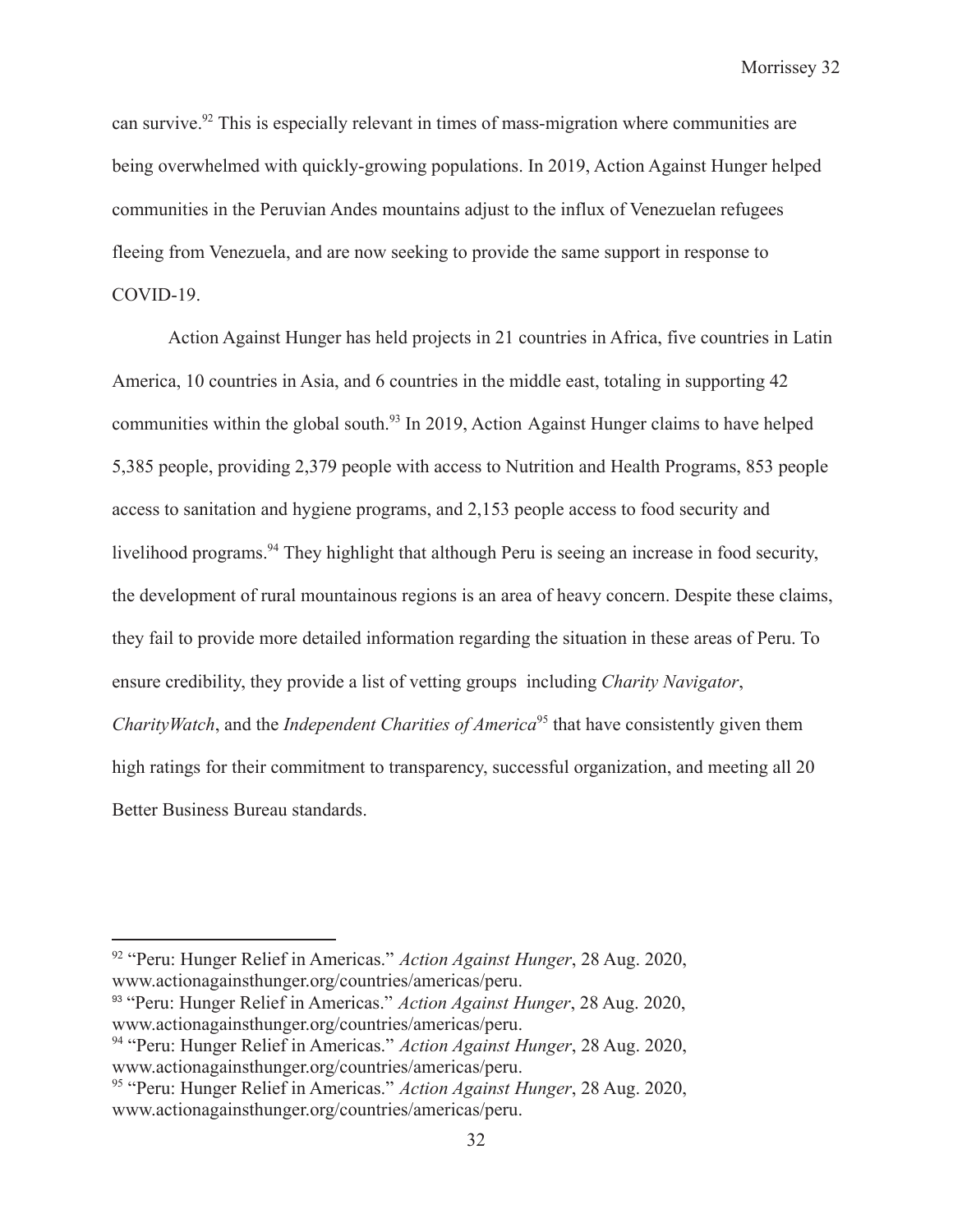Given their lack of specified data, there are gaps in the development process that would need to be reconciled. Their general goal is "to create a better way to deal with hunger."<sup>96</sup> While they provide vague examples in their process of acting upon this goal, such as providing micro-grants or food in times of emergency, they fail to provide specific data as to the resources they provided to specific towns and the outcomes from those distributions. Additionally, they didn't provide evidence that their actions were actually helpful to these groups in their failure to include some form of study such as a randomized control trial, ensuring that their intervention was the true cause of positive change. In conclusion, although their intentions to provide money and resources to effectively jump start local agriculture, it didn't give enough quantifiable data to show how that made a difference and also didn't resolve the question whether or not they had created a better way to deal with hunger, since food security is more than just having food, but also about the nutritional worth of consuming certain kinds of food, all of which wasn't mentioned in their Peruvian intervention.

Another successful intervention tactic is seen through the community kitchen groups generated around the organization *Centrales de Comedores*. Their goal is to "(a) lower the costs of the daily diet at the family level, (b) maintain minimum levels of dietary quality, and (c) augment the time available to women for income-generating activities."97 Their goal is to "(a) lower the costs of the daily diet at the family level, (b) maintain minimum levels of dietary quality, and (c) augment the time available to women for income-generating activities."<sup>98</sup>

<sup>96</sup> "Peru: Hunger Relief in Americas." *Action Against Hunger*, 28 Aug. 2020, www.actionagainsthunger.org/countries/americas/peru.

<sup>98</sup> Immink, Maarten. "People's community kitchens in Peru: women's activism pro urban food security." *D C. Ecology of food and nutrition*. V. 40, no. 6 (2001): pg.701. *Anthropology Plus.* https://www.tandfonline.com/doi/pdf/10.1080/03670244.2001.9991678?needAccess=true <sup>97</sup> Immink, Maarten. "People's community kitchens in Peru: women's activism pro urban food security." *D C. Ecology of food and nutrition*. V. 40, no. 6 (2001): pg.701. *Anthropology Plus.* https://www.tandfonline.com/doi/pdf/10.1080/03670244.2001.9991678?needAccess=true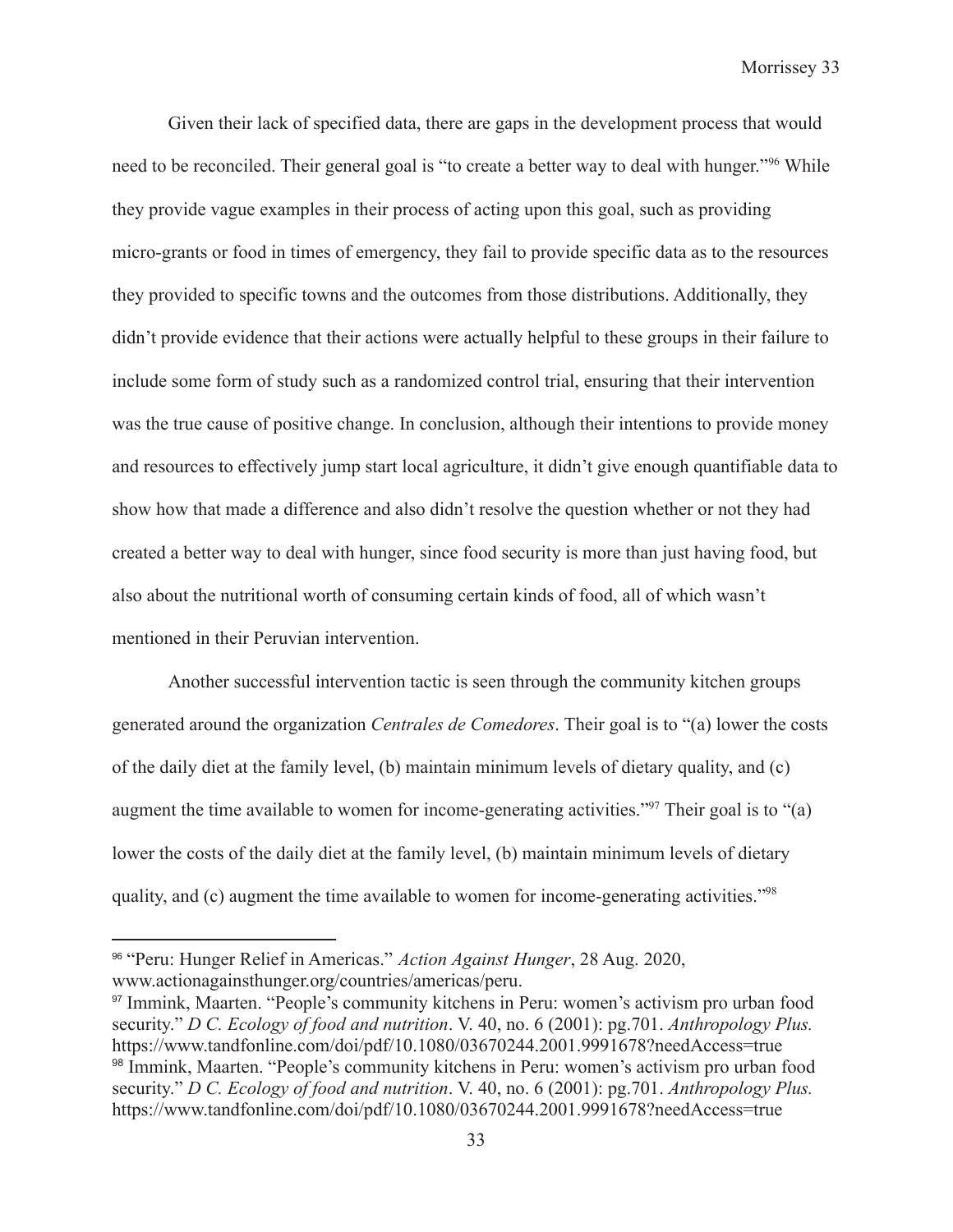These kitchens were originally founded in the urban cities of Lima and Callao as an effort to reconcile decreasing food security amongst families in the late 1970s to early 1980s. <sup>99</sup>Women joined the kitchen groups out of concern for their own families. An interesting factor in these actions were that women seeking these kitchen programs were commonly met with resistance by the men, yet they found empowerment as they gained personal development in these groups (making an impact not just positive to the woman's family and food security, but to her social role as well). Experiencing this empowerment for themselves, they raised awareness and helped other families in their own community. Once the local project got large enough, more professional health services were incorporated into the program to provide professional consultation to the members and those they reached out to. This is a pattern that has been followed and spread since the 1970s.<sup>100</sup>

After these kitchens began to grow in the late '70s, Peruvian government became involved and made them part of a government programme that was backed by political parties, proving that small programs can grow and become successful while backed by government funding and organization. According to Maarten Immink, the researcher on the history of this long-lasting project: "

"Community kitchen groups represent a first level organisation. Many kitchen groups belong to a *central de comedores*, which is a network of kitchen groups that provides technical services to its affiliates. A third level of organisation is the *Federación de Comedores de Lima y Callao*, which lobbies legislative and executive branches of government and formulates

<sup>100</sup> Immink, Maarten. "People's community kitchens in Peru: women's activism pro urban food security." *D C. Ecology of food and nutrition*. V. 40, no. 6 (2001): pg.701. *Anthropology Plus.* https://www.tandfonline.com/doi/pdf/10.1080/03670244.2001.9991678?needAccess=true <sup>99</sup> Immink, Maarten. "People's community kitchens in Peru: women's activism pro urban food security." *D C. Ecology of food and nutrition*. V. 40, no. 6 (2001): pg.701. *Anthropology Plus.* https://www.tandfonline.com/doi/pdf/10.1080/03670244.2001.9991678?needAccess=true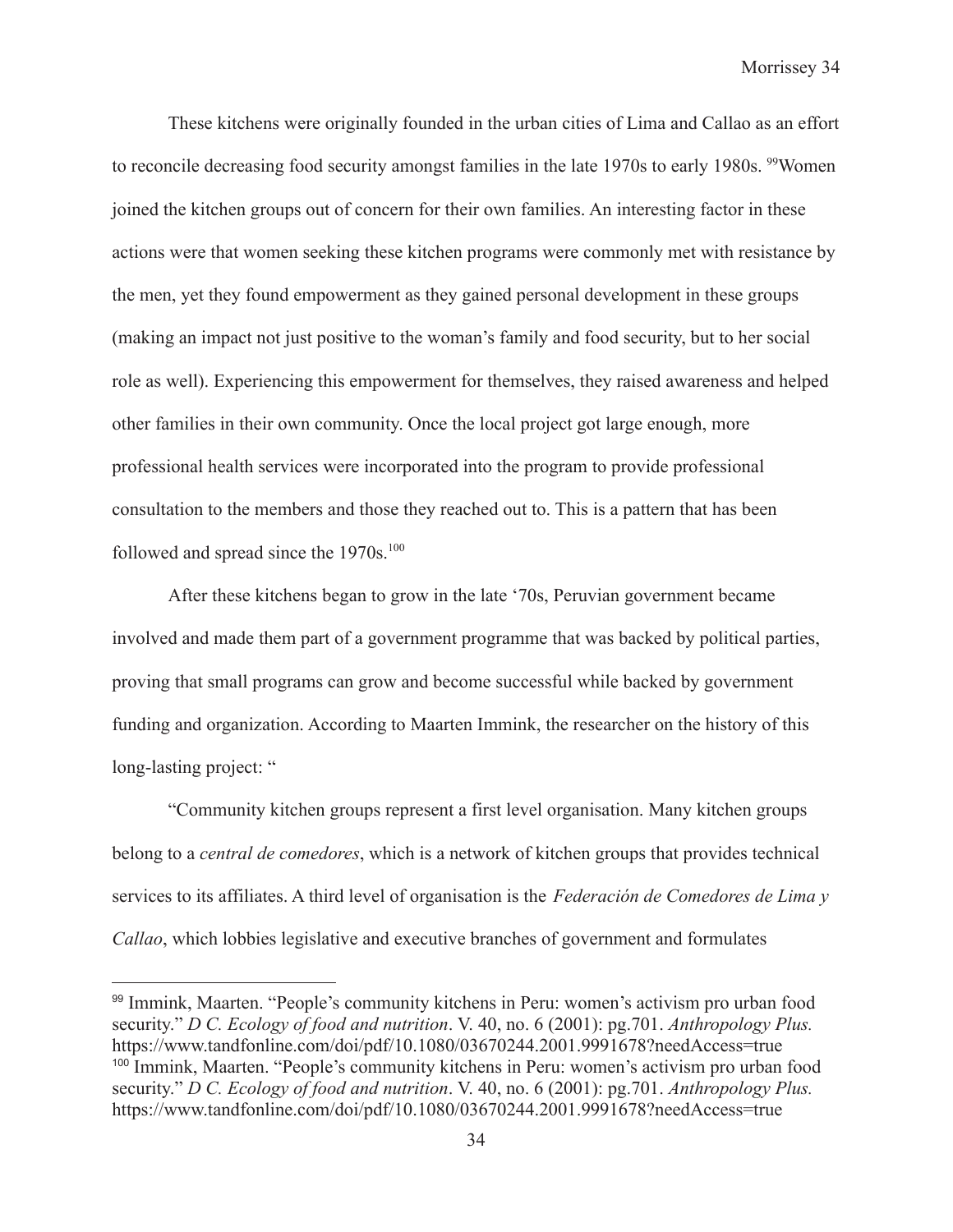legislative proposals, on issues such as food subsidies, minimum food basket composition containing national food products, as well as non-food concerns, such as personal safety, etc."<sup>101</sup>

This distinction of levels of organization is important in that the true best practice of these interventions came when the government decided to provide aid to bolster these food kitchens. After *central de comedores* was recognized as an effective network, external support from NGOs and groups such as the US Food for Peace Programme provided more information and assistance in the operation and maintenance of these kitchens.<sup>102</sup>

The various food kitchens that have been established and maintained since the late 1970s have proven to provide an abounding impact to those whom they have reached out to. Because these programmes aren't brand new, they have also had the opportunity to adjust according to the needs of their customers. Their main focus of impact has been on the dietary adjustment of the people they help. According to Immink, "two-thirds of the operating kitchens were able to offer meals that met, on average, approximately 90% of the RDA for dietary energy, and about 100 or more percent of the RDA for protein. Daily diets of participating families were found to be more diverse than of non-participating families, though the former did not overall spend less on food."103 Immink also details that 40% of daily iron requirements were provided by these kitchen

103Immink, Maarten. "People's community kitchens in Peru: women's activism pro urban food security." *D C. Ecology of food and nutrition*. V. 40, no. 6 (2001): pg.703. *Anthropology Plus.* https://www.tandfonline.com/doi/pdf/10.1080/03670244.2001.9991678?needAccess=true <sup>102</sup> Immink, Maarten. "People's community kitchens in Peru: women's activism pro urban food security." *D C. Ecology of food and nutrition*. V. 40, no. 6 (2001): pg.702-703. *Anthropology Plus.* https://www.tandfonline.com/doi/pdf/10.1080/03670244.2001.9991678?needAccess=true <sup>101</sup>Immink, Maarten. "People's community kitchens in Peru: women's activism pro urban food security." *D C. Ecology of food and nutrition*. V. 40, no. 6 (2001): pg.701. *Anthropology Plus.* https://www.tandfonline.com/doi/pdf/10.1080/03670244.2001.9991678?needAccess=true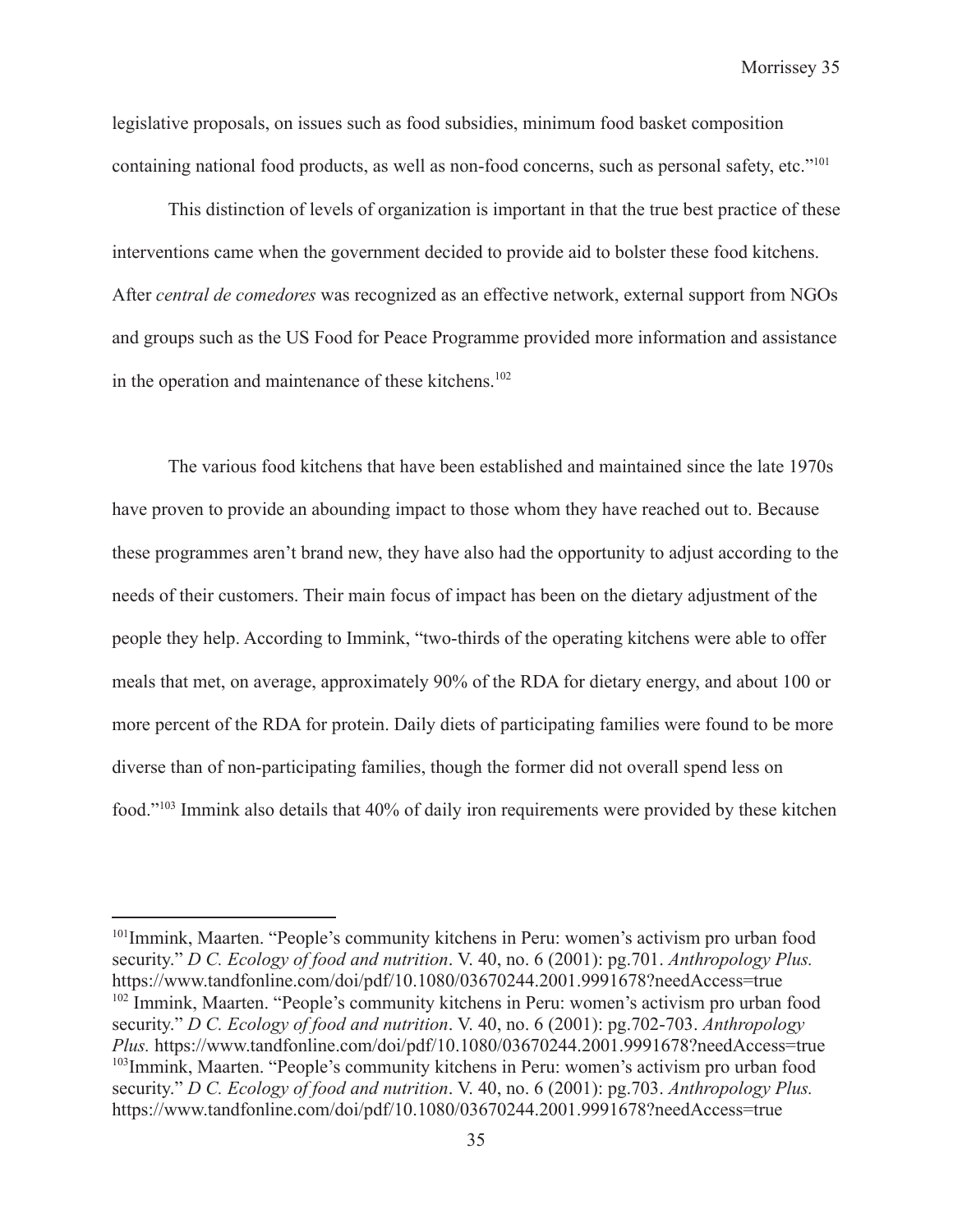meals during the 1990s. <sup>104</sup> When the kitchens found that 27% of the women participating in their programs had anemia, further adjustments were made in the diet and nutrition plan of these programs.105

Although these kitchens certainly prove to be well-established in their respective urban locations, there seems to be a lack of more recent data. Additionally, these programs are mostly based in urban Peru and fail to detail specific programs that are created based on the unique communities they are based in. With this lack of information and modernity, it is difficult to find credibility beyond the knowledge that these programs were backed by Peruvian government, NGOs, and the United States Food for Peace Programme. Without the proper updating of research and greater proof of collaboration between different networks of food kitchens, it will be difficult to find ways to adjust and incorporate these program strategies to the rural mountainous area of Peru.

#### *Implementation of Government Intervention: How the Peruvian Government Can Help*

Although the following groups aren't part of food kitchens, they prove that through government support, more sustainable methods of food security development in the rural mountainous regions of Peru may become readily available. For example, the Natural Resources Management and Environment Department conducted an analysis on Bioenergy and food security in Peru, stating that "agriculture is an untapped sector with lots of potential and its

<sup>105</sup> Immink, Maarten. "People's community kitchens in Peru: women's activism pro urban food security." *D C. Ecology of food and nutrition*. V. 40, no. 6 (2001): pg.702-703. *Anthropology Plus.* https://www.tandfonline.com/doi/pdf/10.1080/03670244.2001.9991678?needAccess=true <sup>104</sup> Immink, Maarten. "People's community kitchens in Peru: women's activism pro urban food security." *D C. Ecology of food and nutrition*. V. 40, no. 6 (2001): pg.702-703. *Anthropology Plus.* https://www.tandfonline.com/doi/pdf/10.1080/03670244.2001.9991678?needAccess=true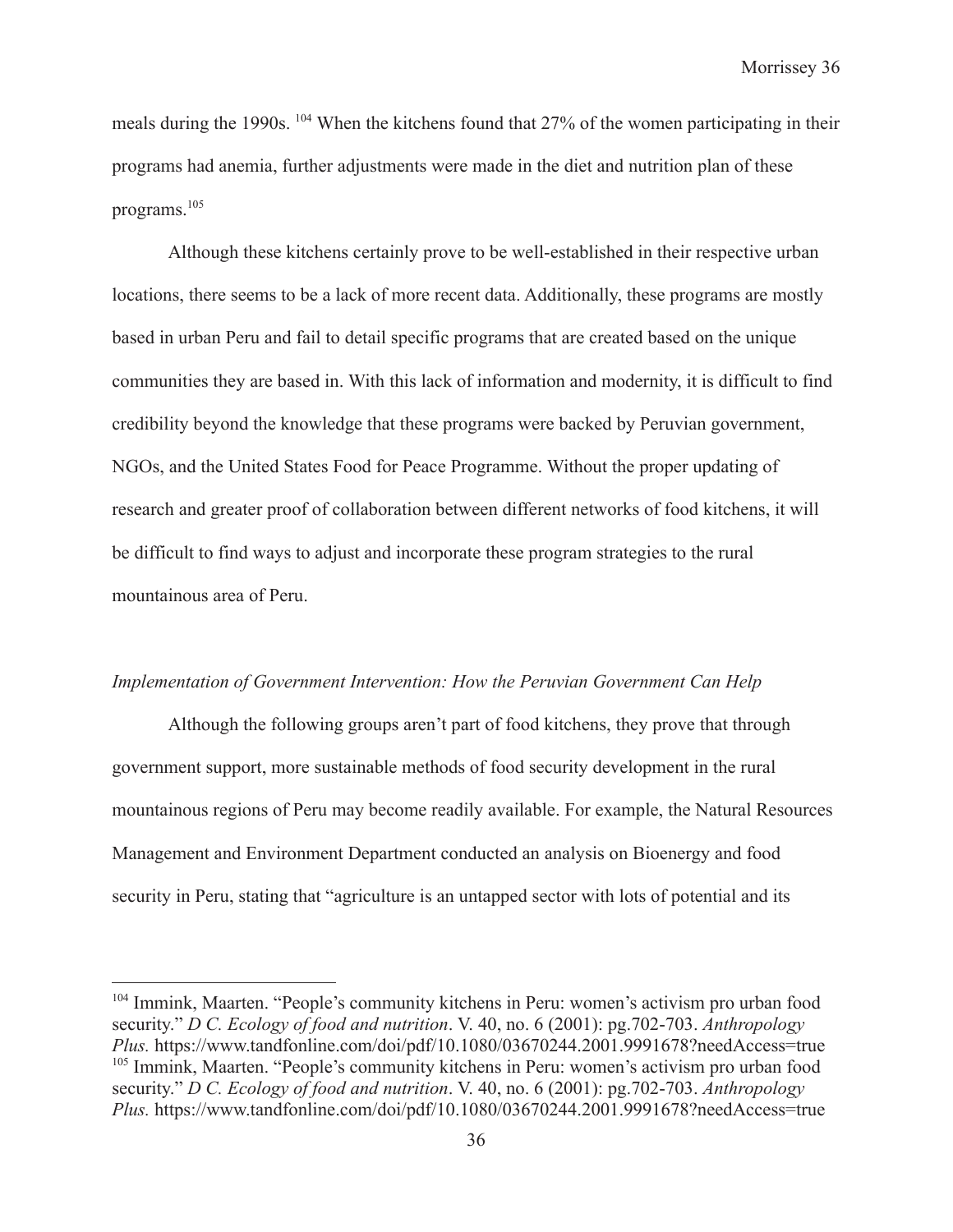relatively poor productivity is strong argument for governments to find a range of alternative measures that boost not only this sector but rural development in general<sup>1106</sup>

Their study showed that percentage figures of malnutrition, anaemia, and caloric deficiency are higher in the highlands at between 60-70%.<sup>107</sup> They argue that through bioenergy, not only can the large amounts of agriculture in the untapped highlands of Peru be utilized, but communities living in these areas can find a sustainable and long-lasting way to combat food insecurity.

Though these two strategies have not had as much time to come to fruition as

have *Central de Comedores*, the use of government intervention and implementation may create a gateway for more reliable and futuristically sustainable best practices to be realized.

Another example comes from a study in the Peruvian group *Scientia Agropecuaria*. They conducted a study determining how pricing, producing, and selling quinoa helped individuals and communities in small highland towns in Peru.<sup>108</sup> The reason they used quinoa was because of the low nutritional value of the food members of these communities were consuming.<sup>109</sup> Ultimately, they found that "with the farmers who produce quinoa, their price elasticity of demand for this good is positive, since they do not buy it in the market, but for farmers who do

<sup>106</sup> Khwaja, Yasmeen. "Bioenergy and food security: The BEFS Analysis for Peru, Supporting the policy machinery in Peru." *Natural Resources Management and Environment Department*. Rome: Food and Agriculture Organization of the United Nations, 2010: Pg.2

<sup>107</sup> Khwaja, Yasmeen. "Bioenergy and food security: The BEFS Analysis for Peru, Supporting the policy machinery in Peru." *Natural Resources Management and Environment Department*. Rome: Food and Agriculture Organization of the United Nations, 2010: Pg. 5. http://www.fao.org/docs/up/easypol/952/befs\_analysis\_peru\_policy\_machinery\_141en.pdf

<sup>108</sup> Rosales, Giovanni, and Waldemar Mercado. "Efecto de los cambios en el precio de los alimentos sobre el consumo de la quinua y la seguridad alimentaria rural en el Perú." *Scientia Agropecuaria*, Vol. 11, I. 1 (2020): 83. http://www.fao.org/docs/up/easypol/952/befs analysis peru policy machinery 141en.pdf

<sup>109</sup> Rosales, Giovanni, and Waldemar Mercado. "Efecto de los cambios en el precio de los alimentos sobre el consumo de la quinua y la seguridad alimentaria rural en el Perú." *Scientia Agropecuaria*, Vol. 11, I. 1 (2020): 83. https://search.lib.byu.edu/byu/record/edsbyu.asn.142681204?holding=ecq7shzlbdmhtkpi

https://search.lib.byu.edu/byu/record/edsbyu.asn.142681204?holding=ecq7shzlbdmhtkpi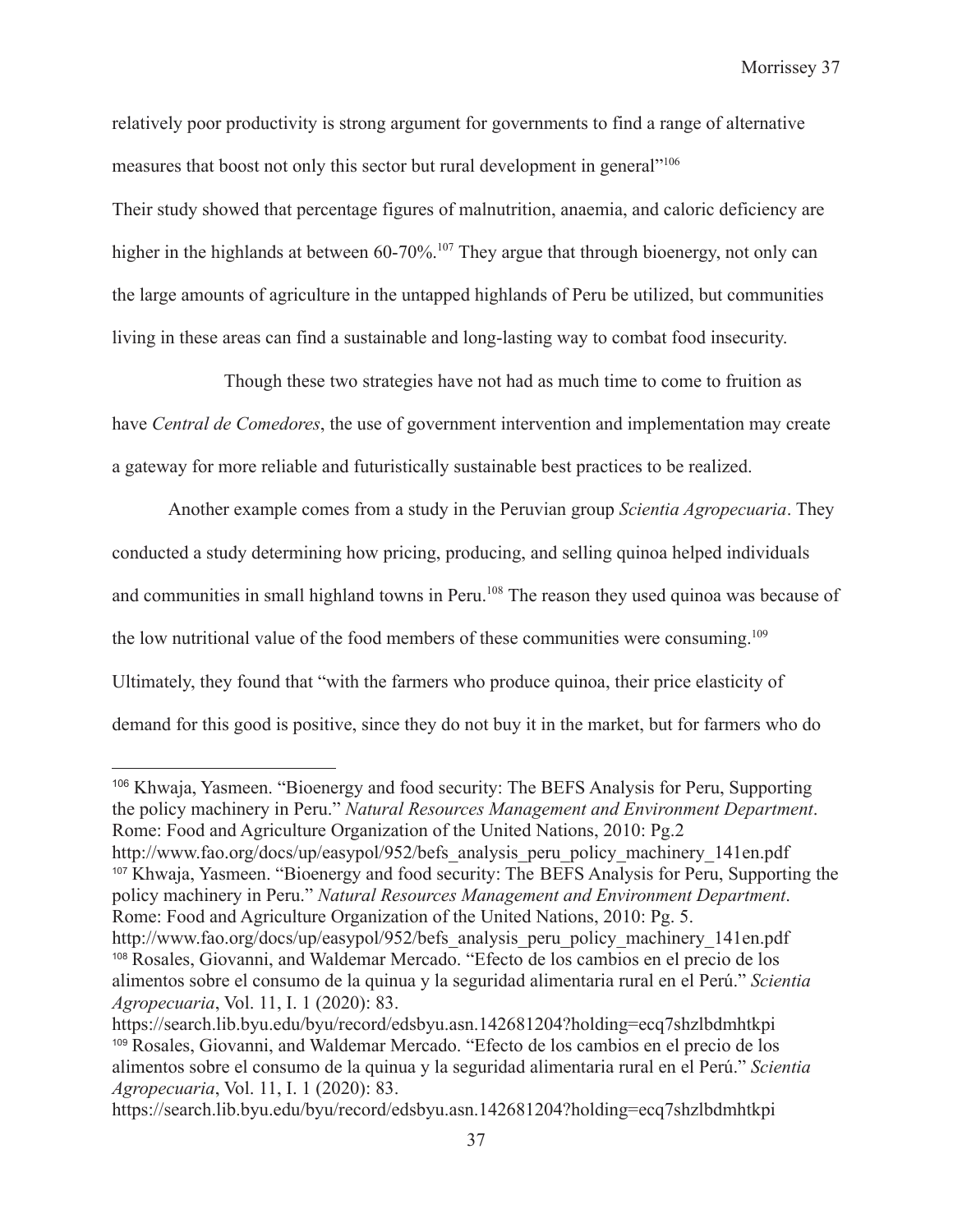not produce quinoa, their price elasticity is negative and inelastic, behaving like any consumer."  $[translated]$ <sup>110</sup>

#### *Finding Solutions from Past Problem-Solving*

In order to further understand the possibilities of finding some smaller solutions to these large problems of child stunting, adult anemia, and migrant vulnerability, we need to look to past projects that have been executed to assist in lifting similar communities. Studies performed by the International Organization for Migration have coordinated with programs such as the World Food Programme, the Organization of American States, International Fund for Agricultural Development, and the Inter-American Development Bank.<sup>111</sup> In Mary Penny's study, she included focus groups in diverse areas of Peru, including the Andes, Amazon, and coast, with towns like Huaycan, Socos, Banda de Shilcayo, and Sapote.<sup>112</sup> These differences in location were imperative in that they demonstrated the different causes of food insecurity throughout Peru. For example, food access in Lima is related to poverty, cultural practices, and lack of information.<sup>113</sup> In contrast, food access in Ayacucho related to food availability due to the season and in San

<sup>113</sup> Penny, Mary. "Measuring Food Insecurity and Hunger in Peru: A Qualitative and Quantitative Analysis of an Adapted Version of the USDAs Food Insecurity and Hunger Module." *Instituto De Investigación Nutricional*, Dec. 2009, pp. 1490., doi:10.1017/S136898000999214X. <sup>112</sup> Penny, Mary. "Measuring Food Insecurity and Hunger in Peru: A Qualitative and Quantitative Analysis of an Adapted Version of the USDAs Food Insecurity and Hunger Module." *Instituto De Investigación Nutricional*, Dec. 2009, pp. 1489., doi:10.1017/S136898000999214X. www.iom.int/news/food-insecurity-second-most-cited-cause-migration-central-north-america.

<sup>110</sup> Rosales, Giovanni, and Waldemar Mercado. "Efecto de los cambios en el precio de los alimentos sobre el consumo de la quinua y la seguridad alimentaria rural en el Perú." *Scientia Agropecuaria*, Vol. 11, I. 1 (2020): 92.

<sup>&</sup>lt;sup>111</sup> "Food Insecurity Second Most-Cited Cause of Migration from Central to North America." *International Organization for Migration*, 25 Aug. 2017, https://search.lib.byu.edu/byu/record/edsbyu.asn.142681204?holding=ecq7shzlbdmhtkpi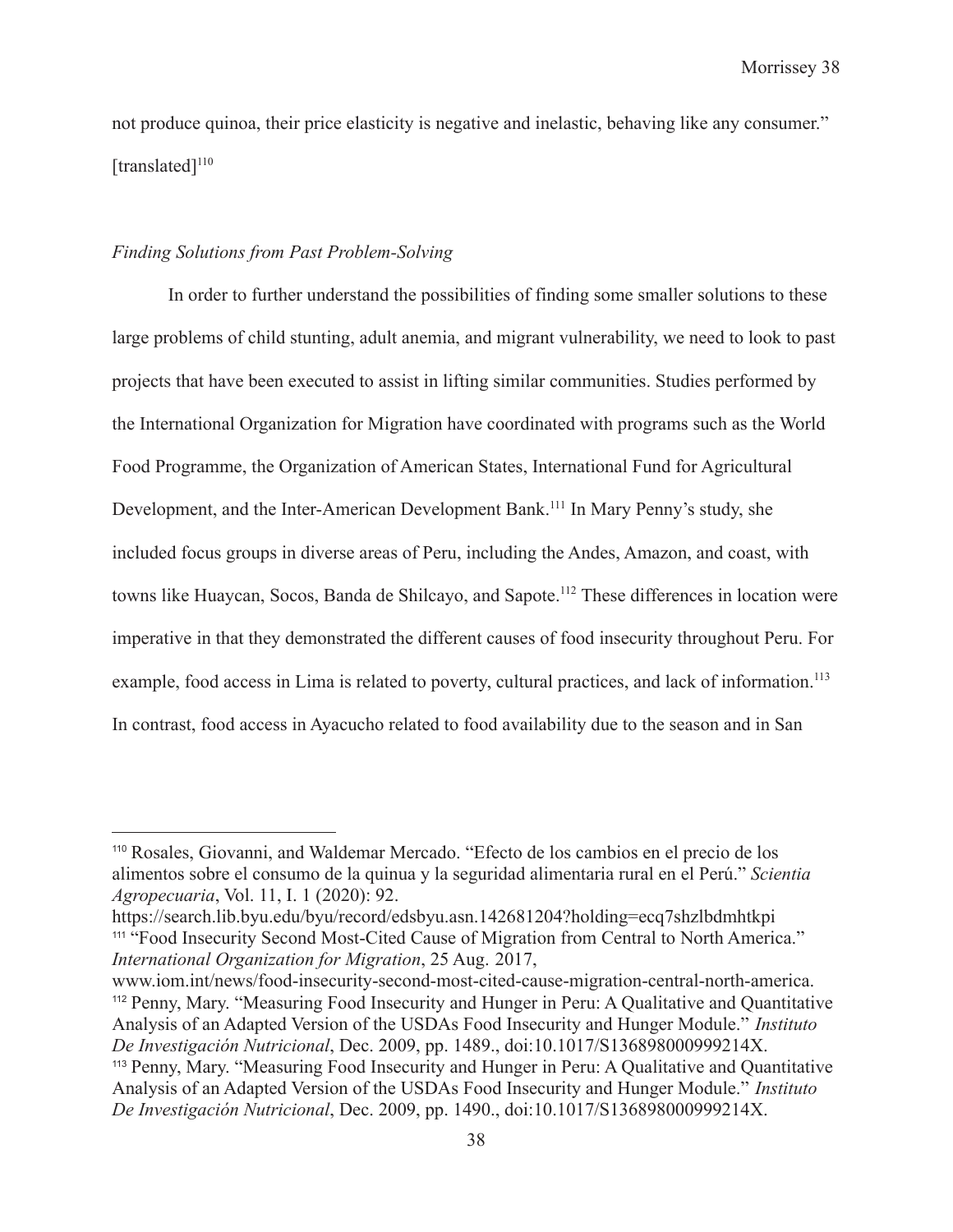Martin, food security is related to the general lack of dietary variety.<sup>114</sup> In understanding these concerns based on area, it becomes easier to identify solutions in that specific area.

Examples of area-based solution building include the World Food Programme assisting the local government of Ayacucho to push homegrown school feeding with a higher variety of vegetables.115 Other programs that have been created by the Peruvian government include "Healthy Nutrition" and "Schools of Life" with similar goals to that of the project in Ayacucho.<sup>116</sup> In 2000, over half of \$250 million dollars for food assistance expenditures were spent on two food security programs: Vaso de Leche and Comedores Populares.117 In the *Tufts Nutrition* study "Reducing Chronic Malnutrition in Peru: A Proposed National Strategy" the authors make the important point that providing food doesn't necessarily create the most sustainable of solutions:

"This is not a food assistance or a food supplementation strategy. The provision of supplementary food, which has been central to Peru's nutrition programs, is ineffective in reducing chronic malnutrition without complementary services to affect behavior and increase access to food and to health, water and sanitation."118

To continue their study, *Tufts Nutrition* concluded that a large issue of Peruvian food security comes from what the citizens choose to eat, causing nutrition deficiencies from eating low

<sup>118</sup> Rogers, Beatrice L., Rajabiun, Serena, Levinson, James, Tucker, Katherine. "Reducing Chronic Malnutrition in Peru: A Proposed National Strategy." *Tufts Nutrition*, Feb. 2002, pp. i., https://nutrition.tufts.edu/sites/default/files/fpan/wp02-malnutrition\_peru.pdf. <sup>117</sup> Rogers, Beatrice L., Rajabiun, Serena, Levinson, James, Tucker, Katherine. "Reducing Chronic Malnutrition in Peru: A Proposed National Strategy." *Tufts Nutrition*, Feb. 2002, pp. 16., https://nutrition.tufts.edu/sites/default/files/fpan/wp02-malnutrition\_peru.pdf. <sup>116</sup> "Peru." *Scaling Up Nutrition*, 21 Oct. 2019, scalingupnutrition.org/sun-countries/peru/. <sup>115</sup> "Peru." *Scaling Up Nutrition*, 21 Oct. 2019, scalingupnutrition.org/sun-countries/peru/. <sup>114</sup> Penny, Mary. "Measuring Food Insecurity and Hunger in Peru: A Qualitative and Quantitative Analysis of an Adapted Version of the USDAs Food Insecurity and Hunger Module." *Instituto De Investigación Nutricional*, Dec. 2009, pp. 1490., doi:10.1017/S136898000999214X.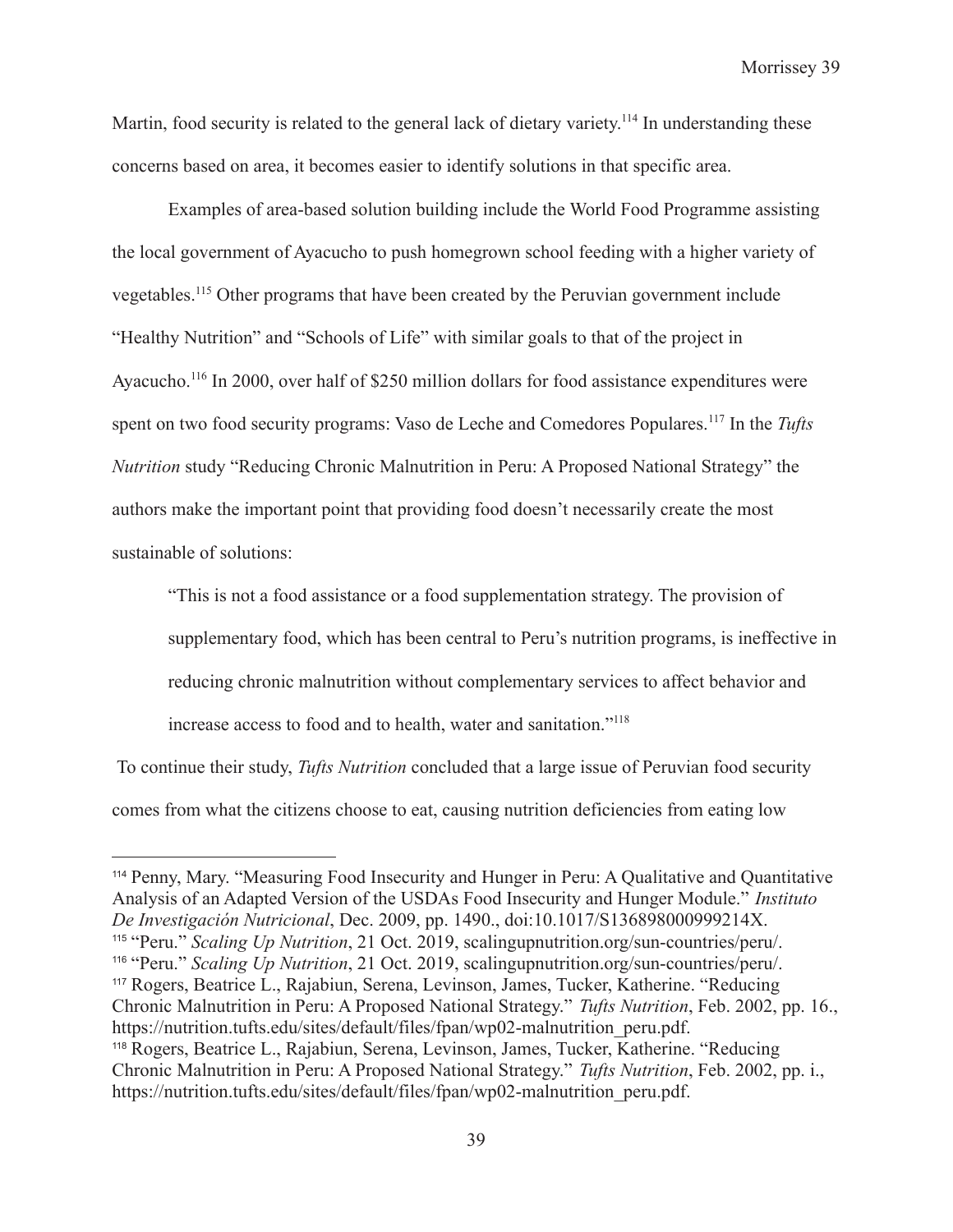quality foods and few calories.<sup>119</sup> In order to combat these challenges, food security needs to be addressed by the community itself. According to Isquith-Dicker, "Food security and nutrition policy and programs that are community-driven and mobilized local assets, like income-generating projects and urban agriculture, are needed to address these complex issues."120 For example, Isquith-Dicker stated that "In 2013, IUCI assisted EC residents in constructing 29 household gardens."121 With these types of solutions, communities can find sustainable solutions to increasing food security. As for the developers seeking to help Peru in this process, it's important to be educated. In these projects, students and developers used Spanish-language versions of the Household Food Insecurity Access Score and the Short Adapted Capital Access Tool to create proper procedures in these projects that would overall benefit the people.<sup>122</sup>

#### **Conclusion**

Food and nutritional security are rightfully a necessary topic of discussion in Peru right now. Large percentages of the population have been affected by stunting and anemia for poor

<sup>119</sup> Rogers, Beatrice L., Rajabiun, Serena, Levinson, James, Tucker, Katherine. "Reducing Chronic Malnutrition in Peru: A Proposed National Strategy." *Tufts Nutrition*, Feb. 2002, pp. 12., https://nutrition.tufts.edu/sites/default/files/fpan/wp02-malnutrition\_peru.pdf.

<sup>120</sup> Isquith-Dicker, Leah Nadine. *Food security & nutrition assessment in an informal settlement in Lima, Peru*. 2016: 4. University of Washington, Masters thesis.

https://digital.lib.washington.edu/researchworks/bitstream/handle/1773/35510/IsquithDicker\_wa shington 0250O 15574.pdf?sequence=1&isAllowed=y

<sup>121</sup> Isquith-Dicker, Leah Nadine. *Food security & nutrition assessment in an informal settlement in Lima, Peru*. 2016: 9. University of Washington, Masters thesis.

https://digital.lib.washington.edu/researchworks/bitstream/handle/1773/35510/IsquithDicker\_wa shington  $0250O$  15574.pdf?sequence=1&isAllowed=y

<sup>122</sup> Isquith-Dicker, Leah Nadine. *Food security & nutrition assessment in an informal settlement in Lima, Peru*. 2016. University of Washington, Masters thesis: 10.

https://digital.lib.washington.edu/researchworks/bitstream/handle/1773/35510/IsquithDicker\_wa shington\_0250O\_15574.pdf?sequence=1&isAllowed=y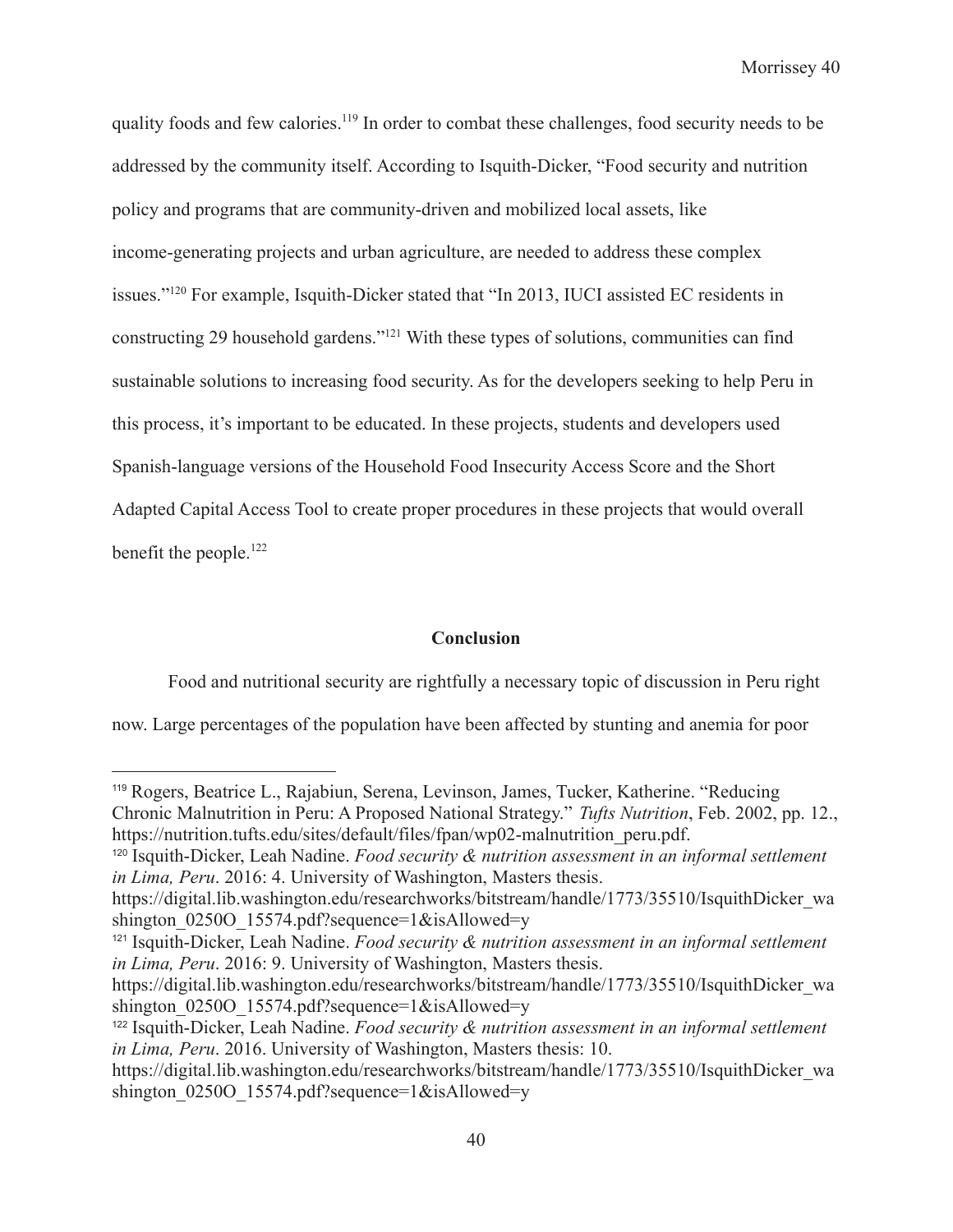food security in the past. Currently, food security is a large cause of mass migration and endangerment to urban and rural citizens in Peru. Diverse reasoning for poor food security provide a larger conversation as to appropriate kinds of solutions depending on geographical area. Ultimately, the most effective form of change will come from the communities working together to create better security for themselves. According to the *Tufts Nutrition* study, to reach a community, we must start with a household.

"Increase home production of food for home consumption improve household purchasing power through employment, self-employment, agricultural production, or other means of income generation increase household access to markets for goods that they may sell or buy Increase household access to labor markets Increase income-earning capacity through education and training."123

When we successfully reach a household, we can reach a community, and when we reach a community, we can reach a household. We must support all levels of problem-solving, to help children seek their own food security and to educate adults about higher forms of food security. Ultimately, as we all become more educated and respectful of one another, we can make changes to our own health and relations.

#### **Key Takeaways**

- The lack of state presence in rural areas is still a problem in Peru
- 22% of people in Peru live in poverty with little access to nutritious food
- 28% of Peruvians receive no nutrition services.
- 60.27% of Peruvian meals are often made with a limited variety of foods.

<sup>123</sup> Rogers, Beatrice L., Rajabiun, Serena, Levinson, James, Tucker, Katherine. "Reducing Chronic Malnutrition in Peru: A Proposed National Strategy." *Tufts Nutrition*, Feb. 2002, pp. 30., https://nutrition.tufts.edu/sites/default/files/fpan/wp02-malnutrition\_peru.pdf.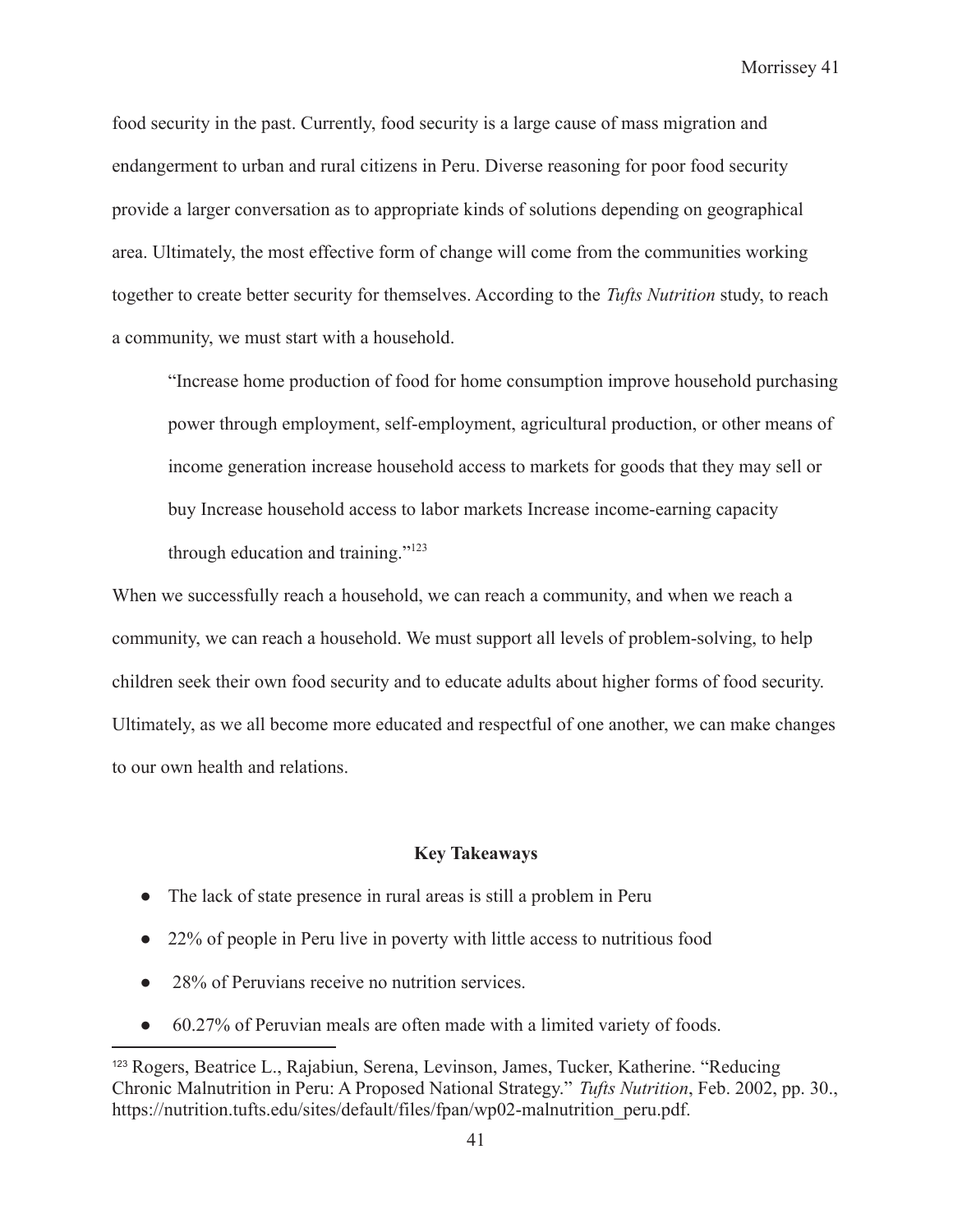- 25.4% of children under five years old suffer from growth stunting in Peru
- 4 in every 10 women suffered from anemia to some extent, with higher rates in rural areas at 41-42% in the mountain range.
- 30% of women said they didn't know where to go for health services, and 28% of districts with high stunting received no nutrition services.
- *Action Against Hunger* assess the needs of local communities and adjust their intervention according to that communities' situation, but economically and agriculturally
- *Central de Comedores* used grassroots development to educate women in nutrition and involve government programs to provide backup and bolstering.
- The Peruvian Government has the potential to tap into the unused agricultural resources in mountainous Peru to stimulate economic growth and increase prosperity, raising food security.

#### **Key Terms**

**Disparity:** The indication of a large difference or contrast between two entities.<sup>124</sup>

**Anemia:** A condition where a person lacks enough healthy red blood cells to carry adequate oxygen to your body's tissues, resulting in them feeling tired and weak.<sup>125</sup>

<sup>125</sup> "Anemia." *Mayo Clinic*, Mayo Foundation for Medical Education and Research, 16 Aug. 2019, www.mayoclinic.org/diseases-conditions/anemia/symptoms-causes/syc-20351360.

<sup>124</sup> "Disparity." *Merriam-Webster*, Merriam-Webster,

www.merriam-webster.com/dictionary/disparity.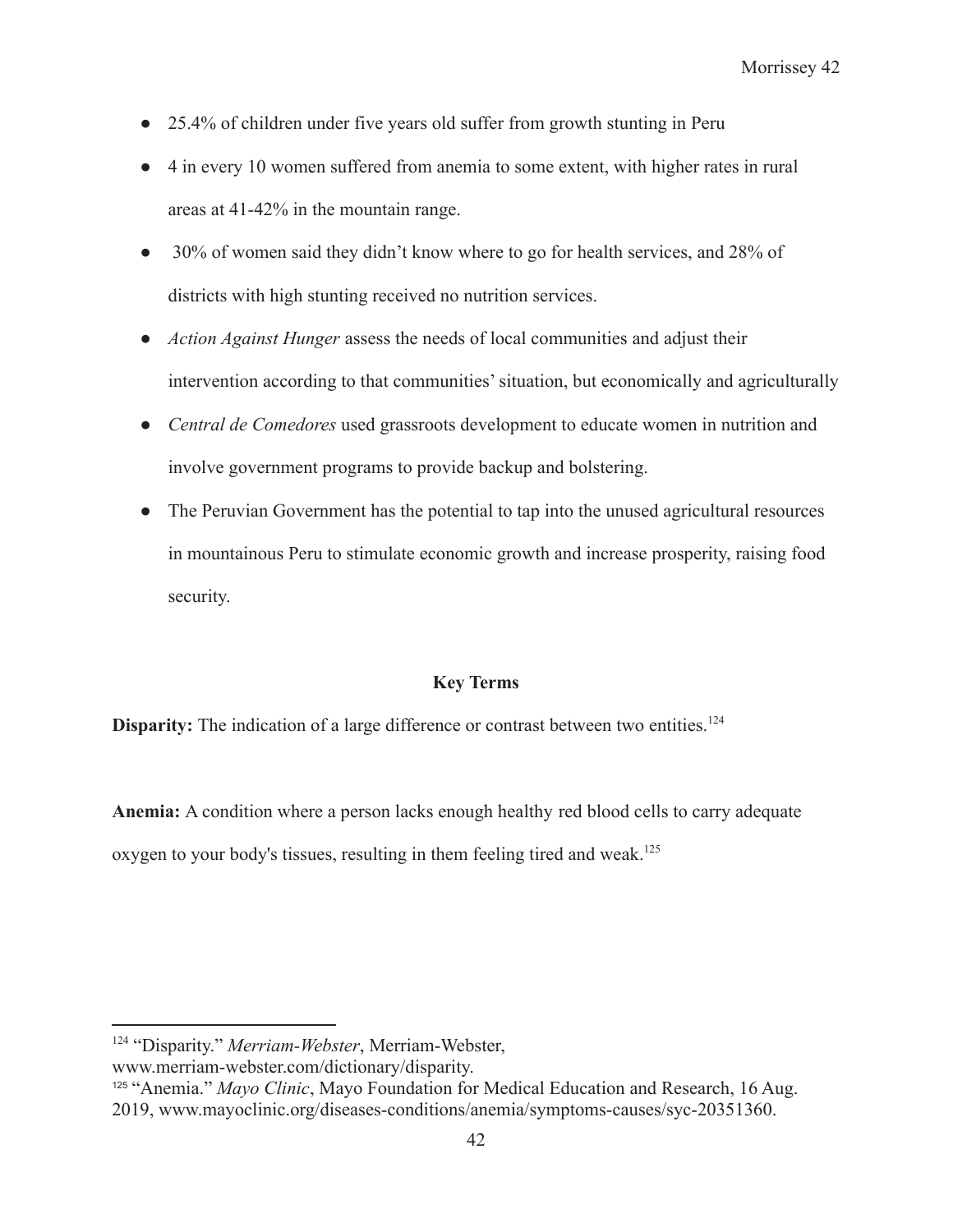**Covariance:** Measures the relationship between two variables.<sup>126</sup> It assesses the way these two variables react together.<sup>127</sup>

**Vetting: "**The process of thoroughly investigating an individual, company, or other entity before making a decision to go forward with a joint project. A background review is a vetting process."128

Hacienda: Spanish term for large estate or plantation.<sup>129</sup>

Grassroots: The most basic level of an organization.<sup>130</sup>

*Central de Comedores***:** A Peruvian food kitchen program that directly translates to "Central

Dining Room" in English.

*Federación de Comedores***:** A Peruvian food kitchen organization that directly translates to

"Federation of Dining Rooms" in English.

<sup>126</sup> Chen, James. "Covariance." *Investopedia*, Investopedia, 29 Aug. 2020, www.investopedia.com/terms/c/covariance.asp.

<sup>127</sup> Stephanie. "Covariance in Statistics: What Is It? Example." *Statistics How To*, 30 July 2020, www.statisticshowto.com/covariance/.

<sup>128</sup> Kopp, Carol M. "The Vetting Process Defined." *Investopedia*, Investopedia, 16 Sept. 2020, www.investopedia.com/terms/v/vetting.asp.

<sup>129</sup> "Hacienda." *Merriam-Webster*, Merriam-Webster,

www.merriam-webster.com/dictionary/hacienda.

<sup>130</sup> "Grassroots." *Merriam-Webster*, Merriam-Webster,

www.merriam-webster.com/dictionary/grassroots.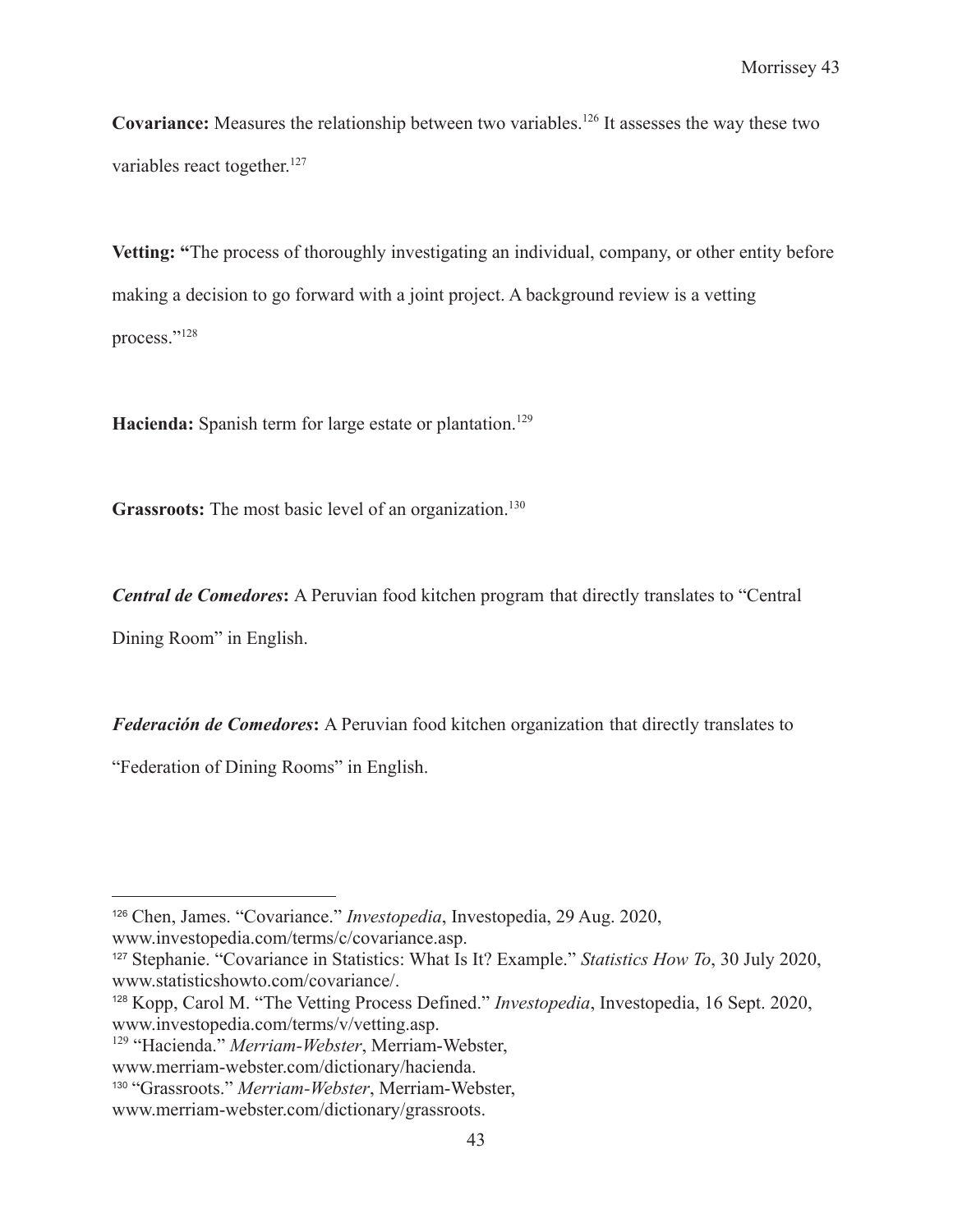*Scientia Agropecuaria:* A Peruvian science research and study group. "Scienta" directly translates to the word "knowledge" from Latin to English<sup>131</sup>, while "Agropecuaria" refers to "agriculture" translated from Spanish to English.

## **Bibliography**

- "Analysis of the Causes of Mortality in Peru, 1986-2015." Translated by Miguel Luis Erb, *Https://Www.vitalstrategies.org/Wp-Content/Uploads/2018/10/Analysis\_Causes\_Mortalit y\_Peru.Pdf*, Perú Ministerio De Salud.
- "Anemia." *Mayo Clinic*, Mayo Foundation for Medical Education and Research, 16 Aug. 2019, www.mayoclinic.org/diseases-conditions/anemia/symptoms-causes/syc-20351360.
- *Central Intelligence Agency*, Central Intelligence Agency, www.cia.gov/the-world-factbook/.
- Chávez Yacila, Rosa, and Julie Turkewitz. "Highways of Peru Swell With Families Fleeing Virus." *The New York Times*, 2020, https://www.nytimes.com/2020/04/30/world/americas/20virus-peru-migration.html.
- Chen, James. "Covariance." *Investopedia*, Investopedia, 29 Aug. 2020, www.investopedia.com/terms/c/covariance.asp.
- "Convention on the Elimination of All Forms of Discrimination against Women." *United Nations*, United Nations, www.un.org/womenwatch/daw/cedaw/.
- "Definitions of Food Security." *USDA ERS Definitions of Food Security*, www.ers.usda.gov/topics/food-nutrition-assistance/food-security-in-the-us/definitions-offood-security.aspx.
- "Diarrhoea." *UNICEF DATA*, 27 Oct. 2020, data.unicef.org/topic/child-health/diarrhoeal-disease/.
- "Disparity." *Merriam-Webster*, Merriam-Webster, www.merriam-webster.com/dictionary/disparity.
- FAO, PAHO, WFP and UNICEF. 2019. Regional Overview of Food Security and Nutrition in Latin America and the Caribbean 2019. Santiago. 135. https://doi.org/10.4060/ca6979en

<sup>131</sup> "Scientia." *Merriam-Webster*, Merriam-Webster, www.merriam-webster.com/dictionary/scientia.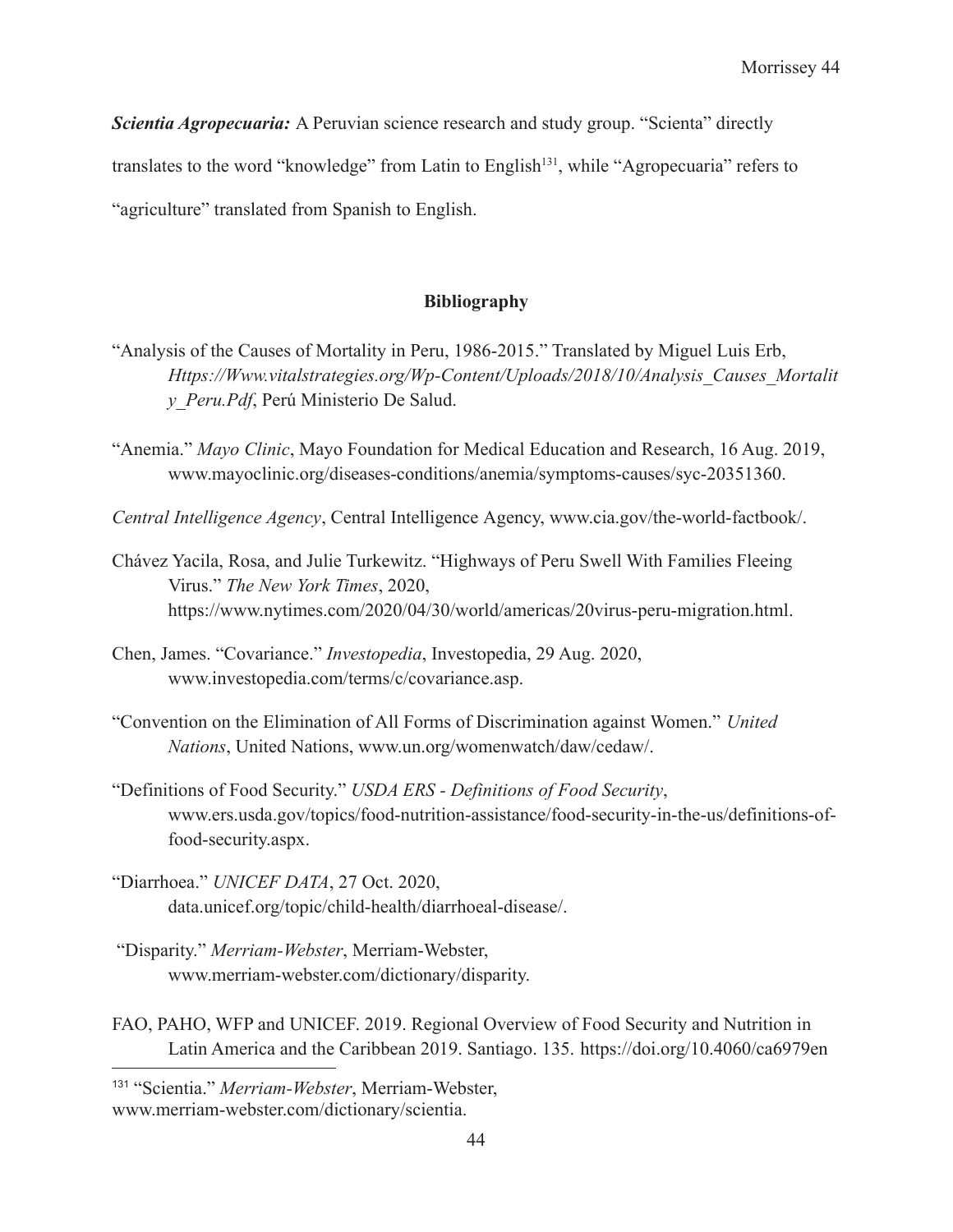- FAO, "Nutrition Country Profiles: Peru," *Agriculture and Consumer Protection Department*. http://www.fao.org/ag/agn/nutrition/per\_en.stm
- "Food Insecurity Second Most-Cited Cause of Migration from Central to North America." *International Organization for Migration*, 25 Aug. 2017, www.iom.int/news/food-insecurity-second-most-cited-cause-migration-central-north-ame rica.
- Global Nutrition Report. *Peru Nutrition Profile.* Global Nutrition Report, 2020. https://globalnutritionreport.org/resources/nutrition-profiles/latin-america-and-caribbean/ south-america/peru/
- "Grassroots." *Merriam-Webster*, Merriam-Webster, www.merriam-webster.com/dictionary/grassroots.
- Gross, Riner, Aarón Lechtig and Daniel López De Romaña. "Baseline evaluation of nutritional status and government feeding programs in Chiclayo, Peru." *Food & Nutrition Bulletin*, Vol. 27 (2006): S116-S166. https://journals.sagepub.com/doi/pdf/10.1177/15648265060274S402
- "Hacienda." *Merriam-Webster*, Merriam-Webster, www.merriam-webster.com/dictionary/hacienda.
- Immink, Maarten. "People's community kitchens in Peru: women's activism pro urban food security." *D C. Ecology of food and nutrition*. V. 40, no. 6 (2001): pg.701. *Anthropology Plus.* https://www.tandfonline.com/doi/pdf/10.1080/03670244.2001.9991678?needAccess=true
- IOM, "Food Insecurity Second Most-Cited Cause of Migration from Central to North America," *International Organization for Migration*, August 25, 2017. https://www.iom.int/news/food-insecurity-second-most-cited-cause-migration-central-nor th-america
- Isquith-Dicker, Leah Nadine. *Food security & nutrition assessment in an informal settlement in Lima, Peru*. 2016. University of Washington, Masters thesis. https://digital.lib.washington.edu/researchworks/bitstream/handle/1773/35510/IsquithDic ker\_washington\_0250O\_15574.pdf?sequence=1&isAllowed=y
- Isquith-Dicker, Leah Nadine. *Food security and social capital in an urban informal settlement in Lima, Peru.* Washington: University of Washington, 2016: Pg. 4. https://digital.lib.washington.edu/researchworks/handle/1773/35510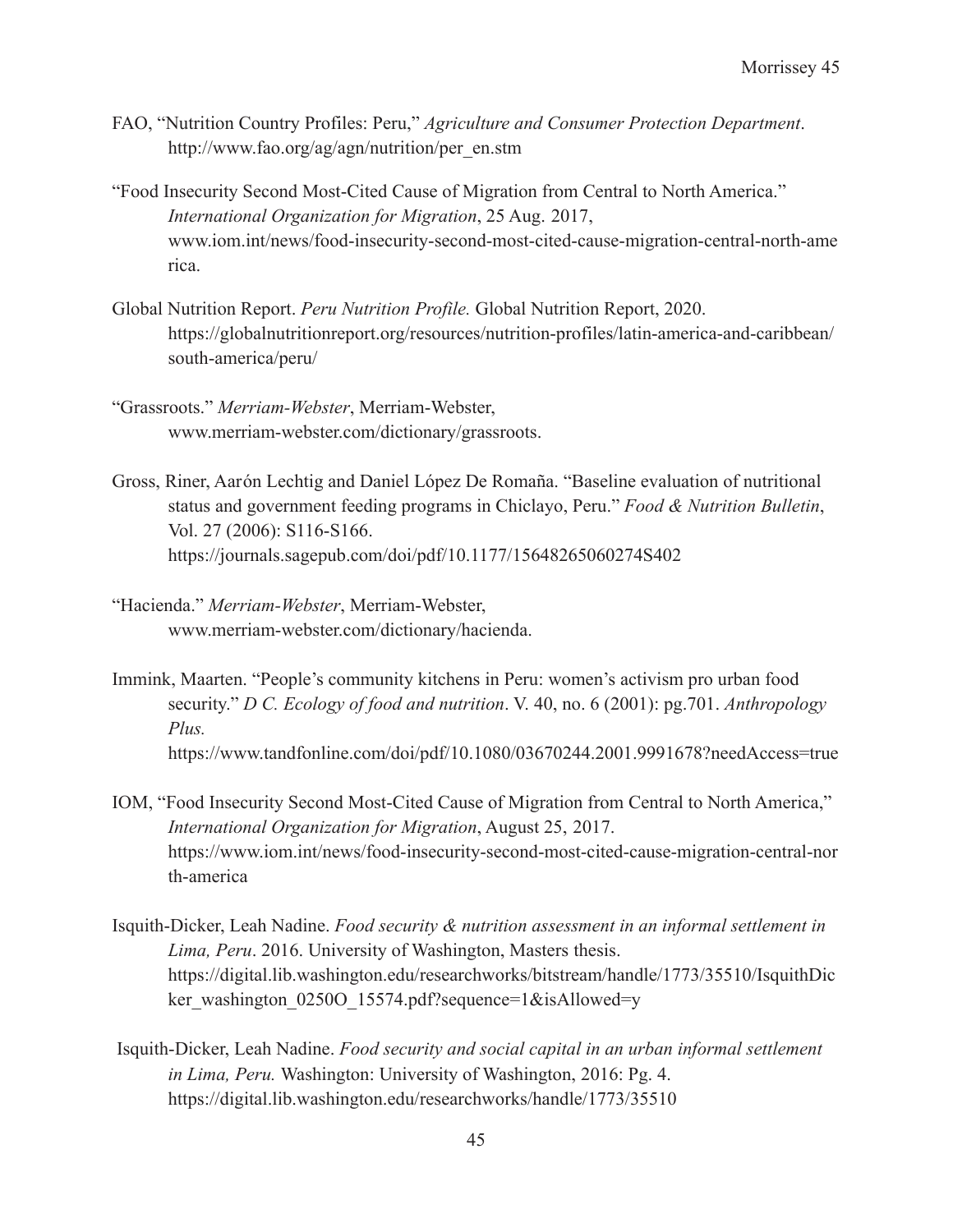- James Levinson, Serena Rajabiun, Beatrice L. Rogers, and Katherine Tucker, "Reducing Chronic Malnutrition in Peru: A Proposed National Strategy." *Tufts University Press* (2002): Pg. ii,5, 10-12 https://nutrition.tufts.edu/sites/default/files/fpan/wp02-malnutrition\_peru.pdf.
- Khwaja, Yasmeen. "Bioenergy and food security: The BEFS Analysis for Peru, Supporting the policy machinery in Peru." *Natural Resources Management and Environment Department*. Rome: Food and Agriculture Organization of the United Nations, 2010: Pg.2-5 http://www.fao.org/docs/up/easypol/952/befs\_analysis\_peru\_policy\_machinery\_141en.pd f
- Kopp, Carol M. "The Vetting Process Defined." *Investopedia*, Investopedia, 16 Sept. 2020, www.investopedia.com/terms/v/vetting.asp.
- Leah Nadine Isquith-Dicker, "Food security and social capital in an urban informal settlement in Lima, Peru." *University of Washington* (2016): Pg. 16. https://digital.lib.washington.edu/researchworks/handle/1773/35510
- Levinson, James, Serena Rajabiun, Beatrice L. Rogers, and Katherine Tucker. *Reducing Chronic Malnutrition in Peru: A Proposed National Strategy.* Massachusetts: Tufts University Press, 2002: Pg. ii. https://nutrition.tufts.edu/sites/default/files/fpan/wp02-malnutrition\_peru.pdf
- Maglione, Ermelinda. "Peru Improves in Food Security." *Traveling & Living in Peru*, 21 Feb. 2018, www.livinginperu.com/peru-improves-food-security/.
- María Villanueva, Susan Pillaca. "Evaluation of food and nutrition security in families in the district of Los Morochucos in Ayacucho, Peru." *Revista Peruana de Medicina Experimental y Salud Pública*, Vol. 32, I. 1 (2015): 73. https://rpmesp.ins.gob.pe/index.php/rpmesp/article/view/1577/1841
- Mary Penny, "Measuring food insecurity and hunger in Peru: a qualitative and quantitative analysis of an adapted version of the USDAs Food Insecurity and Hunger Module." *Instituto de Investigación Nutricional* (2009): Pg. 1488-1490 https://www.researchgate.net/publication/40455783 Measuring food insecurity and hu nger in Peru A qualitative and quantitative analysis of an adapted version of the USDAs Food Insecurity and Hunger Module
- Mayo Clinic. *"*Anemia" *Mayo Foundation for Medical Education and Research*, 2020. https://www.mayoclinic.org/diseases-conditions/anemia/symptoms-causes/syc-20351360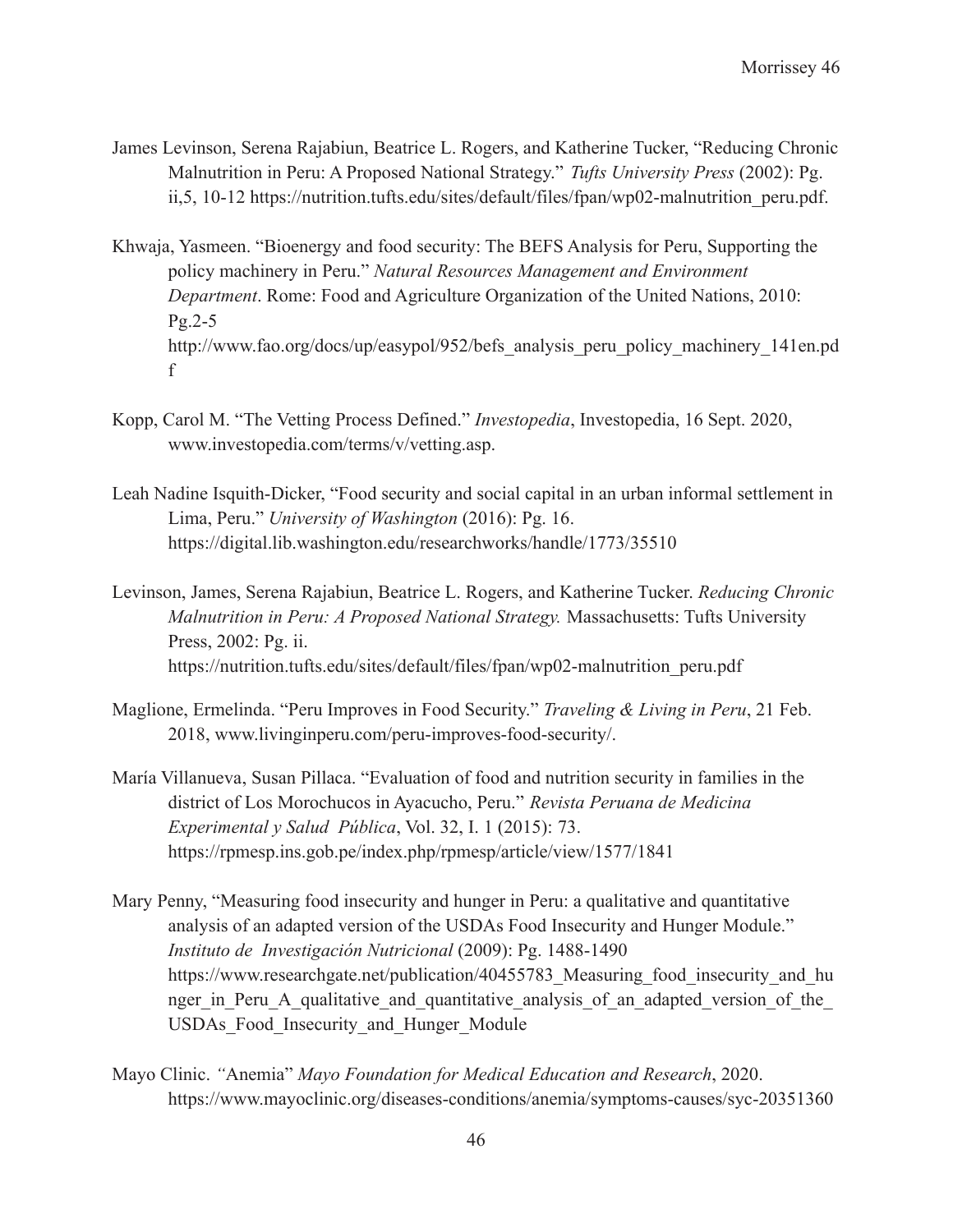#:~:text=Anemia%20is%20a%20condition%20in,range%20from%20mild%20to%20seve re.

- Moseson, H, R Hamad and L Fernald. "Microcredit participation and child health: results from a cross-sectional study in Peru." *Journal of Epidemiology and Community Health*, Vol. 68, I. 12 (2014): 1175. https://www.jstor.org/stable/43282063?seq=1#metadata\_info\_tab\_contents
- "Nutrition Country Profiles: Peru Summary." *Agriculture and Consumer Protection Department*, www.fao.org/ag/agn/nutrition/per\_en.stm.
- OECD/FAO/UNCDF (2016), Adopting a Territorial Approach to Food Security and Nutrition Policy, OECD Publishing, Paris: pp.137. http://dx.doi.org/10.1787/9789264257108-en
- Penny, Mary. "Measuring food insecurity and hunger in Peru: A qualitative and quantitative analysis of an adapted version of the USDAs Food Insecurity and Hunger Module." *Instituto de Investigación Nutricional* (Lima), December, 2009: Pg. 1488-1497 https://www.researchgate.net/publication/40455783 Measuring food insecurity and hu nger in Peru A qualitative and quantitative analysis of an adapted version of the USDAs Food Insecurity and Hunger Module
- "Peru." *Central Intelligence Agency*, Central Intelligence Agency, www.cia.gov/the-world-factbook/countries/peru/. (Geography, History, Health, Education, Politics, Demography)
- "Perú: Encuesta demográfica y de Salud Familiar-ENDES 2014." *Instituto Nacional de Estadística e Informática*, 2014, https://dhsprogram.com/publications/publication-FR310-DHS-Final-Reports.cfm (Demography, Health)
- "Peru." *Health in the Americas 2017*, www.paho.org/salud-en-las-americas-2017/?p=3232.
- "Peru: Hunger Relief in Americas." *Action Against Hunger*, 28 Aug. 2020, www.actionagainsthunger.org/countries/americas/peru.
- "Peru Nutrition Profile." *Global Nutrition Report*, 11 May 2020, globalnutritionreport.org/resources/nutrition-profiles/latin-america-and-caribbean/south-a merica/peru/.
- "Peru." *Our World in Data*, ourworldindata.org/country/peru.
- "Peru." *Peru | World Food Programme*, www.wfp.org/countries/peru.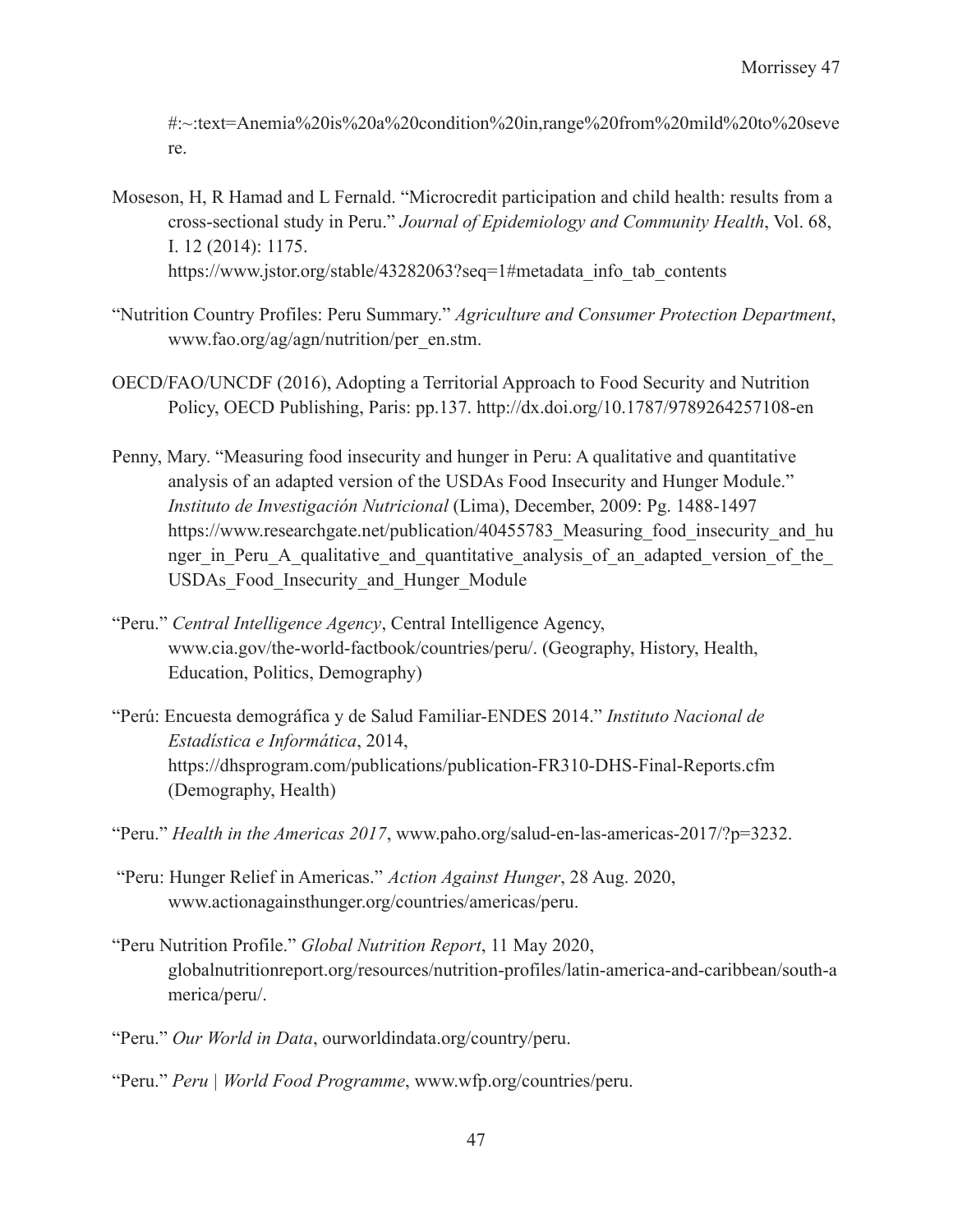- "Peru." *Scaling Up Nutrition*, 21 Oct. 2019, scalingupnutrition.org/sun-countries/peru/.
- "Peru." *UNESCO*, 14 Dec. 2020, en.unesco.org/countries/peru. (Demography, Education, Population, Culture)
- " Peru." *Worldometer*, www.worldometers.info/coronavirus/country/peru/.
- "Population Pyramids of the World from 1950 to 2100." *PopulationPyramid.net*, www.populationpyramid.net/world/2019/.
- Ríos, Ana María. "Coronavirus Mortality Rate Latin America 2021." *Statista*, 5 Feb. 2021, www.statista.com/statistics/1114603/latin-america-coronavirus-mortality-rate/.
- Rogers, Beatrice L., Rajabiun, Serena, Levinson, James, Tucker, Katherine. "Reducing Chronic Malnutrition in Peru: A Proposed National Strategy." *Tufts Nutrition*, Feb. 2002, pp. i–65., https://nutrition.tufts.edu/sites/default/files/fpan/wp02-malnutrition\_peru.pdf.
- Rosa Chávez Yacila and Julie Turkewitz, "Highways of Peru Swell With Families Fleeing Virus," *New York Times*, April 30, 2020. https://www.nytimes.com/2020/04/30/world/americas/20virus-peru-migration.html
- Rosales, Giovanni, and Waldemar Mercado. "Efecto de los cambios en el precio de los alimentos sobre el consumo de la quinua y la seguridad alimentaria rural en el Perú." *Scientia Agropecuaria*, Vol. 11, I. 1 (2020): 83,92. https://search.lib.byu.edu/byu/record/edsbyu.asn.142681204?holding=ecq7shzlbdmhtkpi
- Scaling up Nutrition. *Peru*. Geneva: Scaling Up Nutrition, 2020. https://scalingupnutrition.org/sun-countries/peru/
- "Scientia." *Merriam-Webster*, Merriam-Webster, www.merriam-webster.com/dictionary/scientia.
- Stephanie. "Covariance in Statistics: What Is It? Example." *Statistics How To*, 30 July 2020, www.statisticshowto.com/covariance/.
- "The Currency of Peru ." *Information of Peru Currency | Global Exchange Currency Exchange Services*, www.globalexchange.es/en/currencies-of-the-world/peruvian-nuevo-sol.
- United Nations High Commissioner for Refugees. "World Directory of Minorities and Indigenous Peoples - Peru." *Refworld*, www.refworld.org/docid/4954ce0b2.html.
- "Welcome to the WomanStats Database." *WomanStats*, www.womanstats.org/new/view/. CPC ( 1998, International Covenant on Civil and Political Rights (CCPR), UN, CPC) para. 29-47